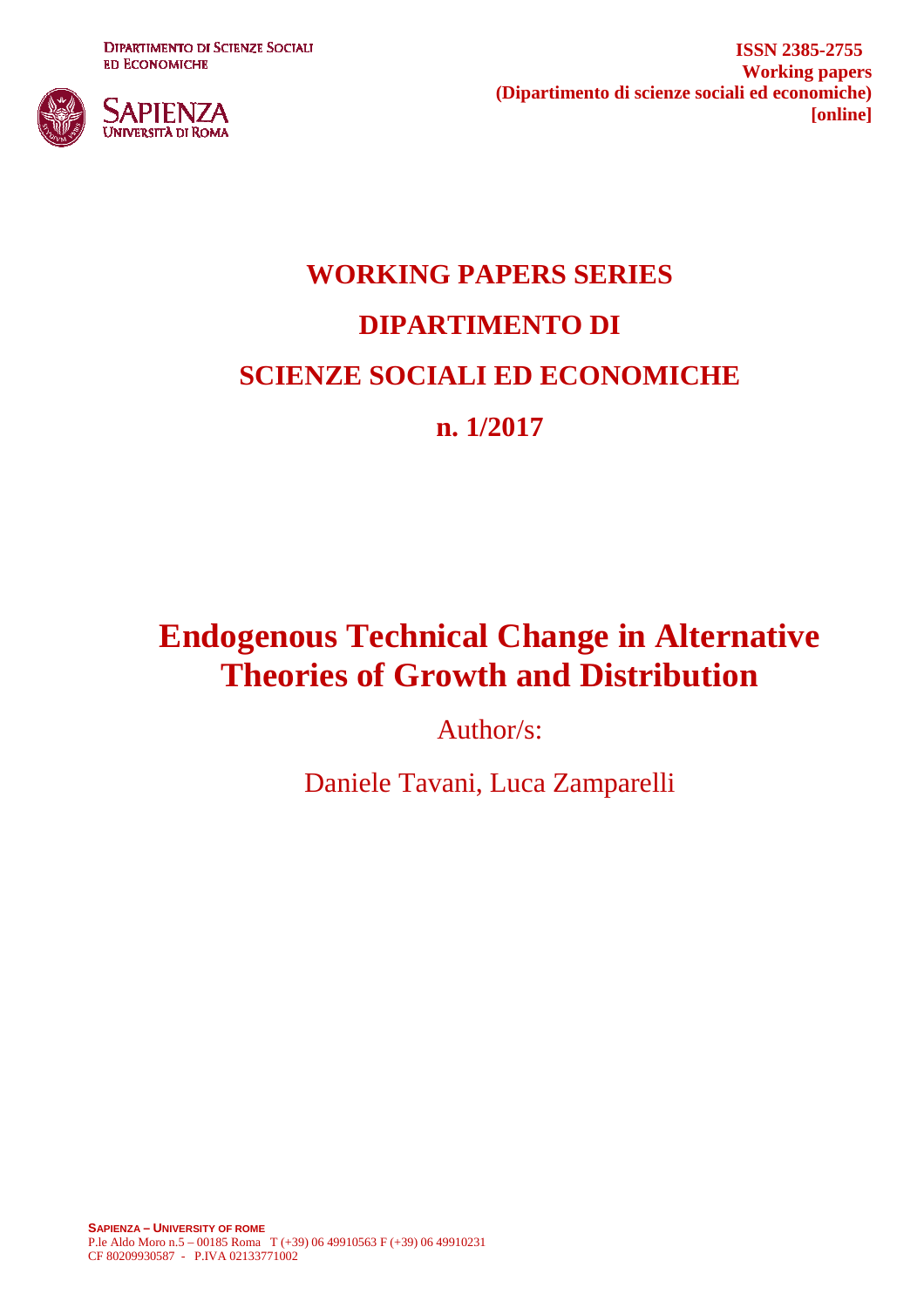## Endogenous Technical Change in Alternative Theories of Growth and Distribution

Daniele Tavani⇤ *,* Luca Zamparelli*†‡*

December 26, 2016

#### Abstract

This paper surveys the last two and a half decades of non-neoclassical literature on endogenous technical change and the factor distribution of income. The implications of classical-Marxian and post-Keynesian contributions are compared with neoclassical exogenous and endogenous growth theories. We find the comparison illuminating in several respects: despite the strong differences in the assumptions regarding the substitutability between capital and labor, the role of different classes in society, and whether or not productive factors are fully employed, the various alternative models can be classified in a way that highlights remarkable similarities with their neoclassical counterparts. Both neoclassical and alternative theories of endogenous growth: (i) have shown that long-run growth is sensitive to investment decisions; (ii) rely on a linear spillover from the stock of knowledge to the production of innovations, and (iii) match the Kaldor facts in the long run. The comparison allows to evaluate competing theories by looking at the different channels they emphasize: saving behavior and market structure in the neoclassical theories, as opposed to income distribution, the state of the labor market, and investors' behavior in alternative theories.

Keywords: Endogenous technical change, neoclassical growth, alternative theories, income distribution.

JEL Classification Codes: B50, D33, O33.

## 1 Introduction

The analysis of the role played by technological change in shaping an economy's growth path is of central importance in classical political economy. In his *Wealth of Nations,* Adam Smith famously emphasized increasing returns and specialization as the main driver of economic progress [\(Smith,](#page-37-0)

<sup>⇤</sup>Department of Economics, Colorado State University. 1771 Campus Delivery, Fort Collins, CO 80523-1771, United States. Email: Daniele.Tavani@Colostate.edu

*<sup>†</sup>*Department of Social Sciences and Economics, Sapienza University of Rome. P.le Aldo Moro 5, Rome, Italy, 00185. Email: Luca.Zamparelli@Uniroma1.it.

*<sup>‡</sup>*We thank Roberto Veneziani for his encouragement, Peter Skott for drawing parts of the literature to our attention, and Rajiv Sethi for helpful conversations about this topic. The usual disclaimer applies.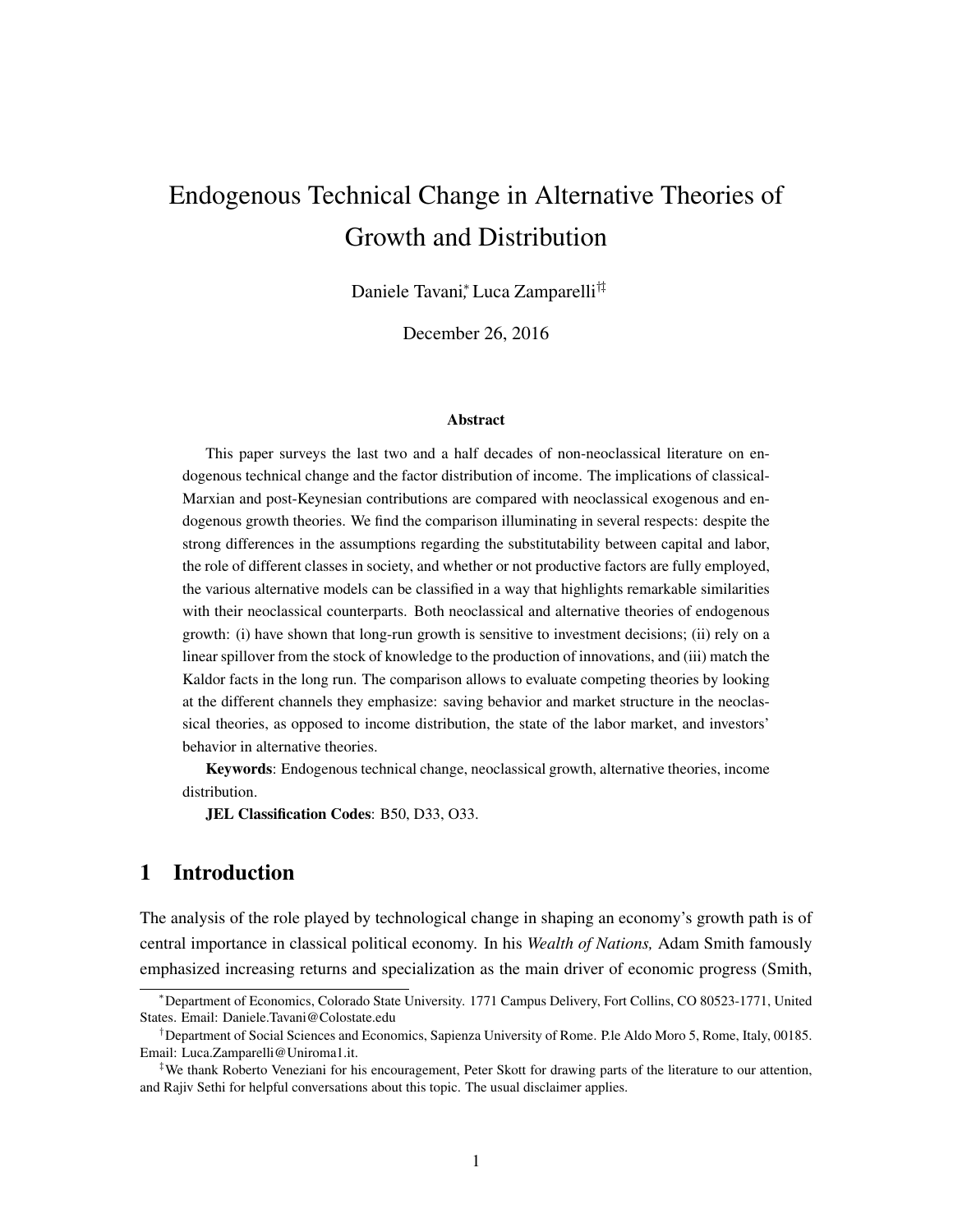[1776, I.iii\)](#page-37-0), while in the third volume of *Capital*, Marx focused on the profit-driven motive to innovation in capitalist economies, and the corresponding conflictual nature of labor productivity growth [Marx](#page-34-0) [\(1867\)](#page-34-0). With the marginalist revolution and its main concern with the allocation of scarce resources over competing needs, technical progress fell out of fashion and was either assumed away or to take place exogenously, as it is the case in the (augmented) [Solow](#page-37-1) [\(1956\)](#page-37-1) model. Only in the early 1990s a revived interest in the endogenous determinants of technical change allowed neoclassical economists to embed insights by [Schumpeter](#page-36-0) [\(1942\)](#page-36-0) into dynamic general equilibrium growth models [\(Romer, 1990;](#page-35-0) [Grossman and Helpman, 1991;](#page-33-0) [Aghion and Howitt, 1992\)](#page-32-0). These theories have defined endogenous technical change as: (i) explained within the model rather than assumed to occur; (ii) dependent on preferences, in particular as it pertains to the allocation between current and future consumption, and policy action; (iii) costly to generate, so that the problem of allocating resources to R&D becomes of crucial importance.

Before the advent of endogenous growth, the neoclassical scene was dominated by the Solow growth model and its optimal growth counterpart [\(Ramsey, 1928;](#page-35-1) [Cass, 1965;](#page-32-1) [Koopmans, 1965\)](#page-34-1). As pointed out by [Jones and Romer](#page-34-2) [\(2010\)](#page-34-2), one reason for the success of the neoclassical growth model was its ability to match the so-called stylized facts of long run growth highlighted by [Kaldor](#page-34-3) [\(1961\)](#page-34-3). Among those, here we are mostly concerned with: (a) the constancy of factor shares in the long-run; (b) a purely labor-augmenting profile of technical change; (c) an increasing capital intensity, and (d) the constancy of the output/capital ratio. In order to match the Kaldor facts, the neoclassical theory hinges crucially on the use of a smooth aggregate production function, and the resulting choice of the technique of production which equates factors marginal products to their prices.

The Cambridge capital controversy of the 1960s has warned in a definitive way about the logical shortcomings of neoclassical aggregate capital theory. While the neoclassical prescriptions about factor substitution and the distribution of income hold true in a one-good economy, it is not possible to deduct an aggregate production function with diminishing real marginal product of capital from an economy with heterogeneous capital goods [\(Garegnani, 1970;](#page-33-1) [Samuelson, 1966\)](#page-36-1). Thus, the Cambridge critique had disruptive implications for the neoclassical theory of growth and distribution. Not surprisingly, at the time when the capital debate was occurring, non-neoclassical economists began to look again at the process of technical change, as opposed to capital/labor substitution, in order to provide an alternative view of distribution based on endogenous technical progress that was compatible with the Kaldor facts, but at the same time would be immune from the pitfalls of the marginalist theory. Key examples of these efforts are the induced innovation hypothesis by Charles Kennedy [\(Kennedy, 1964\)](#page-34-4), and Nicholas Kaldor's technical progress function [\(Kaldor, 1957\)](#page-34-5).

Despite neither Kaldor's nor Kennedy's view of technical change ever became mainstream, they laid the foundations for more recent work by economists working in alternative traditions toward modeling the interplay between the factor distribution of income and the evolution of labor productivity over time. This survey is meant to summarize the last two and a half decades of alternative literature on balanced growth models that reject the notion of an aggregate production function with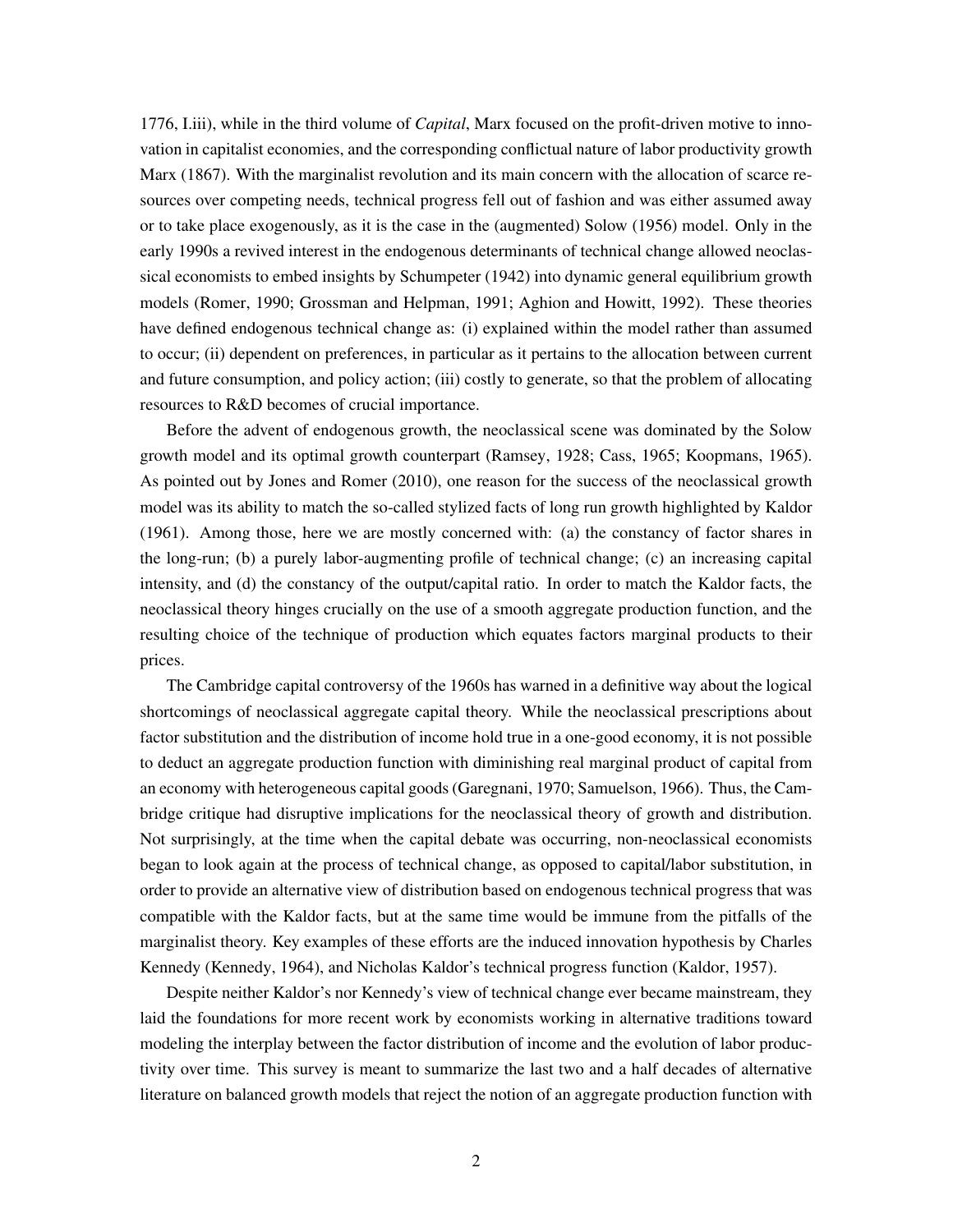well-defined marginal products, but whose long-run equilibria are consistent with the Kaldor facts. We will distinguish between classical-Marxian and post-Keynesian models, and analyze the implications different model closures have for income distribution and productivity growth. Using these alternative models, we will look at three viewpoints on the evolution of technology: (i) a classical-Marxian technical progress function, where labor productivity growth depends on factor shares; (ii) a Kaldorian technical progress function, in which labor productivity grows in line with capital accumulation, and (iii) a technical progress function that relates labor productivity growth with tightness in the labor market. In addition, we provide an account of recent research on costly innovation in classical models, and of an unbalanced growth model featuring a declining output/capital ratio with a strong Marxian flavor. These broadly categorized alternative theories are compared with neoclassical exogenous and endogenous growth: despite a number of strong differences, there are striking similarities between the approaches.

The paper is organized as follows. Section [2](#page-3-0) reviews exogenous and endogenous mainstream growth theories in order to provide a benchmark for comparison. Section [3](#page-8-0) looks at three different specifications of endogenous technical change used in the alternative literature, while Sections [4](#page-13-0) and [5](#page-19-0) study their implications for different model closures: classical supply side closures with either exogenous distribution or labor supply, *vis à vis* two post-Keynesian accumulation closures (Kaleckian and Kaldorian respectively). Section [6](#page-25-0) analyzes the empirically relevant unbalanced growth scenario involving decreasing capital productivity and a falling rate of profit (the so-called Marx-biased technical change case), while Section [7](#page-27-0) reviews contributions that introduce mainstream endogenous growth insights in an otherwise classical model. Section [8](#page-29-0) concludes.

## <span id="page-3-0"></span>2 Neoclassical Growth Theory

#### 2.1 Common Elements

In what follows, we provide a short summary of the mainstream growth theories of technical change, both exogenous and endogenous, by focusing on their implications for economic growth and income distribution. The goal is to highlight the distinctive features that allow for a comparison with the alternative growth and distribution theories that are at the center of this paper.

The neoclassical (or marginalist) theory of output and distribution is based on technology, consumer preferences, and endowments of productive factors such as capital and labor. This structure produces a few foundational elements common to both exogenous and endogenous growth. First, all models presuppose Say's law thus omitting any considerations about the role of aggregate demand in the growth process: growth is determined by supply factors alone. The existence of a continuum of techniques of production ensures that it is possible to substitute one factor to another until their endowments are fully employed. Excess supply of one input would produce a reduction in its price, thus favoring the adoption of a technique of production which employs the factor more intensively. Second, income distribution is determined by the relative scarcity of the productive factors. The interaction between technology and factor endowments determines the equilibrium marginal product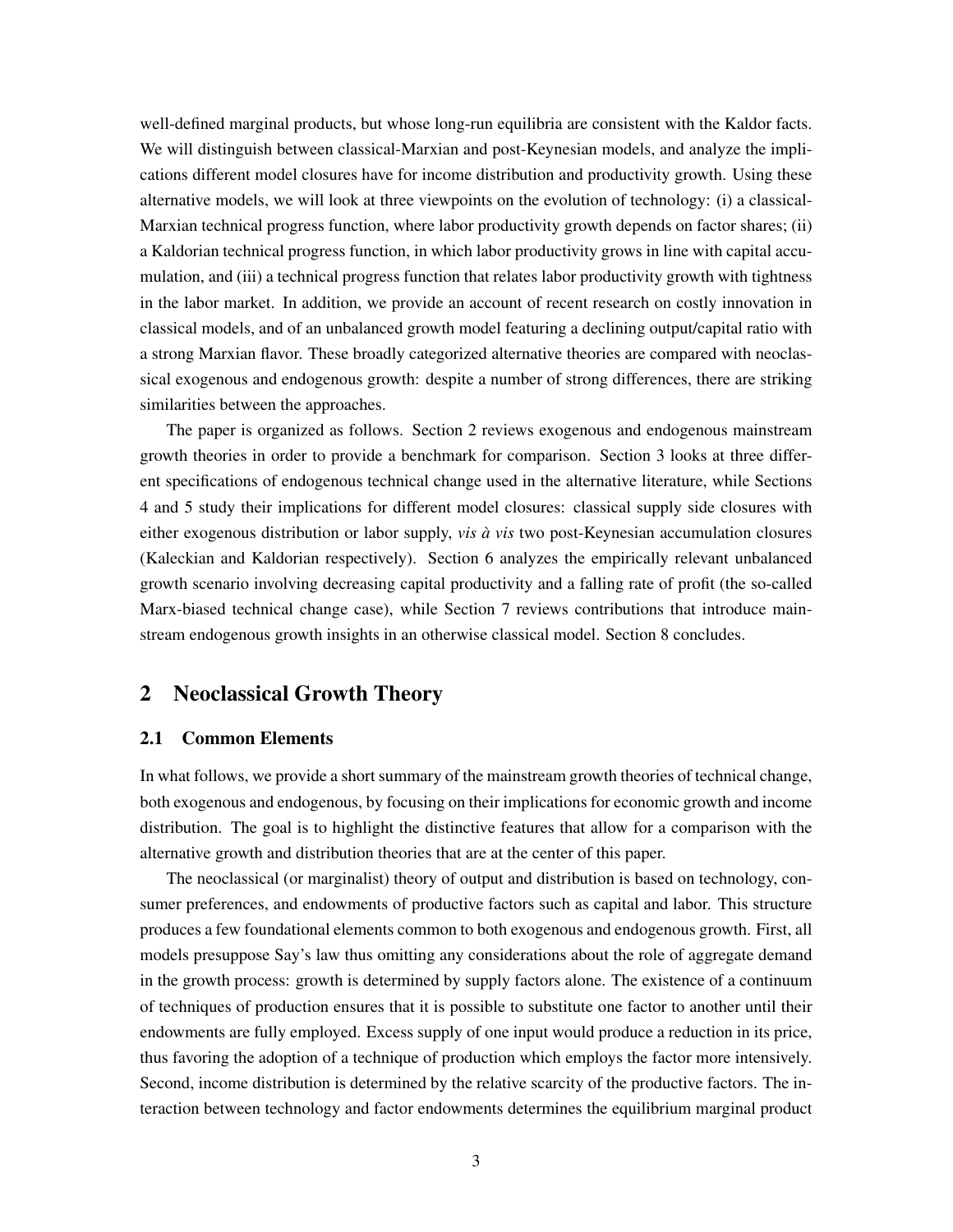of each factor, which equals its rate of remuneration via profit-maximization by firms. Due to diminishing marginal products, relative factor prices decrease with the relative factors supply. Third, the society's preferences with regards to consumption and savings affect the endowment of the accumulable factors of production, and therefore output growth and income distribution. Fourth, the economic environment is typically (although not universally) modeled with the aid of a representative agent. The typical agent earns a salary as worker and receives interest income being the owner of capital assets. Thus, there is no class distinction in the economy: incomes are differentiated according to their source, not by the social class to which they accrue.

#### 2.2 Exogenous Growth

The [Solow](#page-37-1) [\(1956\)](#page-37-1) growth model, and its Ramsey-Cass-Koopmans counterpart featuring an endogenous saving rate [\(Ramsey, 1928;](#page-35-1) [Cass, 1965;](#page-32-1) [Koopmans, 1965\)](#page-34-1), see technical change as purely exogenous. In fact, under the assumption of perfectly competitive goods and factor markets as well as marginal productivity pricing of capital and labor, neoclassical growth *requires* technical change to be generated outside the model: because the aggregate production function is linearly homogeneous in capital stock *K* and labor *L*, if both factors of production are paid their marginal product there are no resources left to innovate. This follows from Euler's theorem: if, for a given level of technology  $\overline{A}$ , output  $Y$  is produced according to a constant returns to scale and twice continuously differentiable function of capital and labor  $F(K, L, \overline{A})$ , Euler's theorem implies that  $F_K K + F_L L = Y$ , where  $F_i$  is the marginal product of factor *i*. Hence, remunerating capital and labor takes up the entire national product, and no resources are left to finance the production of technology-improving innovations. Accordingly, the growth rate of technology  $\dot{A}/A \equiv g_A$  is necessarily exogenous. If in order to focus on balanced growth we assume that technical progress is labor augmenting [\(Uzawa, 1961\)](#page-37-2), we can re-write the production function as *F*(*K, AL*), where *AL* is a measure of labor in efficiency units, or effective workers. Let  $k \equiv K/(AL)$ . Then, output per effective worker is  $y \equiv Y/(AL) = f(k)$ . Assuming no depreciation and constant population growth at a rate  $n > 0$ , the steady state of the Solow model solves

<span id="page-4-0"></span>
$$
\frac{f(k_{ss})}{k_{ss}} = \frac{g_A + n}{s}.\tag{1}
$$

The left-hand side of equation [\(1\)](#page-4-0) features the constant long-run output/capital ratio, which increases in the growth rate of the effective labor force  $g_A + n$  and decreases in the saving rate.

While growth is exogenous, income distribution is endogenous. The key variable determining the steady state distribution of income is the long run capital intensity (in efficiency units) *kss*, as it regulates both factor prices and factor shares. Under marginal productivity pricing, the interest rate *r* equals the marginal product of capital, and in the long run  $r = F_K = f'(k_{ss})$ . Factor shares, on the other hand, coincide with the respective output elasticities: if we let  $\omega$  be the wage share in national income, its long-run value is  $\omega_{ss} = 1 - f'(k_{ss})k_{ss}/f(k_{ss})$ , where  $f'(k_{ss})k_{ss}/f(k_{ss})$  is the elasticity of output with respect to capital. Therefore, all relevant measures of income distribution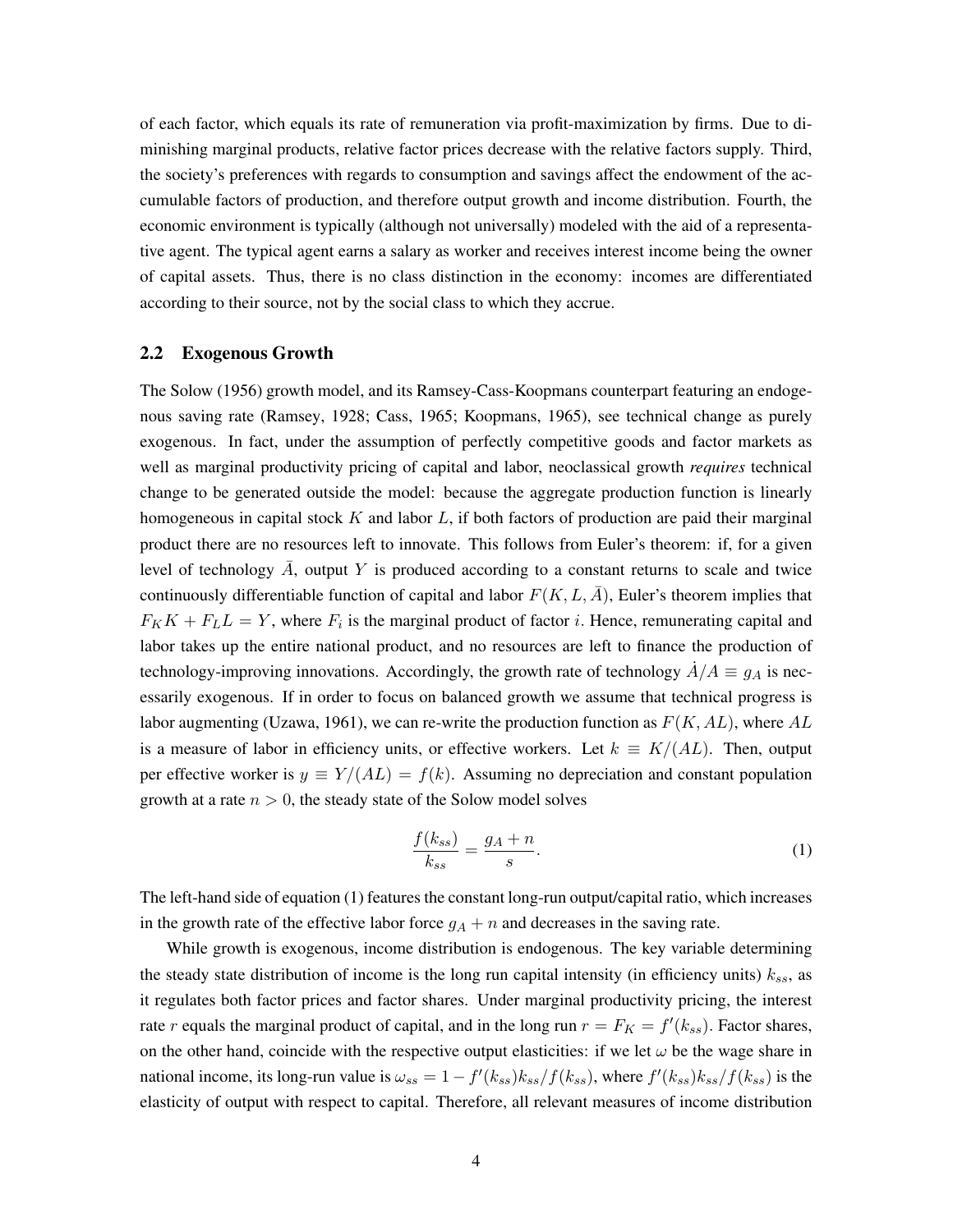are endogenous as they depend on the capital/labor ratio, save for the special (though admittedly popular) Cobb-Douglas case where output elasticities are parametrically constant throughout the entire growth path. The saving rate and the exogenous growth rate of technology influence the long-run distribution of income by affecting the steady state capital intensity in opposite ways. The direction of such influence is regulated by the elasticity of substitution between factors of production  $\sigma$ , defined as the percentage increase in the capital/labor ratio due to a percentage increase in the ratio of marginal products (in turn equal to the wage/interest rate ratio). When  $\sigma < 1$  ( $> 1$ ), an increase in the wage/interest rate ratio produces a less (more) than proportional boost in the capital/output ratio, so that the wage share increases (decreases). The long-run capital intensity increases in the saving rate: therefore, an increase in *s* raises (lowers) the long-run wage share if  $\sigma$  < 1 ( $>$  1). The opposite is true for the growth rate of technology, which is inversely related with the steady state capital/labor ratio. Finally, when  $\sigma = 1$  we are in the Cobb-Douglas case, and income shares are equal to the constant elasticities of output with respect to capital and labor.

### 2.3 Endogenous Growth

Starting in the early 1990s, mainstream economists have investigated the role of ideas in generating increasing returns that allow for sustained economic growth in the long run. The endogenous growth models that followed, either based on increasing product variety [\(Romer, 1990\)](#page-35-0) or increasing product quality [\(Aghion and Howitt, 1992;](#page-32-0) [Grossman and Helpman, 1991\)](#page-33-0), produce endogenous technical change that is fully explained within the model, and is affected by saving behavior and policy action. The enterprise was made possible by abandoning perfect competition in favor of monopolistic competition. New ideas are invented in a competitive R&D sector, but once discovered they confer a patent to innovators, who can then earn monopolistic profits that justify the cost of R&D investment.

A version of the [Romer](#page-35-0) [\(1990\)](#page-35-0) model that allows to appreciate the endogenous nature of technical change is the following. Consider a three-sector economy (final sector, intermediate goods sector, and R&D sector) with a constant, fully employed labor force. The final good is produced under perfectly competitive conditions, according to

<span id="page-5-0"></span>
$$
Y = L_Y^{1-\alpha} \int_0^A x_i^{\alpha} di,
$$
\n(2)

where *L<sup>Y</sup>* is the number of manufacturing workers, *x<sup>i</sup>* denotes the intermediate durable input *i* rented in the production of the final good, *A* is a measure of product variety or the number of existing intermediate input in the economy, and  $\alpha \in (0, 1)$  is an elasticity parameter. One unit of raw capital can be transformed in one unit of any intermediate input; hence the total amount of intermediate input is equal to the economy's capital stock:  $\int_0^A x_i \, di = K$ . As it will be clear just below, the symmetric structure of the model ensures that all intermediate inputs are demanded in the same amount, therefore  $x_i = x$ ,  $K = Ax$ , and  $Y = AL_Y^{1-\alpha} x^{\alpha}$ . This last way of writing the production function shows that output is linear in *A*, the number of intermediate inputs. Alternatively, one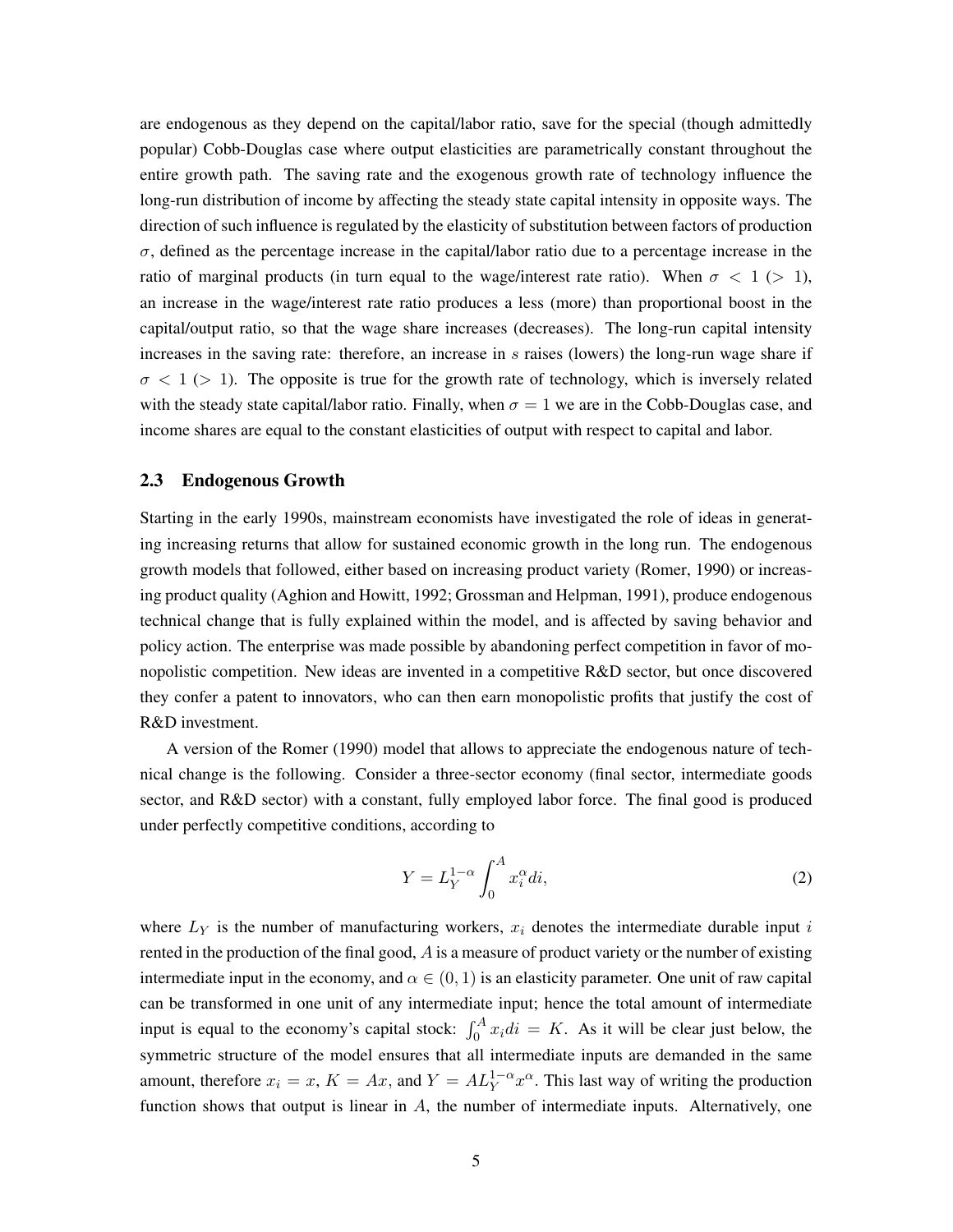can see that in the aggregate production function the number of varieties plays the role of laboraugmenting technology. In fact, since  $x = K/A$ ,  $Y = (AL<sub>Y</sub>)^{1-\alpha} K^{\alpha}$ . Being the marginal product of each intermediate input independent of all the others, capital accumulation can escape decreasing returns to scale if it occurs through an increase in the number of intermediate inputs rather than in the amount of each input produced.

Firms in the intermediate goods sector acquire from the R&D sector an infinitely-lived patent on the new variety of input they produce. Therefore, they operate under monopolistic conditions. Each firm chooses the amount of its intermediate good to supply to maximize profits, given a downward sloping inverse demand curve for their product  $p(x)$ , the one-to-one production technology, and the cost of capital *r*. The demand curve equals the marginal product of intermediate goods:  $p(x) =$  $\partial Y/\partial x = \alpha L_Y^{1-\alpha} x^{\alpha-1}$ , and profits to be maximized are  $\pi = p(x)x - rx$ . The solution is  $x =$  $L_Y(\alpha^2/r)^{\frac{1}{1-\alpha}}$ , and monopolists earn strictly positive profits, equal across all sectors:

$$
\pi = \left(\frac{1-\alpha}{\alpha}\right) \alpha^{2/(1-\alpha)} r^{\alpha/(\alpha-1)} L_Y = \left(\frac{1-\alpha}{\alpha}\right) rx.
$$

Monopolistic profits have a fundamental role in generating endogenous technical change, as they provide the resources needed to finance the cost of innovation.

Technological advancements, on the other hand, are developed in a competitive R&D sector. Here,  $L_A$  workers are employed to produce new ideas according to  $\dot{A} = \lambda A L_A$ , which means that the productivity of each R&D worker,  $\lambda A$ , is linear in the stock of the existing ideas. Labor moves freely between R&D and final production, and all workers are paid the same wage, equal to the marginal product of labor in the final sector:  $w = (1-\alpha)Y/L_y$ . If the allocation of workers between the two sectors is constant, and  $\rho \in (0, 1)$  is the fraction of workers in R&D, to be determined within the model, the growth rate is:

<span id="page-6-0"></span>
$$
g_A = \lambda \rho L, \lambda > 0 \tag{3}
$$

which makes it clear that economic policy aimed at increasing the number of scientists has permanent growth effects. In fact, the allocation of workers between the R&D sector and the final good sector represents the economy's choice between current consumption versus long-run growth, and it may be affected by policy action by means of tax and subsidies to either sector.

If the research sector is perfectly competitive with free entry, the flow of profits in R&D must be zero. The value of an innovation is given by  $\pi/r$ , the discounted value of profit flow at the market interest rate *r*. Since one worker produces  $\lambda A$  ideas in the unit time, an R&D firm employing  $L_A$ workers is faced with the following zero-profit condition:

$$
\frac{\pi}{r}\lambda A L_A - w L_A = 0, \text{or } r = \frac{\lambda A \pi}{w}.
$$
\n(4)

We can now solve for the rate of return as a simple function of the elasticity of demand faced by the monopolist  $\alpha$ , the R&D productivity parameter  $\lambda$ , and the number of workers in the final good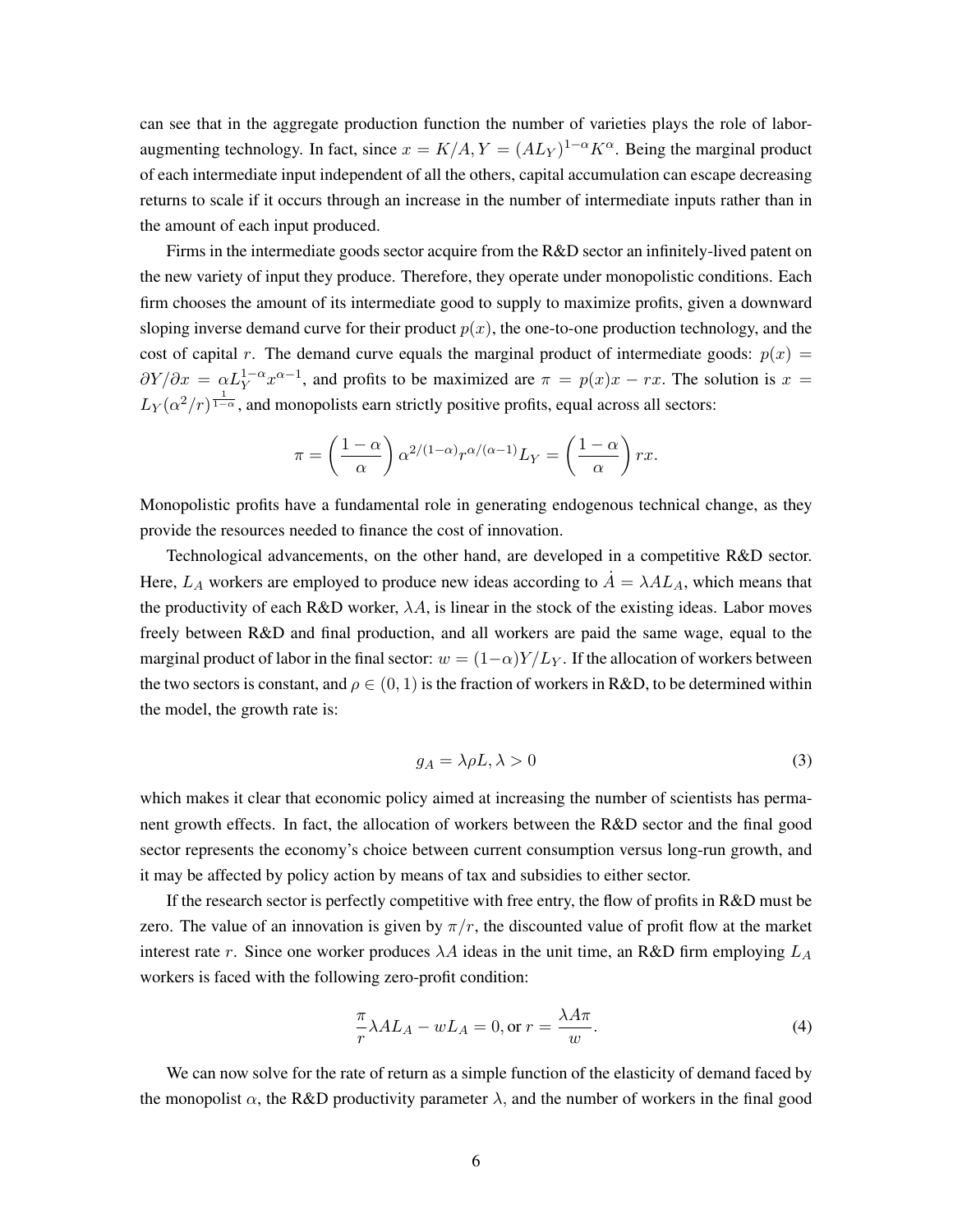sector  $(1 - \rho)L$  as follows:

$$
r = \alpha \lambda L_Y = \alpha \lambda (1 - \rho) L
$$

To see the effect of the saving rate on long-run growth observe that, with a constant saving rate  $s \in (0, 1)$  for simplicity, the growth rate of capital is

$$
g_K = s\frac{Y}{K} = s\left(\frac{L_Y}{x}\right)^{1-\alpha} = s\frac{r}{\alpha^2} = \frac{s\lambda(1-\rho)L}{\alpha}.
$$

Next, the balanced growth condition  $g_X = g_A$  yields the share of workers in the R&D sector as

<span id="page-7-0"></span>
$$
\rho(s) = \frac{s}{s + \alpha}.\tag{5}
$$

A higher saving rate shifts the allocation of workers in favor of the R&D sector, as society prefers to improve future technology over current consumption. Since the growth rate of technology is linear in the number of researchers, a higher saving rate determines a permanent increase in the growth rate of the economy, in contrast with the Solow model.

Consider also the implications of this class of models for income distribution. The labor share in output is endogenous as it depends on the fraction of workers in the R&D sector. In fact, using the wage equation above together with the labor market clearing condition, we have:

<span id="page-7-1"></span>
$$
\omega = \frac{1 - \alpha}{1 - \rho(s)}.\tag{6}
$$

A combined look at equations [\(5\)](#page-7-0) and [\(6\)](#page-7-1) shows that the wage share increases in the saving rate. The wage rate is determined in the final good sector as the marginal product of labor, which in turn decreases in the share of workers in that sector: a higher saving rate shifts the composition of the labor force toward R&D, thus making final good-producing workers more productive and increasing wages. Notice finally that the output/capital ratio is inversely related to the saving rate, just like in the neoclassical exogenous growth model. In fact,  $Y/K = \lambda(1 - \rho(s))L/\alpha$ , decreasing in the saving rate.

An insightful paper by [Kurz and Salvadori](#page-34-6) [\(1998\)](#page-34-6) has shown that income distribution in early neoclassical endogenous growth models depends on technology and profit maximization only, and it is therefore exogenous. Our account is not inconsistent with their conclusion, once a fundamental difference in the assumptions of the models under consideration is singled out. In our analysis, the factor of production responsible for sustained growth (ideas) requires labor, a scarce input, in order to be produced. In the models considered by [Kurz and Salvadori](#page-34-6) [\(1998\)](#page-34-6), on the other hand, no original input is involved in the accumulation of the factors responsible for endogenous growth, whether these be physical capital, human capital or ideas. The difference is thus reconciled in our framework by simply assuming that innovations are produced using foregone consumption (in terms of final output) rather than labor; the latter is fully employed in producing the final good. Equations [\(2\)](#page-5-0) and [\(3\)](#page-6-0) become  $Y = L^{1-\alpha} \int_0^A x_i^{\alpha} di$  and  $\dot{A} = \lambda \rho'(Y - X)$ , where  $\rho'$  is the share of disposable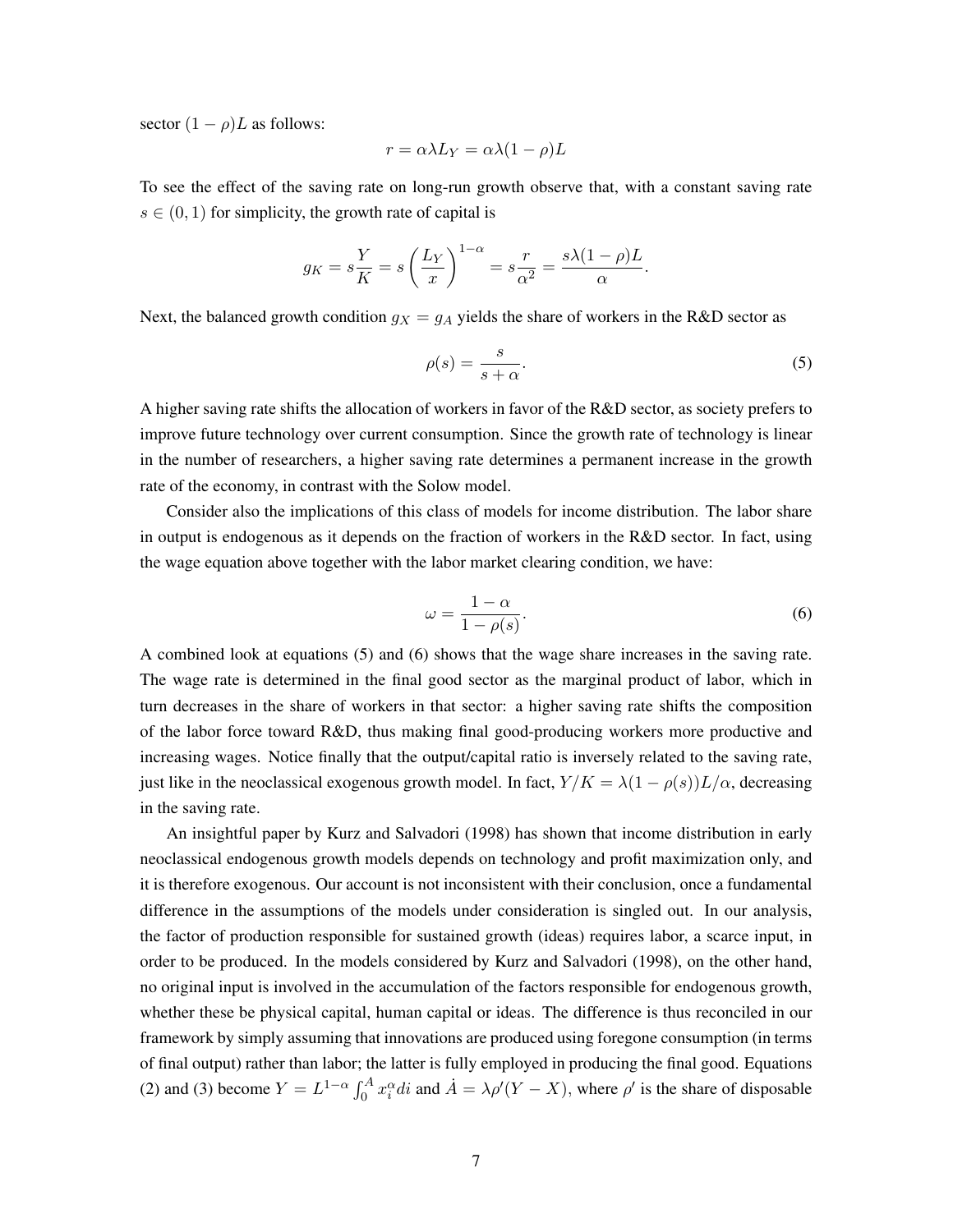income that finances the R&D effort. The marginal product of labor is now  $F_L = w = (1 - \alpha)Y/L$ , so that the wage share  $\omega = 1 - \alpha$  is independent of the saving rate.

A crucial implication of the growth equation [\(3\)](#page-6-0) is that the growth rate increases with the size of the labor force. This feature is known as the *scale effect* property of first-generation endogenous growth models, and with population growing at a rate *n >* 0 implies an explosive growth rate. The scale effect property was questioned on empirical grounds by [Jones](#page-34-7) [\(1995\)](#page-34-7): he proposed a specification for the growth rate of varieties featuring a less-than proportional spillover from past discoveries: with  $\dot{A} = \lambda \rho L A^{\varphi}, \varphi \in (0, 1)$ , the growth rate of ideas is:

<span id="page-8-1"></span>
$$
g_A = \lambda \rho L A^{\varphi - 1}.
$$
 (7)

Balanced growth requires a constant growth rate. Differentiating [\(7\)](#page-8-1) with respect to time and imposing  $\dot{g}_A = 0$  yields

$$
g_A = \frac{n}{1 - \varphi} \tag{8}
$$

Economic growth is therefore explained within the model, but is independent of savings and policy. For this reason, this class of models is commonly referred to as *semi-endogenous.* In terms of income distribution, the model basically reproduces equation [\(6\)](#page-7-1): the labor share is endogenous, and increasing in the saving rate. The semi-endogenous neoclassical growth model provides a first element of comparison with alternative theories: we will show below that this model displays strong similarities with Kaldorian growth models with exogenous labor supply.

As a final observation, the comparison of endogenous vs. semi-endogenous growth models highlights the importance of the spillover generated by past discoveries in the production of new ideas, or alternatively the lack of robustness of the assumptions required to generate endogenous growth [\(Solow, 1994,](#page-37-3) [2007\)](#page-37-4). With constant returns to ideas (the reproducible factor), growth is endogenous: thriftier consumers or innovation subsidies that increase the percentage of scientists in the labor force will have permanent effects on the growth rate. With diminishing returns, neither savings nor innovation subsidies have permanent effects on growth. In the language of dynamical system theory, endogenous growth models are *structurally unstable*: their conclusions are not robust to slight modifications in the elasticity parameter in the innovation function.

## <span id="page-8-0"></span>3 Alternative Theories of Growth and Distribution

## <span id="page-8-2"></span>3.1 Common Elements

Even though different contributions have emphasized different aspects of the interplay between growth and distribution in the long run, there are a few common elements that span almost universally throughout the non-mainstream literature. A first feature is the use of a Leontief aggregate production function combining fixed proportions of capital *K* and labor *L* in producing output *Y* :

$$
Y = min[uBK, AL],\tag{9}
$$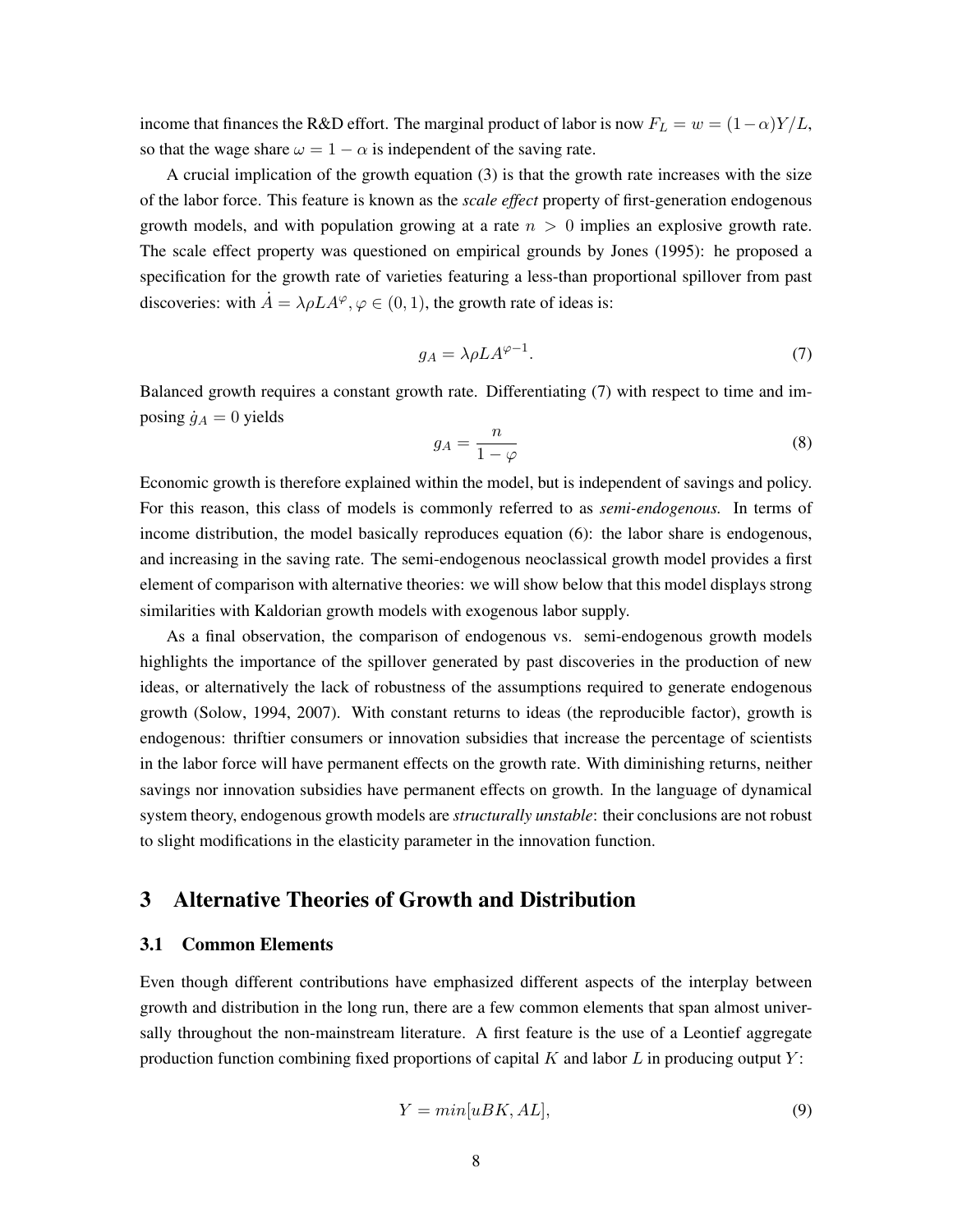where *B* denotes the output/capital ratio, *A* is labor productivity, and  $u \equiv Y/Y^p$  is a measure of capacity utilization. Such production technology is not always explicitly assumed but it is functional as a critical tool toward mainstream economics, in that: (a) it implies a rejection of marginal productivity theory, as marginal products are not defined, and (b) it allows for less than full employment of both capital and labor. In fact, because factor demands are inelastic to factor prices, there is no market-based equilibrating mechanism toward full utilization of all factors of productions. Thus, even when there is full utilization of capital –that is, when  $u = 1$ – the production technology allows for structural unemployment of labor. When effective demand is not strong enough to ensure full capacity utilization, that is when  $u < 1$ , both capital and labor are unemployed.

A second, distinctive element of non-conventional theories is their focus on class as a defining feature of capitalist economies. The distinction between workers on the one hand, and owners of the capital goods (capitalists) on the other, brings the functional income distribution front and center in the analysis. Given the production technology, the inverse relationship between wages and profits is represented by the distributive curve:

<span id="page-9-0"></span>
$$
r = uB(1 - \omega). \tag{10}
$$

where  $wL/Y = w/A \equiv \omega$  is the share of labor in production. The class distinction of society pertains also to different saving behavior: it is assumed that workers and capitalists have different propensities to save  $s_w < s_\pi \equiv s$ . Here, we use a simplified version of differential savings by assuming  $s_w = 0$  throughout the analysis.

A third common feature in the non-mainstream literature is that technical change is (with some exceptions discussed in Section [7\)](#page-27-0) *costless*. In the neoclassical endogenous growth literature, the production of new technologies requires to allocate scarce resources to R&D investment, and is therefore costly. On the contrary, the problem of resource allocation toward the financing of innovation technology is seldom addressed in alternative treatments of economic growth, and technical change is basically explained within the model as an externality, whether it occurs through learning by doing or as a function of income distribution and employment, as it will be clear just below.

#### 3.2 Approaches to Technical Change

In general, technological change can be represented by changes in the productivity of both labor and capital. However, balanced growth with constant returns to scale in production requires  $g_B \equiv \dot{B}/B = 0$ , or constant capital productivity in the long run, as shown by [Uzawa](#page-37-2) [\(1961\)](#page-37-2), and recently re-emphasized by others [\(Schlicht, 2006;](#page-36-2) [Jones and Scrimgeour, 2008;](#page-34-8) [Irmen, 2016\)](#page-33-2). For this reason, most models (with the exceptions discussed in Sections [4.3](#page-16-0) and [6\)](#page-25-0) simply assume a constant output/capital ratio, and deal only with the growth rate of labor productivity *gA*.

We will then investigate three routes to model improvements in labor productivity. The first one is known as Kaldor-Verdoorn law, and it states that technical change is directly related either to capital accumulation or to output growth. The law is based on empirical work by [Verdoorn](#page-37-5) [\(1949\)](#page-37-5) and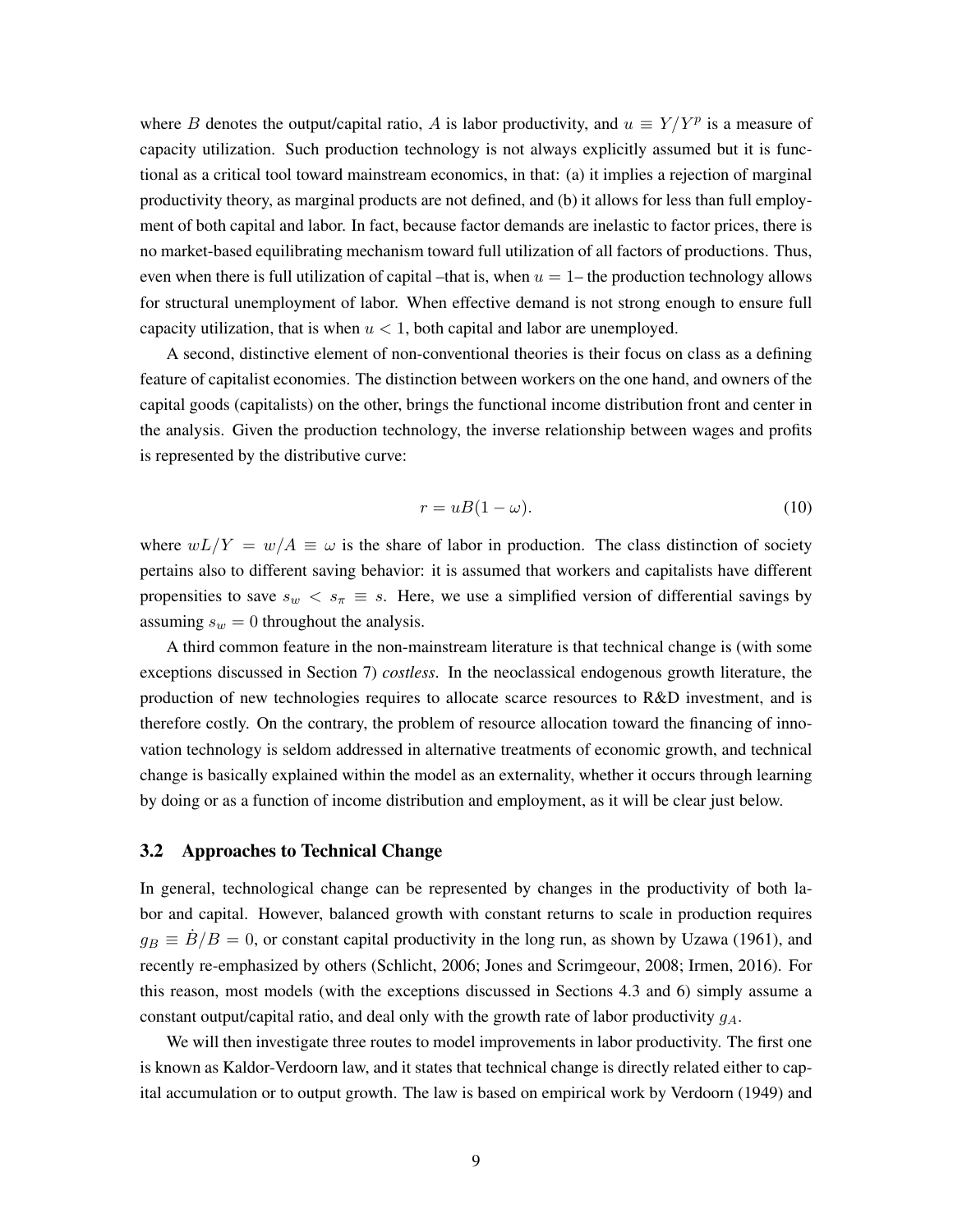its theoretical formalization proposed by [Kaldor](#page-34-5) [\(1957\)](#page-34-5) by means of a technical progress function. The basic idea, however, has been a mainstay in the understanding of economic development since the inception of political economy, when Adam Smith linked productivity growth to the division of labor, in turn limited by the size of the market [\(Smith, 1776, I.iii\)](#page-37-0). Later, [Marshall](#page-34-9) [\(1920, IV\)](#page-34-9), [Young](#page-37-6) [\(1928\)](#page-37-6) and [Arrow](#page-32-2) [\(1962\)](#page-32-2) all related labor productivity to the economy's scale of production and capital stock through the concepts of external economies of scale, macroeconomic increasing returns, and learning by doing. We will adopt two linear versions of the law, where productivity growth depends either on the growth rate of absolute capital or on the growth of capital per worker. Denoting the aggregate growth rate of capital stock by  $g_K$  and the growth rate of labor demand by  $g_L$ , the technical progress function in absolute terms can be written as:

<span id="page-10-2"></span>
$$
g_A = \varphi_0 + \varphi_1 g_K,\tag{11}
$$

and in per capita terms as:

<span id="page-10-0"></span>
$$
g_A = \varphi_0 + \varphi_1(g_K - g_L),\tag{12}
$$

with  $\varphi_0, \varphi_1$  positive constants. The latter specification corresponds to a log-linear representation of the level of labor productivity:  $A = A_0(K/L)^{\varphi_1}$  with  $\varphi_0$  denoting the growth rate of the scale parameter  $A_0$ .

A second option consists in assuming that labor-saving technical change depends on the labor share. This relation is intuitive if one thinks about a firm's quest for cost-minimization, and is founded in the classical-Marxian analysis of the choice of technique. New techniques of production are adopted only if they do not decrease the profit rate at the given real wage [\(Okishio, 1961\)](#page-35-2); when the wage share (i.e. the unit labor cost of the individual firms) rises, an increase in labor productivity is necessary if the firm does not want to lower its rate of profit. Thus, labor-saving innovation is a way to re-establish profitability in the face of rising labor costs. Some of the contributions belonging to this tradition allow for variable capital productivity, and we will analyze them separately in Sections [4.3](#page-16-0) and [6.](#page-25-0) For now, it is enough to focus on a constant output/capital ratio while assuming a direct relationship running from the wage share to the growth rate of labor productivity:

<span id="page-10-1"></span>
$$
g_A = f(\omega) \tag{13}
$$

as in [Taylor](#page-37-7) [\(1991\)](#page-37-7) and [Dutt](#page-33-3) [\(2013\)](#page-33-3).

A third strand of recent literature [\(Dutt, 2006;](#page-33-4) [Palley, 2012;](#page-35-3) [Sasaki, 2010;](#page-36-3) [Setterfield, 2013a\)](#page-36-4) has looked at labor market tightness –measured by the employment rate– as a potential channel for technical change. Shortages of labor would push firms to adopt innovations that save on labor requirements. From a conceptual point of view, the approach is similar to the one just discussed, because it builds on the implicit assumption that a tight labor market reduces firms' profit margins. However, we will see in Sections [5.1](#page-19-1) and [5.2](#page-22-0) that the focus on the labor market rather than on distribution is favored within the Keynesian demand-led growth framework, as it is instrumental in reconciling actual and potential growth rates. Given the exogenous labor supply N, we define  $e \equiv$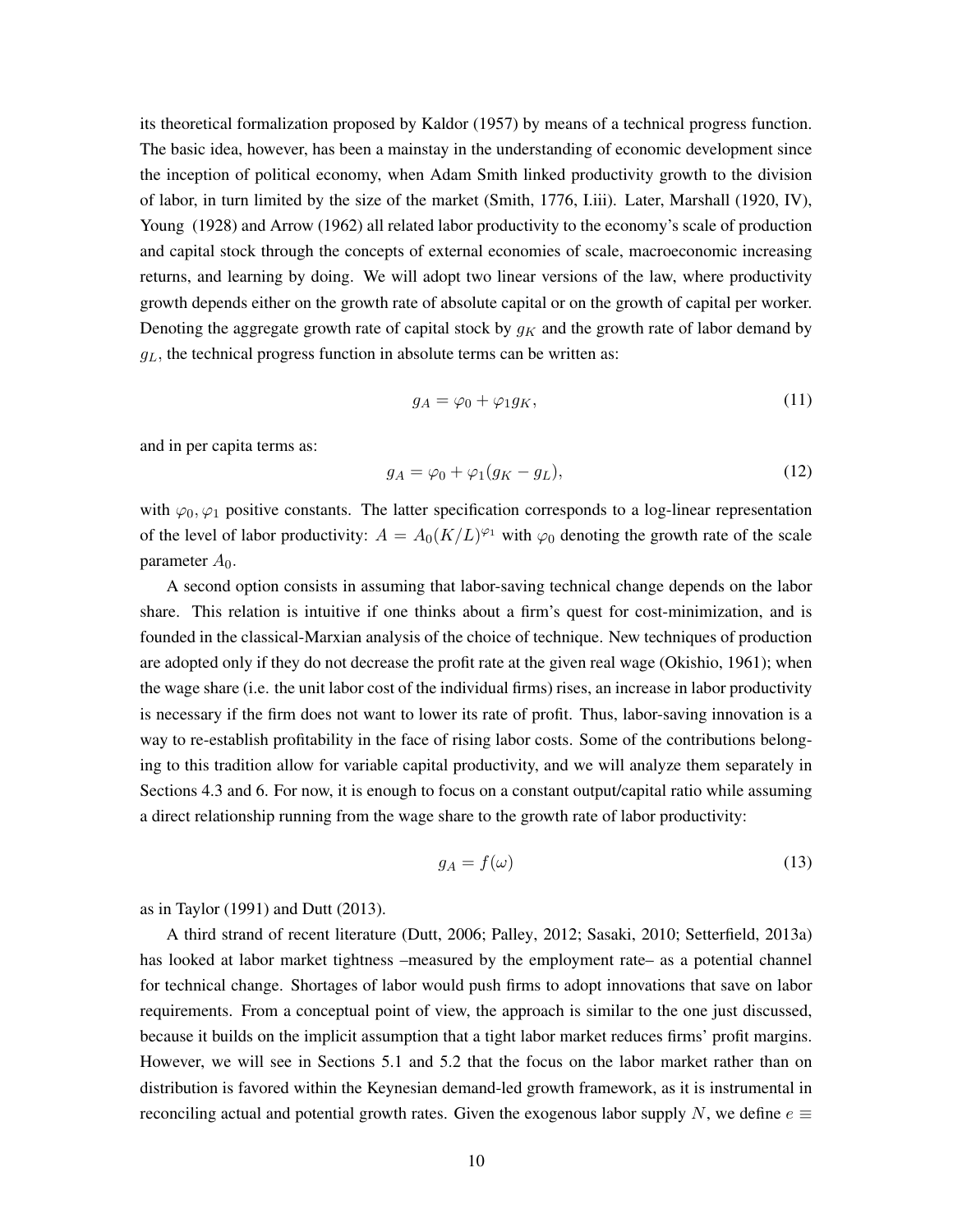*L/N* the employment rate in the economy. We can therefore represent this approach to technical change as

<span id="page-11-0"></span>
$$
g_A = h(e), h' > 0.
$$
 (14)

Observe that equations [\(18\)](#page-12-0), [\(17\)](#page-12-1) and [\(14\)](#page-11-0) all arise from a general specification of the kind  $\dot{A}$  =  $G(\cdot)A$ , which exhibits the linear spillover of existing technologies that we discussed regarding the neoclassical endogenous growth case.

Finally, in what follows we will discuss two cases in which capital productivity is not constant. The output/capital ratio might vary along the transitional dynamics toward the balanced growth path, as the model evolves toward a constant long run output/capital ratio: such would be the case with induced technical change, which we study in Section [4.3.1.](#page-18-0) Alternatively, the rejection of balanced growth has led authors to focus on the case of capital-using technical change involving negative capital productivity growth. Combined with a classical closure, a falling output/capital ratio determines a falling rate of profit: for this reason, such a pattern is typically referred to as Marx-biased technical change [\(Foley and Michl, 1999,](#page-33-5) Chapter 7), which is analyzed in Section [6.](#page-25-0)

## 3.3 Balanced Growth with Endogenous Technical Change

Roy Harrod's essay on dynamic economics [\(Harrod, 1939\)](#page-33-6) is conventionally seen as the beginning of modern growth theory. A stylized account of his contribution would define three different growth rates: the actual growth rate  $g_K^i$ , or the ratio of investment to capital stock; the 'warranted' rate  $g_K^s$ , that is the ratio of savings to capital; and the 'natural' rate  $g<sup>p</sup>$ , given by the sum of population growth and exogenous labor productivity growth. The Harrodian analysis devises two problems. First, there are no self-correcting mechanisms capable of dampening deviations of the actual rate from the warranted rate: this is known as the Harrodian instability problem.<sup>1</sup> Second, full employment is the exception rather than the norm: the economy needs to expand at its natural rate to keep a steady employment rate, but nothing ensures this will happen because the determinants of the warranted and natural rate are unrelated. To some extent, the development of the theory of economic growth can be seen as an attempt to address these two issues. Our focus here is to investigate how the introduction of endogenous technical change affects the solution that different economic traditions have given to the second Harrodian problem.

Given the analytical framework described in Section [\(3.1\)](#page-8-2), the warranted growth rate is

<span id="page-11-2"></span>
$$
g_K^s = S/K = sr = suB(1 - \omega),\tag{15}
$$

<span id="page-11-1"></span><sup>1</sup> Somewhat ironically, neoclassical endogenous growth models are not immune from Harrodian instability. In fact, their balanced growth equilibrium has 'no transitional dynamics' (which means that is unstable), because it is reached through instantaneous jumps in the forward-looking variable (consumption) onto the balanced growth path. Such jumps occur through rational expectations, and are not possible in the original [Harrod](#page-33-6) [\(1939\)](#page-33-6) model because of the constant saving rate assumption. The irony is that the [Solow](#page-37-1) [\(1956\)](#page-37-1) model solved the Harrodian instability problem through diminishing returns to the reproducible factor. Endogenous growth overcomes diminishing returns in reproducible factors, bringing back instability into the picture. The skepticism expressed by [Solow](#page-37-3) [\(1994,](#page-37-3) [2007\)](#page-37-4) is then not at all surprising.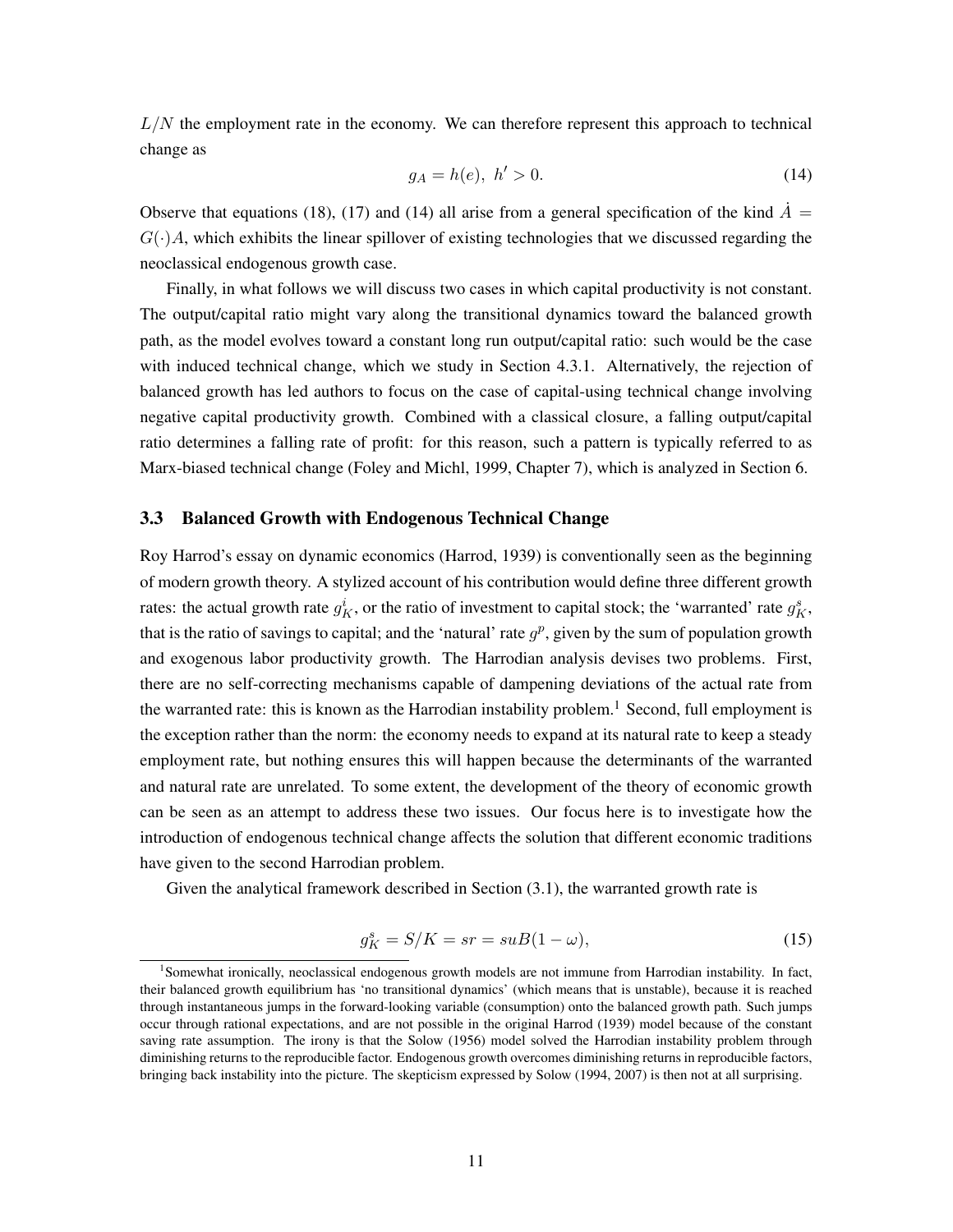while the natural rate of growth is

$$
g^p = n + g_A.
$$

Notice that  $g<sup>p</sup>$  also represents a rate of growth of potential output, since it is a measure of the overall growth in factors supply. The actual rate of growth of capital stock is theory-specific: below, we distinguish between the classical tradition on the one hand, and post-Keynesian traditions on the other, in turn drawing a difference between Kaleckian models and Kaldorian models

The classical tradition is founded on the acceptance of Say's law, the notion that supply creates its own demand at the aggregate level. This principle is satisfied when all savings are automatically invested in the accumulation of capital, and it amounts to impose full utilization of capital stock:  $u = 1$ . In fact, an independent investment function is absent, and we can directly impose

$$
g_K^i \equiv g_K^s. \tag{16}
$$

A crucial element of post-Keynesian economics, instead, is an investment demand function that is independent of saving behavior. In the (neo-) Kaleckian tradition, investment depends on utilization as a proxy of aggregate demand (an accelerator effect), and a measure of profitability. The latter determinant of investment is justified through the fact that a firm's current profits provide a source of internal funds that allow to accumulate capital without resorting to credit markets, and are also an indication of future profitability. While early authors have used a specification that involved the profit rate as the main determinant of investment demand [\(Taylor, 1991\)](#page-37-7), after [Bhaduri](#page-32-3) [and Marglin](#page-32-3) [\(1990\)](#page-32-3) neo-Kaleckian economists have looked at a relationship between investment and the profit share that can be written as follows:

<span id="page-12-1"></span>
$$
g_K^i = \gamma + \eta_0 u + \eta_1 (1 - \omega). \tag{17}
$$

Finally, the Kaldorian tradition emphasizes exports as the ultimate source of autonomous aggregate demand. Since labor productivity growth improves an economy's competitiveness, thus providing access to a larger share of global demand, we can assume that investment rises with labor productivity growth :

<span id="page-12-0"></span>
$$
g_K^i = \gamma + \lambda g_A. \tag{18}
$$

In fact, [\(18\)](#page-12-0) can be seen as a reduced form for investment demand in an open economy, where the coefficient  $\lambda$  captures trade-related factors such as the foreign trade multiplier and the price-elasticity of exports (see [Setterfield, 2013b,](#page-36-5) for a derivation). We keep the intercept  $\gamma$  to facilitate comparisons to with the Kaleckian framework. In both [\(17\)](#page-12-1) and [\(18\)](#page-12-0), the parameter  $\gamma$  can be interpreted as the autonomous growth rate of investment demand –Keynes' *animal spirits*. The equality  $g_K^i = g_K^s$  defines the short-run equilibrium growth rate  $g^*$ . On the other hand, balanced growth requires that  $g^* = g^p$ , or we would face the second Harrodian problem with cumulative disequilibrium in the labor market. Below, we explore the implications for growth and distribution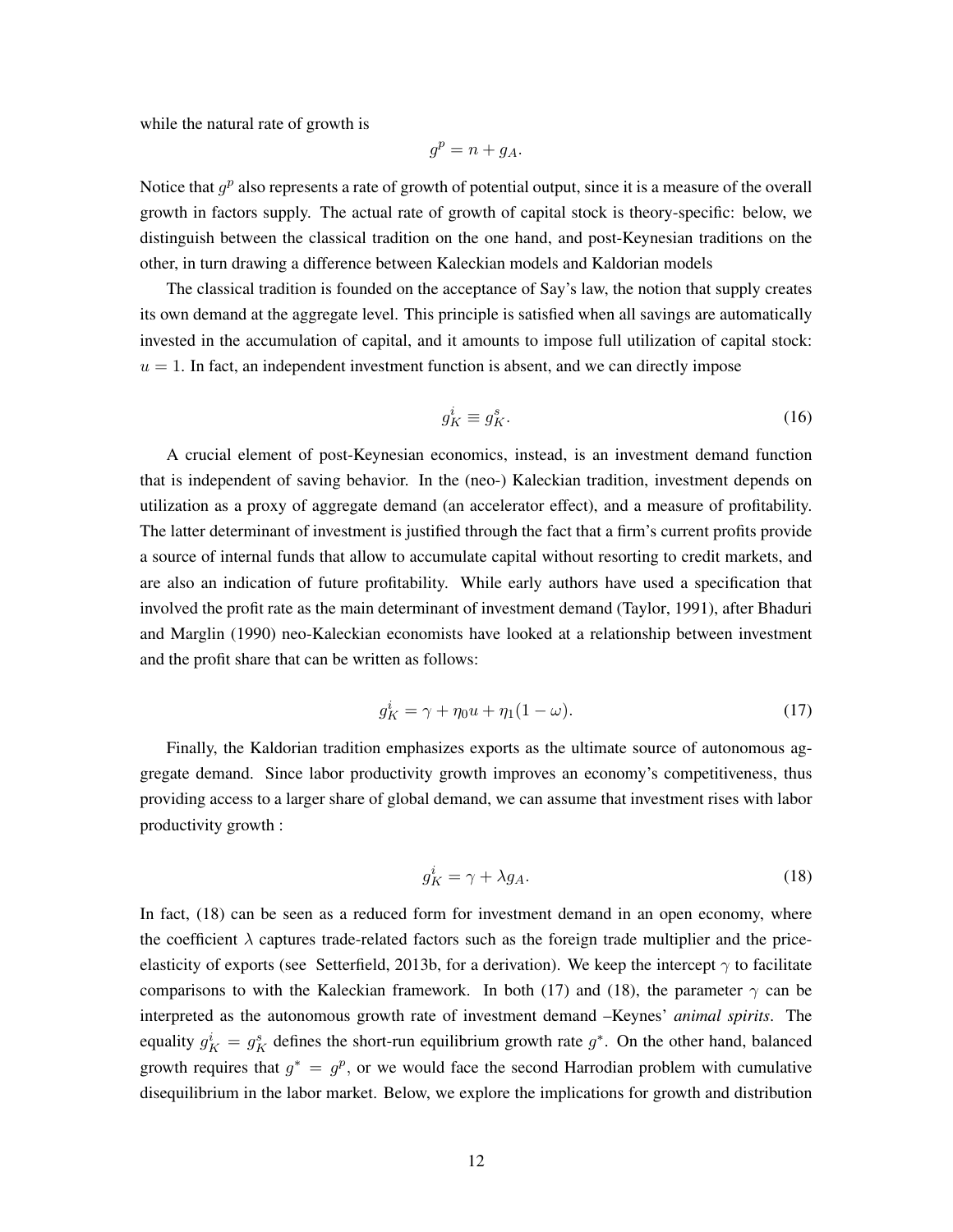of different specification of *g<sup>A</sup>* for classical and post-Keynesian economics.

## <span id="page-13-0"></span>4 Classical Closures

As already mentioned, a common element in the contributions falling within the classical tradition is the acceptance of Say's law, which amounts to impose full utilization of installed capacity in the general framework. The main difference pertains to models featuring a distributive closure and endogenous growth, as opposed to models featuring an exogenous labor supply closure and an endogenous determination of income distribution.

## 4.1 Distributive Closure

The classical-Marxian tradition has emphasized the role of the reserve army of labor in keeping the labor share in check. The most notable example in development economics is that of a dual economy with a large rural sector providing a basically unlimited pool of labor from which a small but growing manufacturing sector can draw [\(Lewis, 1954\)](#page-34-10). A dual economy is not labor-constrained: rather, it is capital stock to be the limiting factor for growth. Accordingly, the classical closure amounts to impose a perfectly elastic labor supply at the going wage share. Income distribution is exogenous, and the wage share is fixed at its *conventional* value [\(Foley and Michl, 1999\)](#page-33-5):

<span id="page-13-1"></span>
$$
\omega = \bar{\omega}.\tag{19}
$$

On the other hand, capital stock is assumed to be utilized at its normal rate:  $u = 1$ . This model delivers endogenous growth even without technical change. In fact, the growth rate is simply

$$
g^* = sB(1 - \bar{\omega}).\tag{20}
$$

Because there is no constraint arising from the size of the labor force, the rate at which the economy grows is governed by capital accumulation only. On the other hand, labor supply is endogenous and it accommodates labor demand:  $\dot{N}/N = g<sub>L</sub>$ . Notice the similarity of the steady state of this model with the Romer model using foregone consumption as an input to R&D: both models deliver an endogenous growth rate that increases in the saving rate, coupled with an exogenous distribution.

In this context, endogenous technical change adds very little to the analysis, as shown in [Dutt](#page-33-7) [\(2011\)](#page-33-7) and [Dutt](#page-33-3) [\(2013\)](#page-33-3); in fact, the role of technical change is simply to determine the growth of employment through the long-run condition  $g^* = g^p = g_L + g_A$ . Assume for example that technology evolves according to [\(12\)](#page-10-0): labor productivity growth is  $g_A = \frac{\varphi_0}{1 - \varphi_1}$ , and is therefore semi-endogenous; while the employment rate satisfies  $g_L = sB(1 - \bar{\omega}) - \varphi_0/(1 - \varphi_1)$ . Similarly, if we model  $g_A$  through the Marxian motive described in [\(13\)](#page-10-1), we find  $g_L = sB(1-\bar{\omega})$  $f(\bar{\omega})$ . In both cases, a higher saving rate as well as a higher profit share increase the growth rate of employment, while improvements in innovation technology reduce it. The third route to technical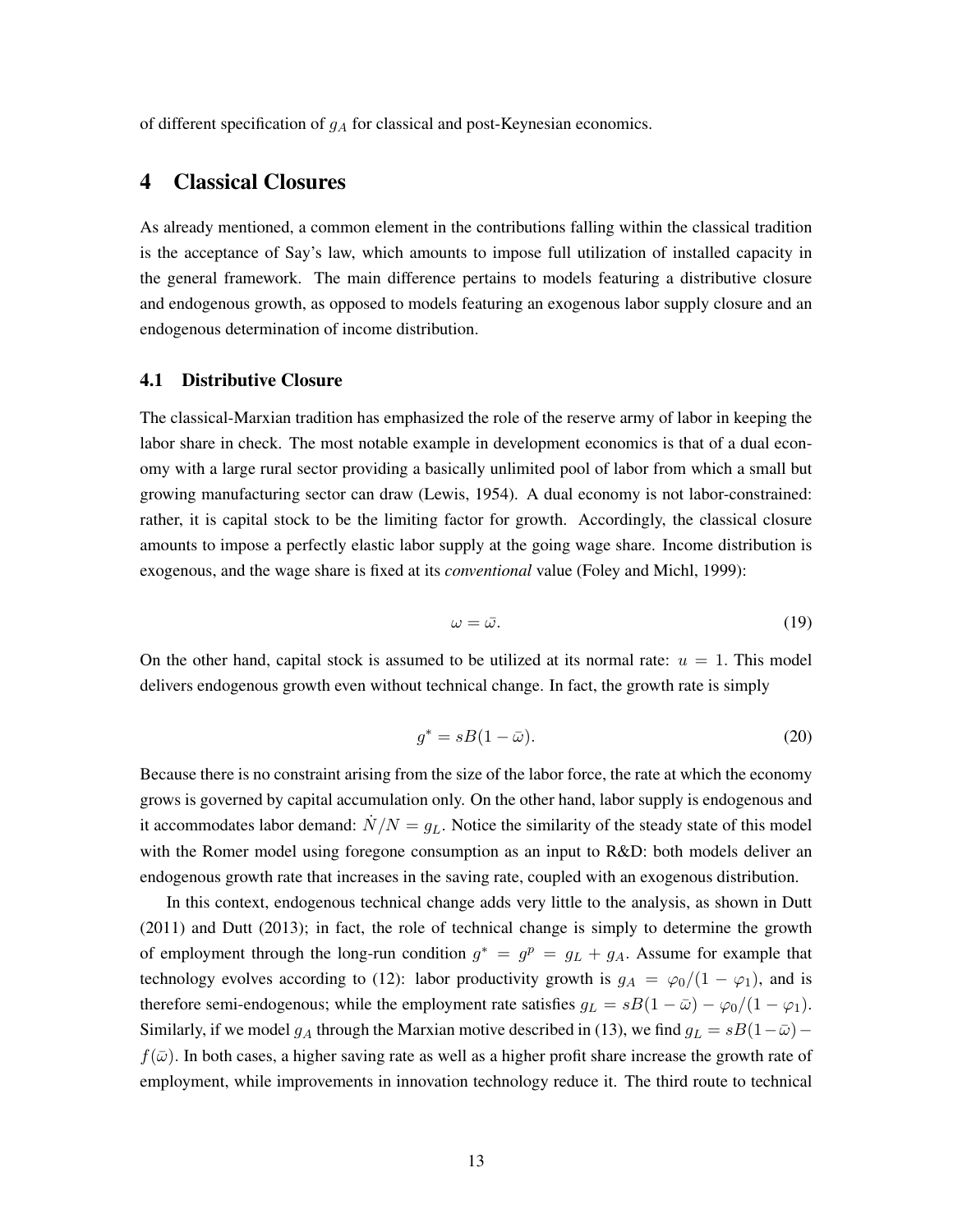change, as modeled in [\(14\)](#page-11-0) is incompatible with this framework: with unlimited labor supply, the employment rate is undefined.

#### 4.2 Labor Supply Closure

The classical model of growth has also been investigated under the assumption of exogenous labor supply [\(Pasinetti, 1974;](#page-35-4) [Foley and Michl, 1999,](#page-33-5) Chapter 6). The important question that this framework is called to answer is how adjustments in income distribution can maintain a constant employment rate in the absence of capital/labor substitution. When technical change is exogenous, the long-run equilibrium condition  $q^* = q^p$  yields the [Goodwin](#page-33-8) [\(1967\)](#page-33-8) steady state income distribution  $1 - \omega_{ss} = (n + g_A)/sB$ , which would be same in the [Pasinetti](#page-35-5) [\(1962\)](#page-35-5) model.<sup>2</sup> The saving rate and labor productivity growth have opposite effects on the wage share. An increase in the saving propensity *s* lowers the profit share and the profit rate. The reason is that higher savings translate into higher long-run investment and employment growth. Because the employment rate has to remain constant, given an exogenous growth rate of the labor supply a faster pace of accumulation results in pressure on wages relative to labor productivity, so that the wage share increases. Higher labor productivity growth, on the contrary, lowers the economy's labor requirements and the wage share falls as a consequence.

Let us now investigate the implications of introducing endogenous technical change. When *g<sup>A</sup>* follows [\(12\)](#page-10-0), balanced growth yields

<span id="page-14-1"></span>
$$
1 - \omega_{ss} = \frac{n}{sB} + \frac{\varphi_0}{sB(1 - \varphi_1)},\tag{21}
$$

and

<span id="page-14-2"></span>
$$
g_A = \frac{\varphi_0}{1 - \varphi_1}.\tag{22}
$$

Not much changes in terms of income distribution: the labor share increases in the saving rate, and the only difference is that the role of exogenous labor productivity growth is played by the technological parameters of the technical progress function. Long-run technical change, on the other hand, is of the semi-endogenous variety. It is explained within the model, but it is independent of savings (see [Taylor, 2004,](#page-37-8) Chapter 5). Strikingly, this model delivers implications about long-run growth and distribution that are virtually identical to those found in the [Jones](#page-34-7) [\(1995\)](#page-34-7) model. In fact, as we will discuss in [\(5.2\)](#page-22-0) this is also the same steady state of a closed-economy Kaldor growth model with endogenous technical change.

When labor productivity grows in Marxian fashion as in [\(13\)](#page-10-1), income distribution still needs to

<span id="page-14-0"></span><sup>&</sup>lt;sup>2</sup>In his seminal paper, [Pasinetti](#page-35-5) [\(1962\)](#page-35-5) has shown that under  $s_\pi > s_w > 0$  the only savings that matters for long-run distribution occurs out of capitalists' income only, a result known as 'Pasinetti theorem'. [Michl](#page-35-6) [\(2009\)](#page-35-6) has proven a contemporary version of the model with savings arising from optimizing behavior.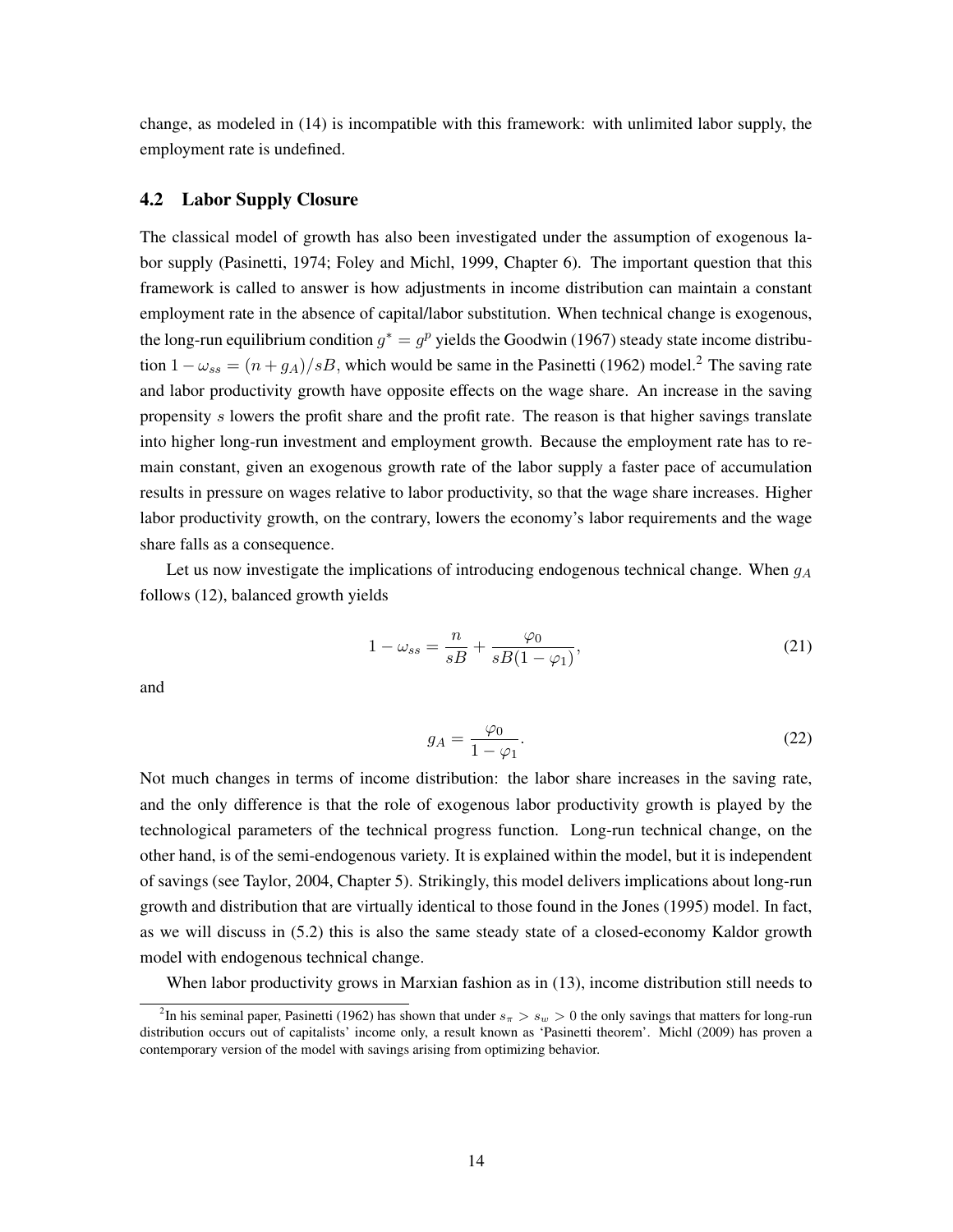adjust to satisfy the long run balance  $g^* = g^p$ . Accordingly,  $\omega_{ss}$  solves

<span id="page-15-0"></span>
$$
sB(1 - \omega_{ss}) = f(\omega_{ss}) + n. \tag{23}
$$

The effect of the saving preferences on income distribution is the same as before: total differentia-tion of [\(23\)](#page-15-0) shows  $d\omega_{ss}/ds > 0$ . A higher saving rate increases capital accumulation; maintaining the balance in the labor market requires either a reduction in the profit share or an increase in labor productivity, which is also achieved through a higher wage share. On the other hand, technical change and growth are fully endogenous as  $g_A = f[\omega_{ss}(s)]$ : a higher wage share following the increase in the saving rate has a positive effect on labor productivity growth. A comparison with the exogenous distribution model is instructive. With a conventionally determined wage share, capital accumulation is never constrained by labor supply. Conversely, the labor supply poses a binding constraint to capital accumulation in this model, but such constraint is loosened by the fact that investment can increase the growth rate of labor productivity through the distributional channel. We are not aware of contributions that investigated this result; [Dutt](#page-33-3) [\(2013\)](#page-33-3) studied this specification in the classical model of growth, but only with the conventional wage share assumption.

Finally, we can explore the implications of assuming [\(14\)](#page-11-0), even though this specification of technical change has not been implemented in the literature. The balanced growth condition becomes

<span id="page-15-1"></span>
$$
sB(1 - \omega_{ss}) = h(e_{ss}) + n,\tag{24}
$$

and it provides an equilibrium locus in the space of income distribution and employment rate. In order to pin down equilibrium values, we can borrow from [Goodwin](#page-33-8) [\(1967\)](#page-33-8) and assume that real wages grow with the employment rate, say  $g_w = m(e), m' > 0$ , as a tighter labor market strengthens workers' bargaining power. A constant wage share in the long run requires wages and labor productivity to grow at the same rate. Therefore, the condition  $m(e_{ss}) = h(e_{ss})$  fixes the equilibrium employment rate and productivity growth, while the equilibrium wage share follows from [\(24\)](#page-15-1). Employment and productivity are independent of the saving rate which, similarly to the exogenous productivity growth case, has a positive effect on the wage share.

Although this model has not been studied in the literature, we can take the analysis one step further and introduce an explicit policy variable. Assume that real wage growth is also a function of labor market institutions *z*, for example the degree of employment protection. If  $g_w = m(e, z)$ , labor market institutions affect the growth rate of labor productivity, as well as income distribution, through their effect on the equilibrium employment rate. Define *z* in such a way that  $m_z > 0$ : then, the effect of a change in *z* on equilibrium employment and distribution depends on the sign of the partial derivative  $m'(e_{ss}, z) - h'(e_{ss})$ . If the sign is positive, that is if wages are more responsive than productivity to the employment rate, an increase in labor market protection lowers employment and productivity while raising the wage share. Vice versa, if the sign is negative an increase in *z* has a positive effect on equilibrium employment but an adverse effect on the labor share. Either way, workers face a trade-off between employment and productivity on one end, and the wage share on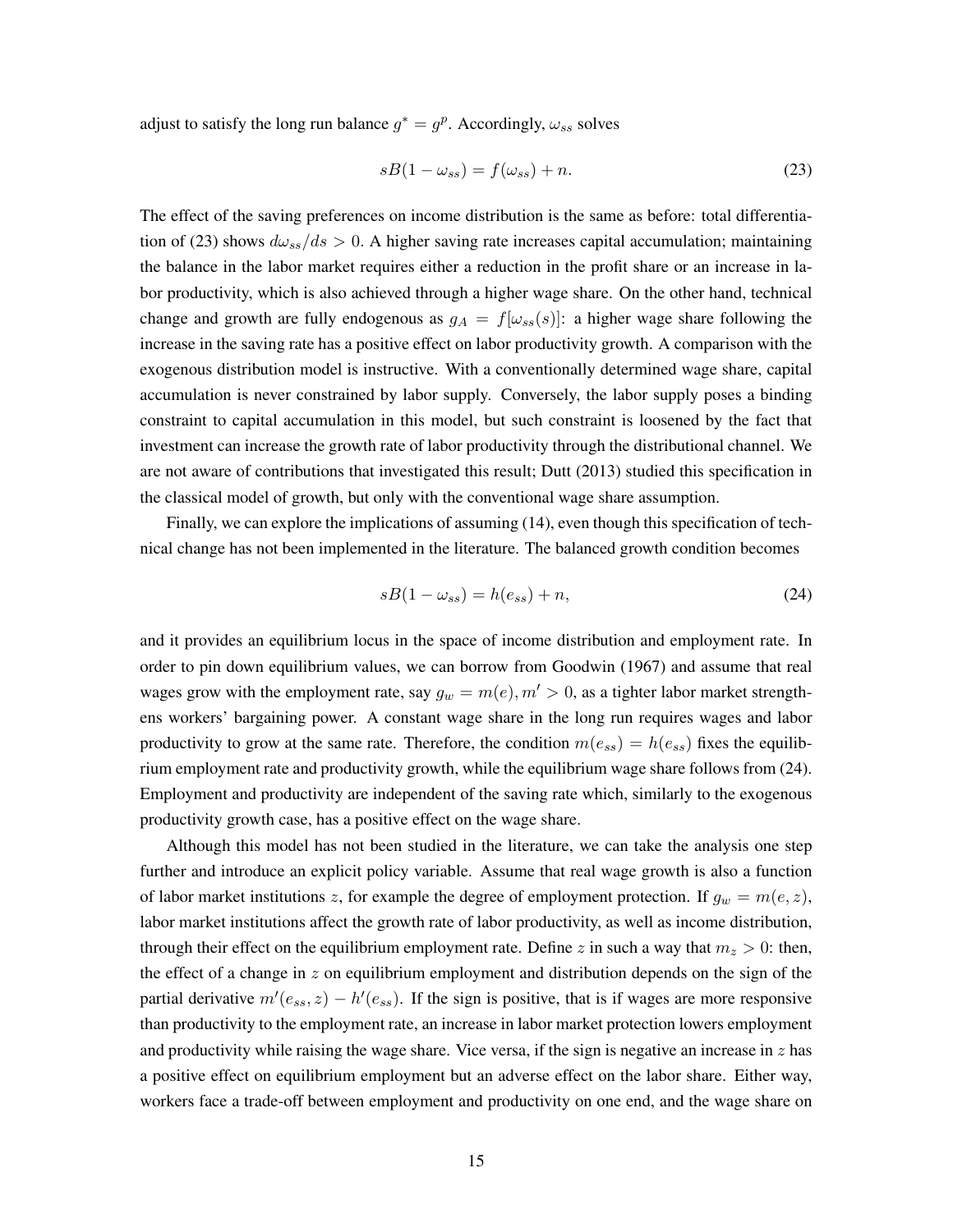the other. Such trade-off is in contrast with the steady-state implications of the [Goodwin](#page-33-8) [\(1967\)](#page-33-8) model, where an increase in employment protection would reduce employment but would have no impact on income distribution.

### <span id="page-16-0"></span>4.3 The Induced Innovation Hypothesis

The dissatisfaction with the exogenous nature of technical change in the neoclassical growth model led some scholars to consider the microeconomic choice of factor-augmenting technologies made by firms guided by profit maximization. In particular, while it became clear very soon that balanced growth requires technical change to take the pure labor-augmenting form, the economic rationale for such a biased pattern of technology was not as well understood.

Taking up an old insight by [Hicks](#page-33-9) [\(1932\)](#page-33-9), who argued that profit-maximizing firms would seek to augment the productivity of the factor of production whose share in total costs increases, [Kennedy](#page-34-4) [\(1964\)](#page-34-4) postulated the existence of an *innovation possibility frontier* (IPF). The IPF inversely relates the attainable growth rate of labor productivity to the growth rate of capital productivity:  $g_B =$  $\phi(g_A), \phi' < 0, \phi'' < 0$ . The strict concavity of the IPF captures a notion of increasing complexity in the trade-off between labor-augmenting and capital-augmenting blueprints. The *induced innovation hypothesis* is Kennedy's idea that firms choose, in myopic fashion, a profile of technical change  $(g_A, g_B)$  so as to maximize the rate of change in unit cost-reduction  $\omega g_A + (1 - \omega) g_B$  under the constraint given by the IPF [\(Funk, 2002\)](#page-33-10). The result of this program is that the growth rate of labor (capital) productivity becomes an increasing function of the wage (profit) share:  $g_A = f(\omega)$ ,  $f' >$ 0. This expression is formally identical to equation [\(13\)](#page-10-1), but it does not assume constant capital productivity. The microeconomic appeal of the induced innovation hypothesis has led to a renewed interest to this theory in recent years [\(Foley, 2003;](#page-33-11) [Julius, 2005;](#page-34-11) [Rada, 2012;](#page-35-7) [Tavani, 2012,](#page-37-9) [2013;](#page-37-10) [Zamparelli, 2015\)](#page-37-11).

Once the induced innovation hypothesis is adopted, the relation between productivity growth and income distribution in the classical growth model with exogenous labor supply changes dramatically. In its simplest form, the steady state of such classical model consists of the following equations:

<span id="page-16-2"></span>
$$
g_B = \phi(g_A) = \phi[f(\omega_{ss})] = 0 \tag{25}
$$

<span id="page-16-1"></span>
$$
g_B + sB_{ss}(1 - \omega_{ss}) = f(\omega_{ss}) + n \tag{26}
$$

In balanced growth, the output/capital ratio *B* has to remain constant: therefore,  $g_B = \phi[f(\omega_{ss})] =$ 0, which solves for a unique value of the labor share in the long run:  $\omega_{ss} = f^{-1}[\phi^{-1}(0)]$ . The longrun labor productivity growth rate is then determined through the IPF:  $g_A = \phi^{-1}(0)$ . Finally, once the wage share is found, the balanced growth condition yields the long-run level of capital productivity as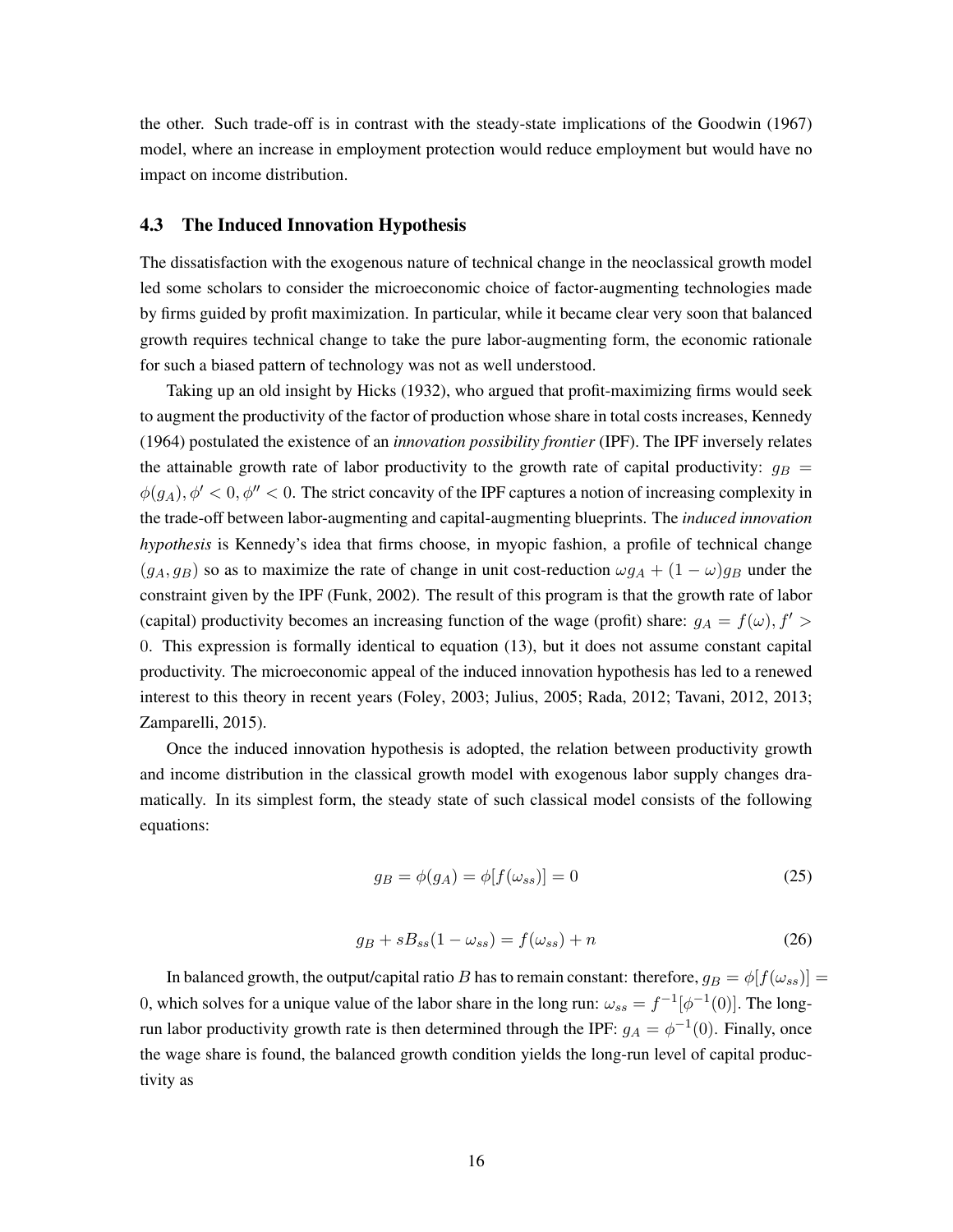

<span id="page-17-1"></span>Figure 1: The induced innovation hypothesis.

<span id="page-17-0"></span>
$$
B_{ss} = \frac{f(\omega_{ss}) + n}{s(1 - \omega_{ss})}.
$$
\n(27)

Important features of the induced innovation model are that: (a) factor shares *adjust* over time in order to ensure a labor-augmenting profile of technical change in the long run, and (b) income distribution depends only on the shape of the IPF. These results are substantially different from the classical model with constant capital productivity, and from the neoclassical model. We have shown how the saving rate in the classical model with endogenous labor productivity growth is a crucial determinant of income distribution, and even on per capita growth under the specification [\(13\)](#page-10-1) of technical change. We have also discussed in Section [2](#page-3-0) the influence of the saving rate on income distribution in neoclassical theory. Under the induced innovation hypothesis, on the contrary, the saving rate has no influence on income distribution and growth; however, similarly to the neoclassical case, it does affect the long-run level of capital productivity. Consider in fact an increase in the saving rate in equation [\(26\)](#page-16-1), which puts pressure on the accumulation in the left hand side. However, the position and shape of the IPF has not changed: the labor share is fixed, and so is the labor force growth rate. Therefore, the increase in savings must be counteracted in a decrease in the output/capital ratio, as it is clear from equation [\(27\)](#page-17-0). Figure [1](#page-17-1) displays Kennedy's IPF and the long-run profile of technical change in this model.

In a recent paper, [Schlicht](#page-36-6) [\(2016\)](#page-36-6) has emphasized the connections between the innovation possibility frontier and Kaldor's technical progress function; in fact, [Kennedy](#page-34-4) [\(1964,](#page-34-4) 547n) already did notice that "if the technical progress function is known, the innovation possibility function can be derived from it". However, while the two theories are isomorphic in terms of their representation of technology they have different steady state implications regarding income distribution, as a comparison of [\(21\)](#page-14-1) and [\(25\)](#page-16-2) shows.

The induced innovation hypothesis has also been implemented in the neoclassical framework beginning with [Drandakis and Phelps](#page-32-4) [\(1965\)](#page-32-4); [Nordhaus](#page-35-8) [\(1967\)](#page-35-8); [Samuelson](#page-36-7) [\(1965\)](#page-36-7); [von Weizsacker](#page-37-12) [\(1966\)](#page-37-12). Strengths and weaknesses of these models are illustrated in [Brugger and Geherke](#page-32-5) [\(2016\)](#page-32-5).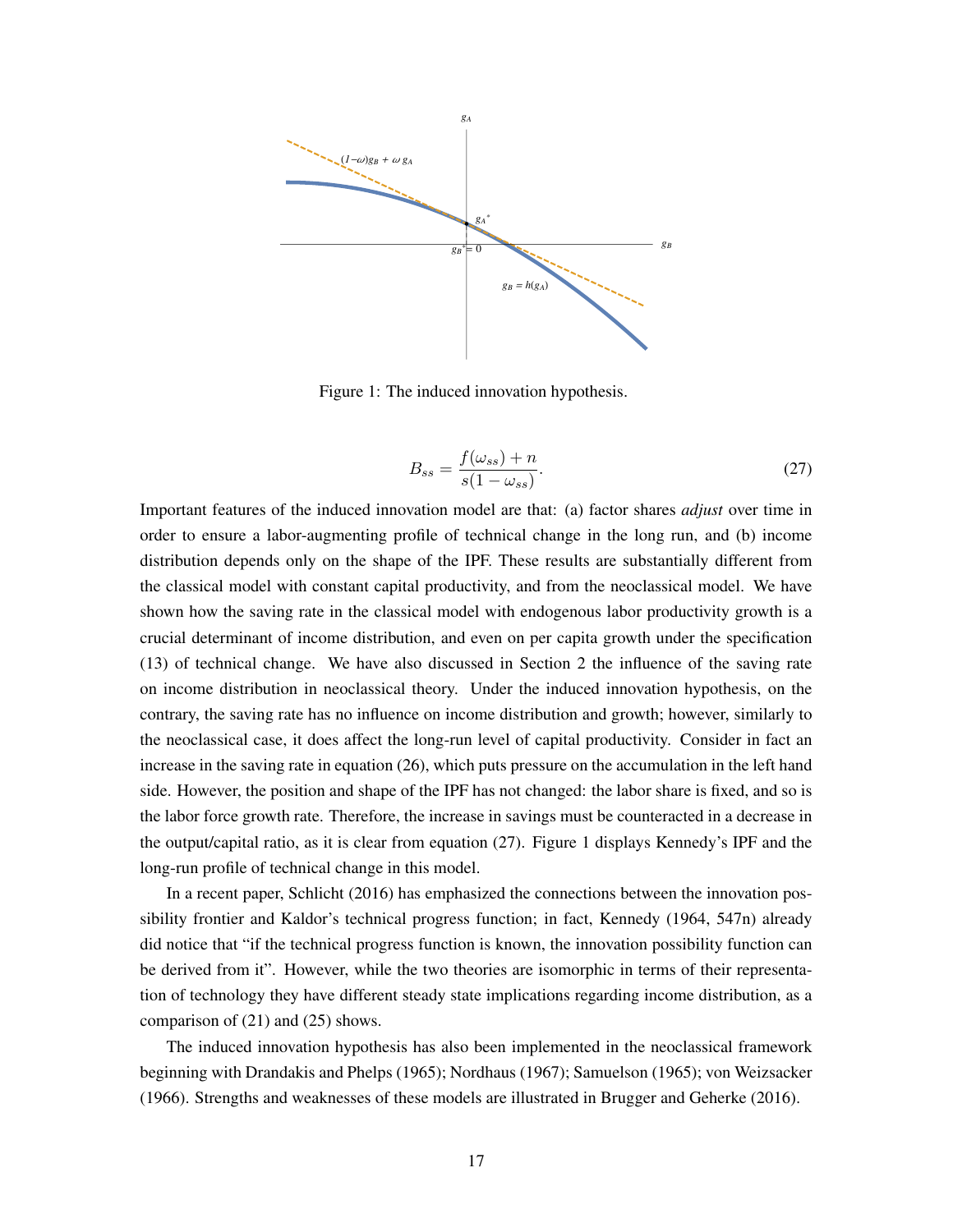#### <span id="page-18-0"></span>4.3.1 Dynamics of Employment and the Output/Capital Ratio

Incorporating the induced innovation hypothesis in the classical [Goodwin](#page-33-8) [\(1967\)](#page-33-8) growth cycle model highlights the adjustment process toward a constant output/capital ratio, as well as constant income shares and employment rate, in the long run. The most important implication of this model is the disappearance of the perpetual Goodwin cycles as the economy actually reaches the steady state, instead of fluctuating permanently around it [\(Shah and Desai, 1981\)](#page-36-8). However, the direction of adjustment is not monotonic: Goodwin cycles typically persist in the short-to-medium run under standard parametrizations. The model adds the employment rate  $e = BK/(AN)$  as a dynamic variable, and makes use as before of a real-wage Phillips curve so that an increase in employment feeds into higher real wage growth:  $g_w = m(e)$  in its simplest form. The model is composed of the following three differential equations [\(Foley, 2003;](#page-33-11) [Julius, 2005\)](#page-34-11):

$$
g_B = \phi[f(\omega)] \tag{28}
$$

<span id="page-18-2"></span>
$$
g_{\omega} = m(e) - f(\omega) \tag{29}
$$

<span id="page-18-1"></span>
$$
g_e = \phi[f(\omega)] + sB(1 - \omega) - f(\omega) - n \tag{30}
$$

In steady state, setting as above  $g_B = 0$  solves for the long-run labor share  $\omega_{ss}$ , which is once again determined by the IPF only. Such long-run value for income distribution can be used to solve for the long-run employment rate as  $e_{ss} = m^{-1}[f(\omega_{ss})]$ . Finally, because in steady state  $\phi[f(\omega_{ss})] = 0$ , the long-run output/capital ratio is obtained as the solution to equation [\(27\)](#page-17-0) above, which also follows by setting  $g_e = 0$  in [\(30\)](#page-18-1). Importantly, the presence of induced innovation generates a negative feedback from the labor share to itself in equation [\(29\)](#page-18-2): such feedback changes the dynamics of the growth cycle, turning the Goodwin steady state from a center into a stable spiral.

There are three issues with the theory of induced technical change presented above: a first problem is that its logic involves a high level of abstraction, and it is not clear how to imagine an empirical counterpart to a strictly concave invention possibility frontier. Dumenil and Levy [\(1995;](#page-32-6) [2010\)](#page-32-7) have used a stochastic setting that better conforms with intuition, and delivers very similar implications for the choice of factor-augmenting technologies. A second, more important criticism to the induced innovation hypothesis is that the relationship between income distribution and factor productivities arises from the choice of a point along an exogenous trade-off represented by the IPF. The position of the IPF is fully exogenous: the vertical intercept of the technical progress function in Figure [\(1\)](#page-17-1) –which determines the long run growth rate of labor productivity– is a given of the theory. As such, the theory only explains the *direction* of technical change, that is how changes in income distribution determine variations in labor productivity growth, as opposed to capital productivity growth. But the theory is silent on the economic forces that give rise to a certain long-run growth rate, that is the innovation *intensity.* In other words, labor-augmenting technical progress is basically available without costs to the economy, and the determination of income distribution is, in fact,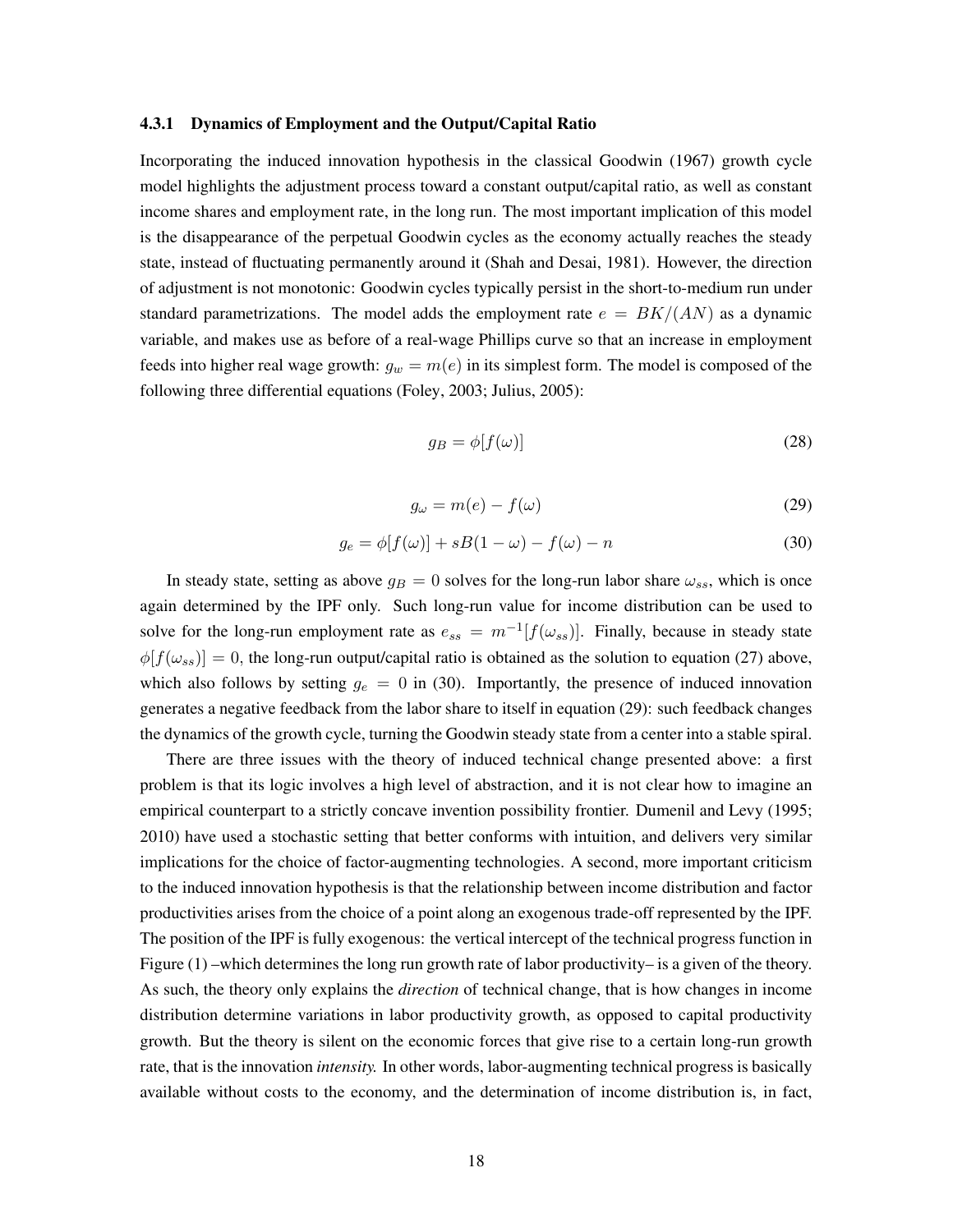driven by an exogenously given trade-off between relative technological improvements.

## <span id="page-19-0"></span>5 Post-Keynesian Closures

The rejection of Say's law is a cornerstone of Keynesian economics, and implies that output is demand-determined rather than constrained by supply factors. Post-Keynesian economists have incorporated Keynes' ideas into class-based models in order to emphasize the distributive implications of demand-driven growth. Here, we distinguish between a Kaleckian closure, where the rate of capacity utilization adjusts to ensure the equilibrium between the supply of savings and the demand for investment, and a Kaldorian closure, where the equilibrium in the goods market occurs through changes in income distribution. This sharp distinction is helpful from an expositional point of view, even though some contributions feature both adjustment mechanisms simultaneously [\(Palley, 1996;](#page-35-9) [Taylor et al., 2016;](#page-37-13) [Sasaki, 2010\)](#page-36-3).

## <span id="page-19-1"></span>5.1 Kaleckian Closure

As seen above, a distinctive element of Kaleckian economics is the dependence of investment demand on income distribution. While the classical tradition only considers the supply of savings and therefore sees economic growth as ultimately profit-driven, the Kaleckian investment function opens up the possibility of a paradox of costs to arise, so that aggregate demand and growth can be *wage-led*, in the now standard terminology.

We will analyze the role of investment demand and its relation with income distribution in the context of endogenous technical change. The original Kaleckian model [\(Kalecki, 1971\)](#page-34-12) adds effective demand to a classical-Marxian framework. If firms charge a constant mark-up  $\mu$  over real unit labor costs, the labor share is anchored to the value of the mark-up and fully determined by the equation

$$
\omega = \frac{1}{1+\mu} = \bar{\omega},
$$

which is formally equivalent to the classical closure [\(19\)](#page-13-1). On the other hand, the short-run equilibrium between savings and investment is achieved through instantaneous adjustments in the utilization rate, which is a measure of aggregate demand. Using equations [\(15\)](#page-11-2) and [\(17\)](#page-12-1), and assuming in standard fashion that savings are more responsive than investment to changes in utilization, we can solve for the short-run equilibrium rate of capacity utilization and growth rate:

$$
u^*(\bar{\omega}, \gamma, s) = \frac{\gamma + \eta_1(1 - \bar{\omega})}{sB(1 - \bar{\omega}) - \eta_0};
$$
  
\n
$$
g^*(\bar{\omega}, \gamma, s) = sB(1 - \bar{\omega})u^*(\bar{\omega}, \gamma, s).
$$
\n(31)

Because  $u^*_{\omega} \equiv \partial u^*/\partial \bar{\omega} > 0$ , the paradox of costs holds: an increase in the labor share pushes up consumption while it depresses investment. However, the former effect offsets the latter, and aggre-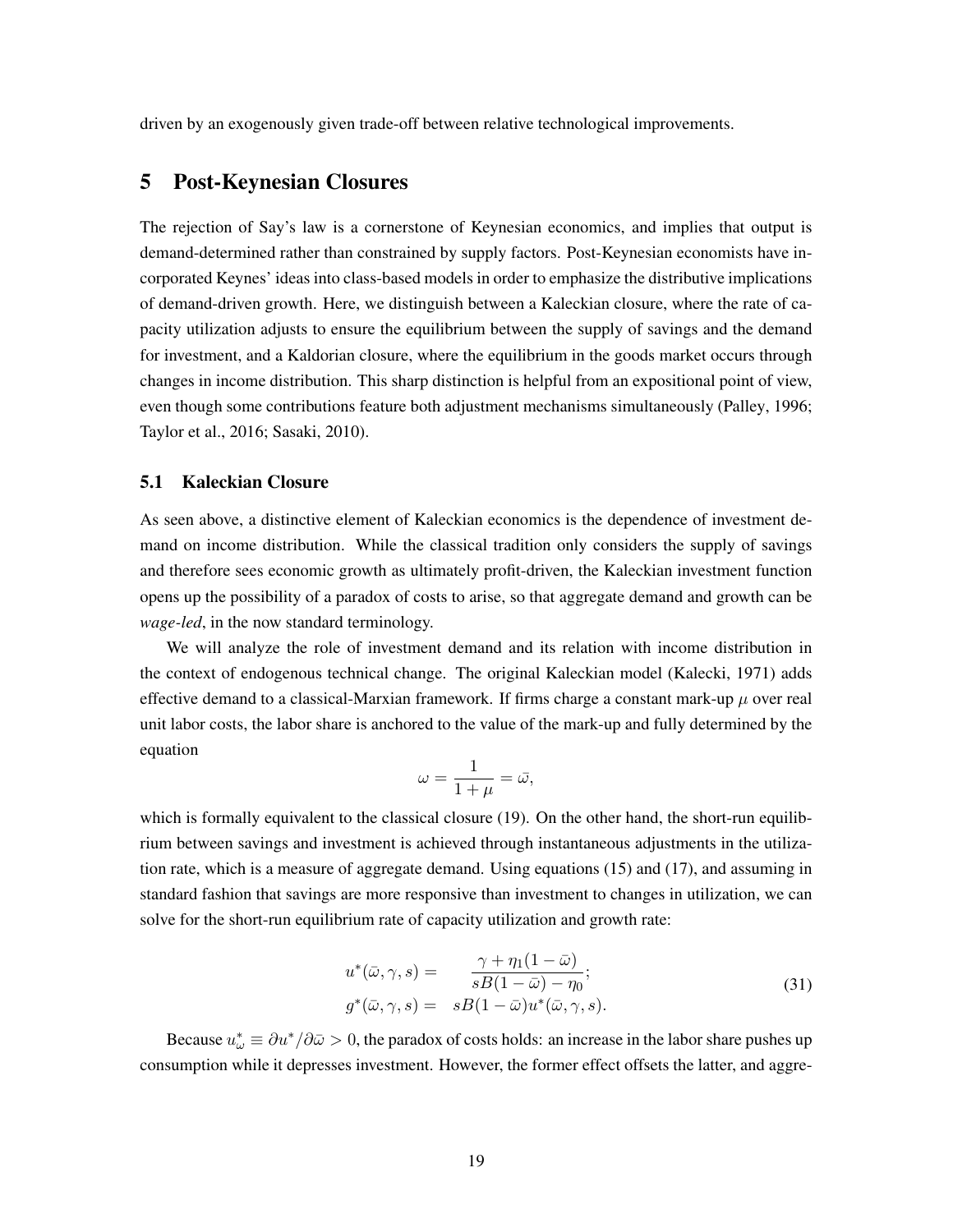gate demand is wage-led.<sup>[3](#page-20-0)</sup> Further, both utilization and growth respond positively to autonomous investment: more bullish sentiments by investors result in a higher level of economic activity and in a higher growth rate in the short run. This is a version of the Keynesian metaphor of the 'widow's cruse'. Finally, the paradox of thrift holds: an increase in the saving rate lowers the level of economic activity.

In this model, growth can either be wage-led or profit-led. The simplest way to showcase the possibility of profit-led growth is to consider that, if  $\eta_0 = 0$ , that is if there is no accelerator effect and investment only responds to profitability, then  $g^*_{\omega} = -\eta_1 < 0$ , so that growth is profitled. Through a continuity argument, it can be shown that profit-led growth will prevail when the accelerator effect on investment demand is small (or negative, which would mean that there are self-stabilizing forces at work on aggregate demand, as opposed to self-reinforcing mechanisms), but the sensitivity of investment to profitability is strong. On the other hand, autonomous investment always has a positive effect on growth. Finally, the paradox of thrift holds for economic growth, too. In fact, differentiating with respect to the saving rate we find:

$$
g_s = \left[ (1 - \bar{\omega}) B u^* \left( \frac{s - 1}{s} \right) \right] < 0,
$$

because  $s \in (0, 1)$ .

Let us now analyze the long-run interaction between distribution, demand, and technological change, using the three specifications of labor productivity growth given by [\(12\)](#page-10-0), [\(13\)](#page-10-1), and [\(14\)](#page-11-0) in turn. With endogenous labor supply and the Kaldor law [\(12\)](#page-10-0),  $g^p = g_A + g_L = \varphi_0 + \varphi_1[g(\bar{\omega}, \gamma, s)$  $g_L$  +  $g_L$ . In the short-run, labor productivity growth is endogenous and reacts positively to demand shocks. Moreover, it maintains the wage-led or profit-led character of the short-run accumulation rate. When the economy approaches balanced growth in the long run, the endogenous labor supply and productivity growth both accommodate the accumulation of capital stock. In steady state, the equality  $g^p = g(\bar{\omega}, \gamma, s)$  yields  $g_A = \frac{\varphi_0}{1 - \varphi_1}$  and  $g_L = g(\bar{\omega}, \gamma, s) - \frac{\varphi_0}{1 - \varphi_1}$ . While the accumulation rate is endogenous, labor productivity growth is semi-endogenous: the unlimited labor supply is the key adjusting variable that enables capital accumulation to progress unconstrained by supply factors.

If, on the other hand, labor supply is exogenous, we are back to the semi-endogenous growth case:

<span id="page-20-1"></span>
$$
g(\omega, \gamma, s) = n + \frac{\varphi_0}{1 - \varphi_1}.\tag{32}
$$

Such a case is surprisingly similar to the classical model with exogenous labor supply. Satisfying [\(32\)](#page-20-1), however, requires to endogenize either of the arguments determining the accumulation rate

<span id="page-20-0"></span><sup>&</sup>lt;sup>3</sup>Post-Keynesian authors (the literature is vast: here, it is enough to mention [Bhaduri and Marglin, 1990;](#page-32-3) [Taylor, 2004,](#page-37-8) Chapter 8) have considered the possibility of aggregate demand being profit-led, so that  $\partial u^*/\partial \omega < 0$ . Especially with endogenous markups, this gives rise to a number of possible configurations of the interactions between aggregate demand and distribution. The focus of our paper is on the growth rate rather than the level of economic activity: the investment function we use is enough to generate profit-led growth.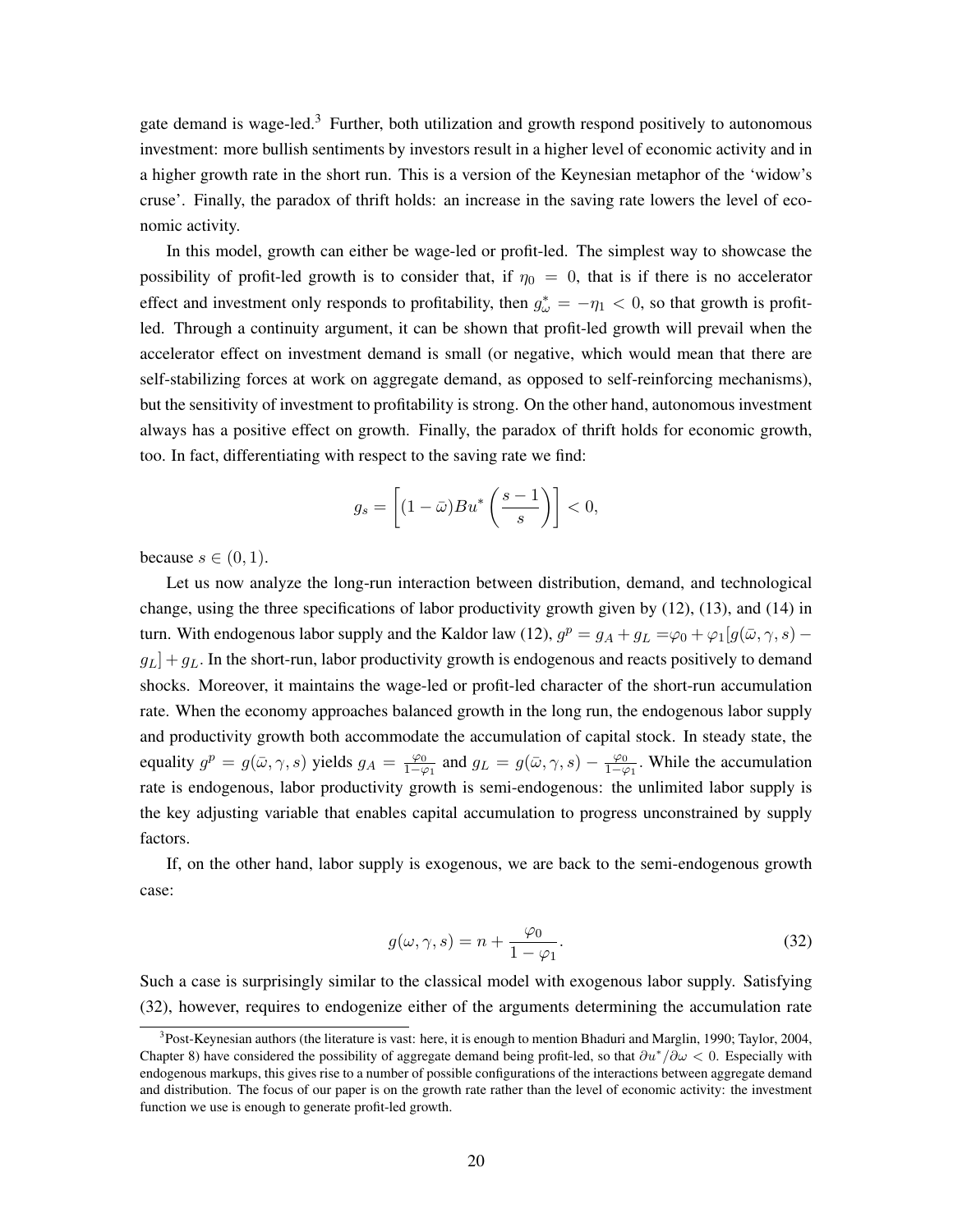on the left hand side of the equation. For instance, we can take up an insight from [Skott](#page-36-9) [\(2010\)](#page-36-9) and postulate that autonomous investment  $\gamma$  is the adjusting variable. Entrepreneurs would reduce accumulation when the employment rate rises, which occurs when growth is higher than its natural rate. Alternatively, in line with the neo-Kaleckian contributions beginning with [Bhaduri and](#page-32-3) [Marglin](#page-32-3) [\(1990\)](#page-32-3), we can remove the assumption of an exogenous mark-up so that the labor share becomes the accommodating variable while autonomous investment remains exogenous. Regarding the comparative statics, total differentiation of [\(32\)](#page-20-1) shows  $d\omega_{ss}/d\gamma = -g_{\gamma}/g_{\omega}$ . Accordingly, an increase in autonomous investment will raise (lower) the wage share when growth is profit (wage) led. Finally, we can follow [Ryoo](#page-36-10) [\(2016\)](#page-36-10) who allows for adjustments in the saving rate to balance the labor market. Here,  $ds/d\gamma = -g_{\gamma}/g_s$ : given the paradox of saving an increase in investment pushes up the saving rate to keep the growth rate at its natural level.<sup>4</sup>

Let us now superimpose the classical-Marxian technical progress function [\(13\)](#page-10-1) on the Kaleckian model. Being distribution exogenous, labor productivity growth is of the semi-endogenous variety, and does not add much to the analysis:  $g_A = f(\bar{\omega})$ . With unlimited labor supply, the growth rate of labor demand will again be the variable that adjusts in order to ensure balanced growth: it solves  $q_L = g(\bar{\omega}, \gamma, s) - f(\bar{\omega})$ . Such an adjustment process in labor supply emphasizes capital accumulation as the main driver of growth similarly to the classical framework. However, contrary to the classical case, a higher saving rate reduces growth: the paradox of saving holds exactly like in the short-run. Finally, autonomous investment is unconstrained in driving accumulation.

Conversely, if labor supply is exogenous, it is interesting to look at the case in which the markup and therefore the wage share is the endogenous variable. In this case, both accumulation and labor productivity growth are fully endogenous given that they increase in the labor share. Here, a shift in autonomous investment surely increases the share of labor when short-run growth is profit-led, since  $d\omega/d\gamma = g_{\gamma}/(f_{\omega} - g_{\omega})$ . In the case of wage-led growth, instead, animal spirits and the wage share go together if the response of labor productivity growth to income distribution is stronger than the response of short-run accumulation, while they go in opposite directions if the converse is true. Exactly the opposite holds with regards to the effect of an increase in the saving rate on the wage share, given the paradox of thrift:  $d\omega/ds = g_s/(f_\omega - g_\omega)$ , which is negative if growth is profit-led, and positive if  $g_{\omega} > f_{\omega}$ , that is if accumulation is strongly wage-led. Thus, we see here a counterexample to the general case analyzed in this survey, according to which savings and the share of labor always move together. Since labor productivity is endogenous, under profit-led growth the paradox of saving holds in the long run as  $dg_A/ds = f_{\omega}g_s/(f_{\omega} - g_{\omega}) < 0$ ; if on the other hand the economy is strongly wage-led, long-run productivity growth rises with the saving rate.

As mentioned before, the dependence of labor productivity growth on employment as in [\(14\)](#page-11-0) provides a solution to the second Harrodian problem, with a Kaleckian closure and exogenous labor

<span id="page-21-0"></span><sup>4</sup> [Skott](#page-36-9) [\(2010\)](#page-36-9), [Bhaduri and Marglin](#page-32-3) [\(1990\)](#page-32-3), and [Ryoo](#page-36-10) [\(2016\)](#page-36-10) do not consider technical change in their analyses, but the logic of these contributions is compatible with the various determinations of labor productivity growth in our model.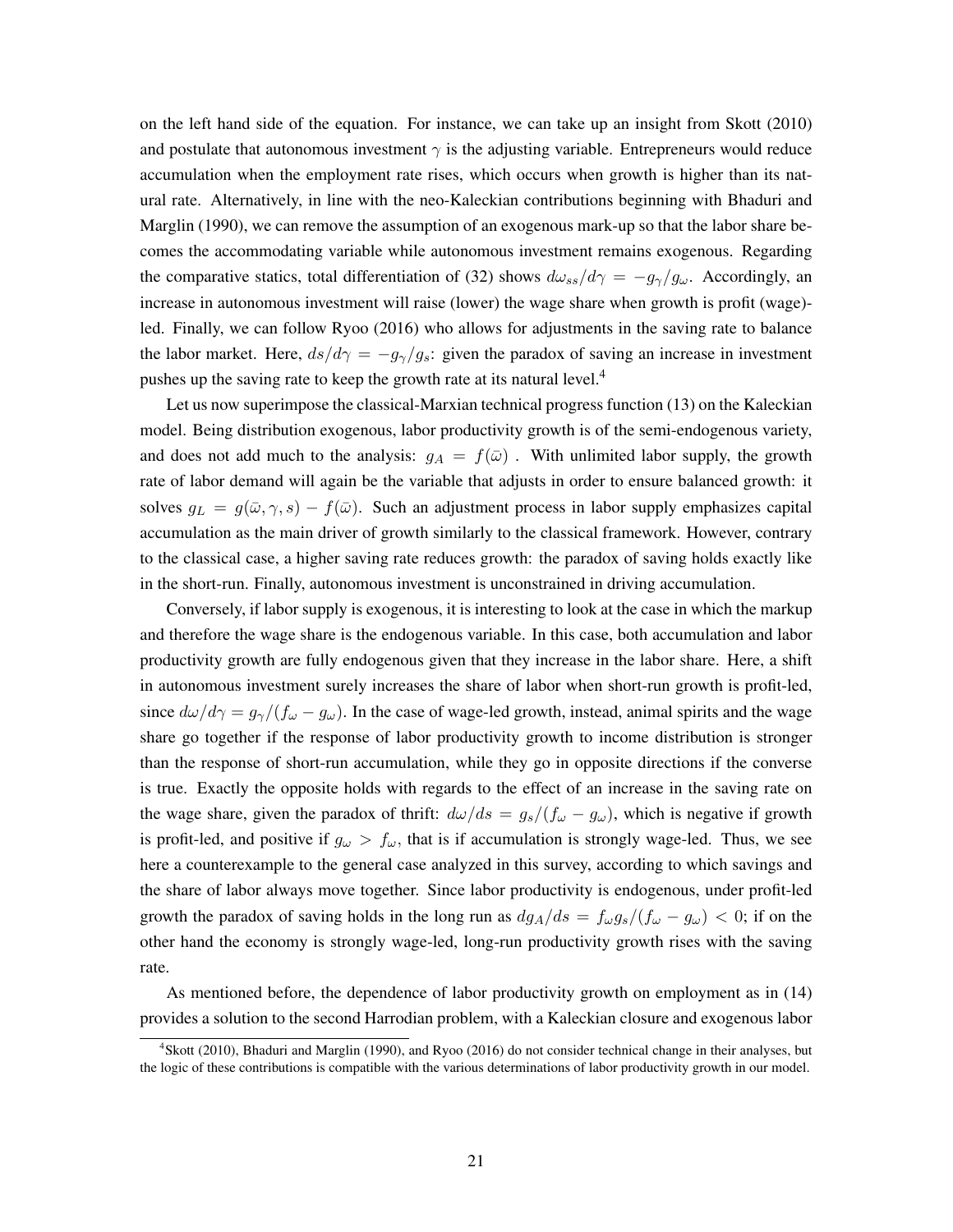supply [\(Palley, 2012\)](#page-35-3). The employment rate, in this case, adjusts to ensure that

<span id="page-22-1"></span>
$$
e_{ss} = h^{-1}[sB(1 - \bar{\omega})u^*(\bar{\omega}, \gamma, s) - n].
$$
\n(33)

Since  $h(e)$  is increasing, the steady state employment rate retains the wage-led or profit-led character of the equilibrium growth rate, as well as the direct relationship with autonomous investment. Thus, even though utilization is always wage-led under the investment function [\(17\)](#page-12-1), employment can be either wage-led or profit-led. Further, the 'widow's cruse' argument also applies to the employment rate, as  $\partial e_{ss}/\partial \gamma > 0$ . Finally, the paradox of thrift holds too, since  $\partial e_{ss}/\partial s = h^{-1'}(g)\partial g/\partial s < 0$ . On this regard, notice the stark difference with the classical models, where employment and saving go hand in hand. Long run productivity growth is fully endogenous as it rises with the employment rate. Similar analyses can be found in [Bhaduri](#page-32-8) [\(2066\)](#page-32-8); [Flaschel and](#page-33-12) [Skott](#page-33-12) [\(2006\)](#page-33-12); [Lavoie](#page-34-13) [\(2006\)](#page-34-13); [Sasaki](#page-36-3) [\(2010\)](#page-36-3).

Related yet quite different is the solution proposed by [Dutt](#page-33-4) [\(2006\)](#page-33-4). He postulates the specific functional form  $g_A = h(e) = e^{\theta}$ , which implies  $g_A/g_A = \theta(g_L - n)$ , where  $\theta > 0$  is the elasticity of productivity growth to employment. By construction, labor productivity growth at a steady state of the model reconciles actual and potential growth since  $g_L - n = g - g_A - n = 0$ . Interestingly enough, [Dutt](#page-33-4) [\(2006\)](#page-33-4) takes the argument one step further, and imposes slow adjustments in autonomous investment in response to the same forces (though working in the opposite direction). This generates indeterminacy and path dependence in the model. For instance, if a tighter labor market discourages investment growth, we can assume  $\dot{\gamma}/\gamma = -\psi(g_L - n), \psi > 0$ . The two equations forming the corresponding dynamical system are linearly dependent on each other: the  $\dot{\gamma} = 0$  and the  $\dot{g_A} = 0$  nullclines coincide, and every point is an equilibrium point. Accordingly, the equilibrium productivity and output growth selection depends on initial conditions and history. An extension of the model [\(Dutt, 2010\)](#page-33-13) posits that changes in both labor productivity growth and autonomous investment respond positively to the difference between the employment rate (as opposed to its growth rate) and its 'natural' level:  $\dot{g}_A/g_A = \xi(e - \bar{e}), \xi' > 0, \xi(0) = 0; \dot{\gamma}/\gamma = 0$  $\psi(e - \bar{e}), \psi' < 0, \psi(0) = 0$ . Contrary to the previous case, the steady-state level of employment is fixed to some exogenous equilibrium level, but indeterminacy still affects the growth rate of output and productivity growth thanks to the long-run endogenous rate of capacity utilization.

### <span id="page-22-0"></span>5.2 Kaldorian Closure

As is well known, [Kaldor](#page-34-14) [\(1972\)](#page-34-14) explicitly rejected the notion of equilibrium as a relevant characterization of economic processes. In line with the Smithian tradition, but with a stronger emphasis on the demand side of the economy, he argued that the growth process is characterized by dynamic increasing returns, path dependence and cumulative causation between the size of the economy and technological progress. Macroeconomic theory, therefore, should be history-specific and hardly representable by equilibrium analysis. Still, beginning with [Dixon and Thirlwall](#page-32-9) [\(1975\)](#page-32-9), modern Kaldorian growth theory has produced equilibrium frameworks that convey analytically Kaldor's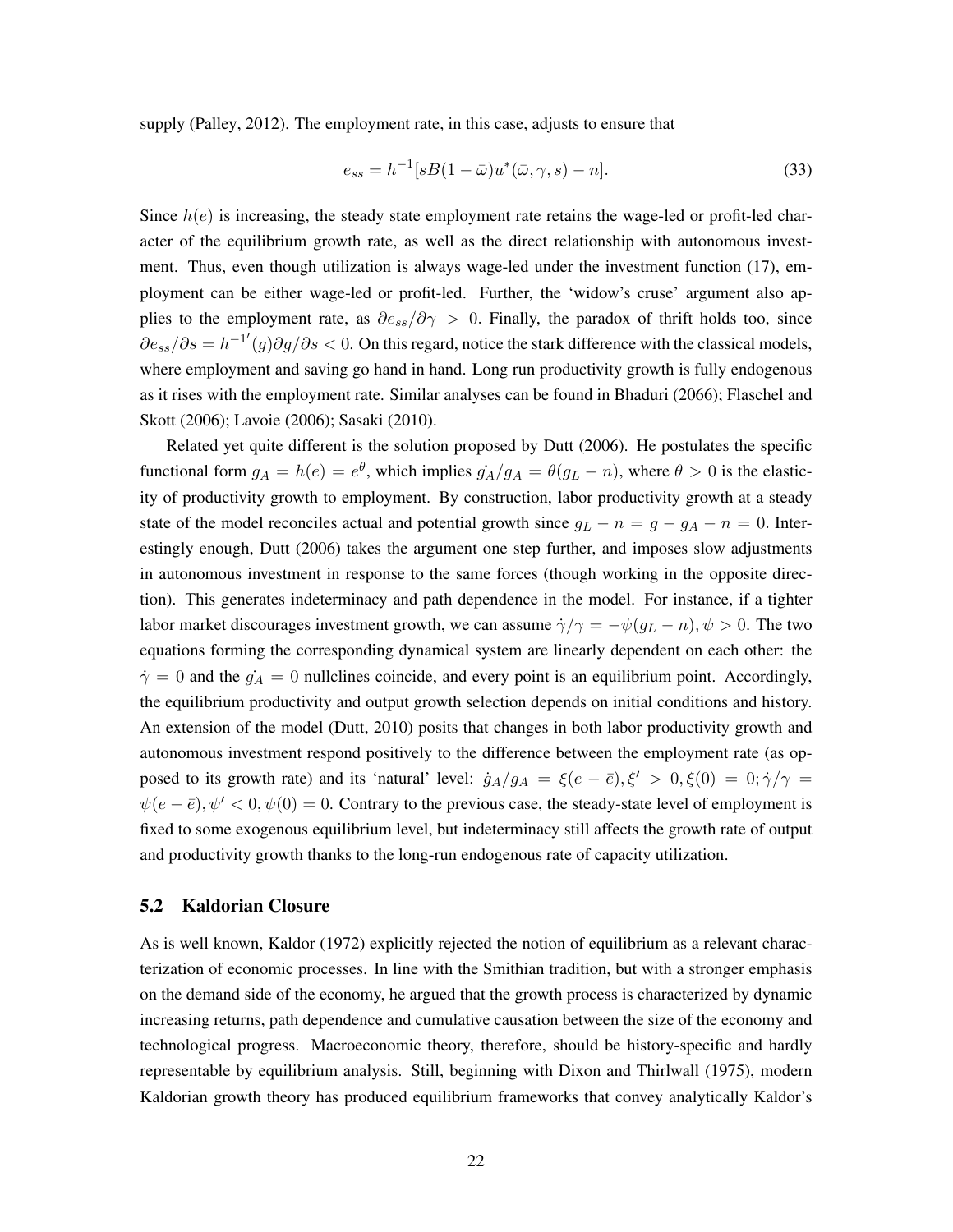main insights on growth. It has been developed along three different, although intertwined, research agendas: balanced-of-payments-contrained growth, North-South growth models, and export-led cumulative causation growth. here, we focus on the last one as it features the most prominent role for technical change. Discussions and comparative surveys of the three approaches can be found in [McCombie and Thirlwall](#page-35-10) [\(1994\)](#page-35-10), [King](#page-34-15) [\(2010\)](#page-34-15) and [Blecker](#page-32-10) [\(2013\)](#page-32-10).

A standard representation of Kaldorian cumulative causation would follow [Cornwall and Set](#page-32-11)[terfield](#page-32-11) [\(2002\)](#page-32-11) in assuming a demand regime, such as the one captured by the investment function [\(18\)](#page-12-0), and a productivity regime given by the Kaldor-Verdoorn law (see also [Naastepad, 2006\)](#page-35-11). We model productivity growth according to the Kaldor-Verdoorn law in absolute terms, that is [\(11\)](#page-10-2). Equating [\(18\)](#page-12-0) and [\(11\)](#page-10-2) yields

<span id="page-23-0"></span>
$$
g^* = \frac{\gamma + \lambda \varphi_0}{1 - \lambda \varphi_1}; \quad g_A = \frac{\gamma \varphi_1 + \varphi_0}{1 - \lambda \varphi_1},\tag{34}
$$

whereas with endogenous labor supply employment growth can be found residually as  $g_L = g^*$  –  $g_A = \frac{\gamma(1-\varphi_1)+\varphi_0(1-\lambda)}{(1-\lambda\varphi_1)}$ . Both equilibrium capital and labor productivity growth are increasing functions of autonomous investment. Borrowing an expression from [Taylor et al.](#page-37-13) [\(2016\)](#page-37-13), 'demand drives growth all the way' and creates the necessary supply conditions. As noticed by [Cornwall](#page-32-12) [\(1972\)](#page-32-12), a 'Say's law in reverse' is at work in the Kaldorian process of growth: it is aggregate demand that creates its own supply, and not vice versa.

[Kaldor](#page-34-16) [\(1956,](#page-34-16) p.94) suggested that the Keynesian principle of the multiplier can be alternatively used to provide a theory of the level of economic activity or of income distribution. Using [\(15\)](#page-11-2) and [\(34\)](#page-23-0) we have  $suB(1 - \omega) = \frac{\gamma + \lambda \varphi_0}{1 - \lambda \varphi_1}$ , which shows that in the short run investment generates the necessary savings either through changes in utilization or the wage share. We already explored the Keynesian framework with adjustments in capacity utilization in the previous section: here, we fix  $u = 1$  and let income distribution be the accommodating variable. The equilibrium wage share can be found as

<span id="page-23-2"></span>
$$
\omega = 1 - \frac{\gamma + \lambda \varphi_0}{sB(1 - \lambda \varphi_1)}.
$$
\n(35)

The labor share moves inversely with autonomous investment, as the additional savings necessary to accommodate higher growth requires income distribution to shift in favor of the class with the higher propensity to save. Conversely, the saving rate has an opposite effect on distribution: since higher savings reduce demand, the additional spending necessary to keep the macroeconomic balance is obtained thanks to higher wages. Finally, improvements in technology or trade conditions  $(\varphi_0, \varphi_1, \lambda)$  that increase equilibrium growth lower the wage share because, similarly to autonomous investment, they contribute to higher accumulation.

The picture changes dramatically if we assume exogenous labor supply growth. The balanced growth condition becomes

<span id="page-23-1"></span>
$$
\frac{\gamma + \lambda \varphi_0}{1 - \lambda \varphi_1} = n + \frac{\gamma \varphi_1 + \varphi_0}{1 - \lambda \varphi_1}.
$$
\n(36)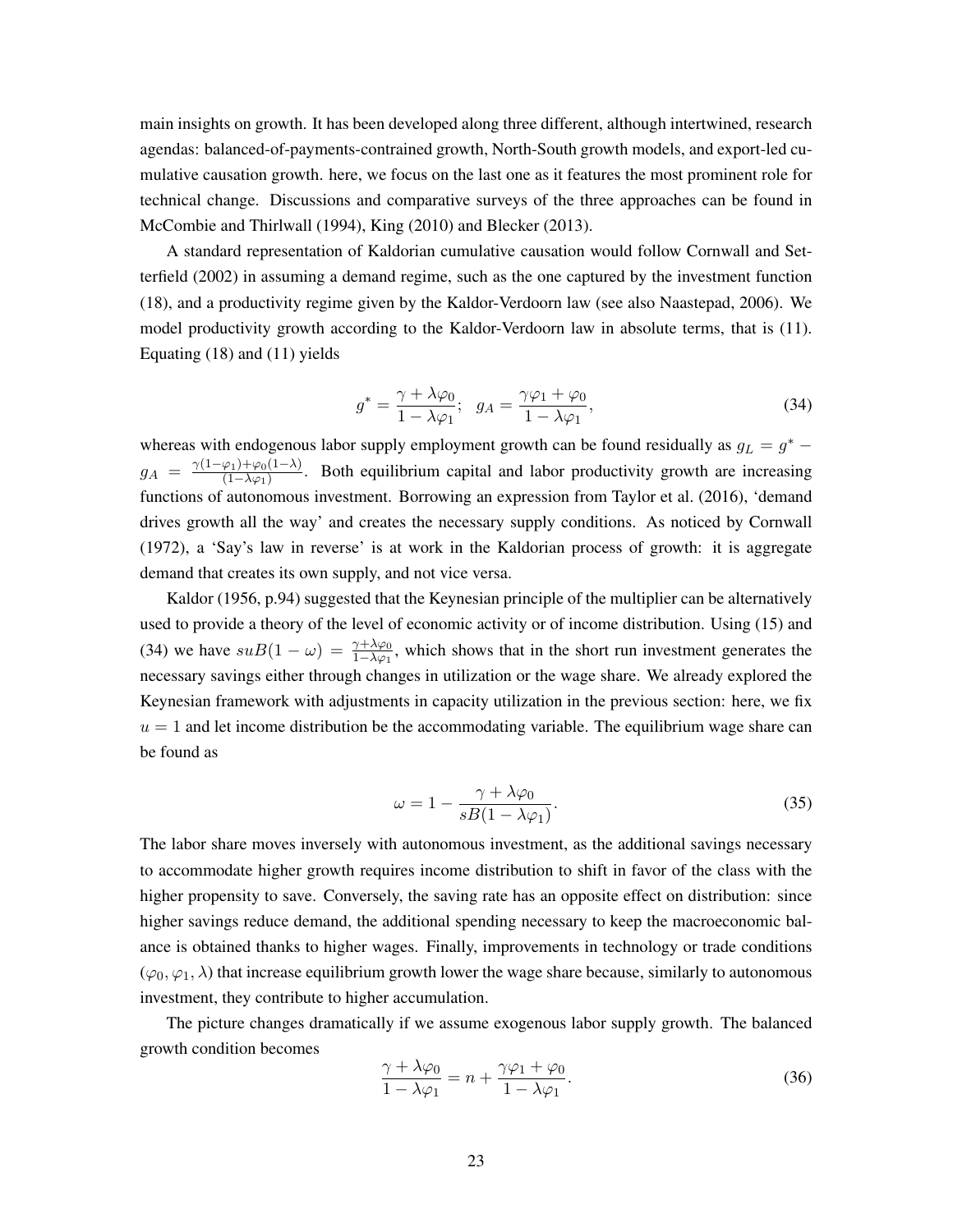There is only one value of autonomous investment  $\gamma$  compatible with balanced growth, and it is fully determined by the innovation technology and the structural conditions affecting foreign trade. As a consequence, aggregate demand plays no role. Still, we are not quite be back to the semi-endogenous case: if a country's propensity to import and, in turn, the foreign trade multiplier depends on trade policy, the policy maker can affect the value of  $\lambda$ . In this case, growth becomes fully endogenous. Notice that if we represent a closed economy by assuming  $\lambda = 0$ , the steady state in [\(36\)](#page-23-1) becomes equivalent to the semi-endogenous case discussed in classical closure with exogenous labor supply (save for the different specification of the Kaldor-Verdoorn law). This explains why some authors working within the Kaldorian tradition [\(Ryoo, 2016;](#page-36-10) [Skott, 1989,](#page-36-11) [2010\)](#page-36-9) assume that growth in mature economies is constrained by the exogenous rate of population growth.

The irrelevance of aggregate demand in the long run clearly does not sit well with Kaldor's view of the growth process. One possibility to re-establish the demand-driven nature of Kaldorian growth in the long-run is to assume that the structural parameters of the model react to disequilibrium in the labor market. Following Setterfield [\(2006;](#page-36-12) [2013a;](#page-36-4) [2013b\)](#page-36-5), we can posit  $\varphi_1 = \varphi_1(e), \varphi_1' > 0$ . If a positive demand shock pushes growth above its natural rate  $(g^* > g^p)$ , the employment rate rises because, given  $g_L = g^* - g_A$ , employment grows faster than labor supply. If the slope of the technical progress function increases as a response, the natural growth rate  $g<sup>p</sup>$  rises and the initial demand shock has permanent growth effects. [Palley](#page-35-9) [\(1996\)](#page-35-9) has proposed a similar adjustment mechanism. He assumed that the innovation technology reacts to changes in capacity utilization rather than in the employment rate: with the equilibrium utilization rate being endogenous, this contribution combines the Kaleckian and the Kaldorian traditions.

The model is also capable of producing path dependence by imposing restrictions on its structural parameters. If we assume  $\lambda \varphi_1 = 1$ , the equilibrium growth rate is undefined as the demand schedule and productivity regime schedule have the same slope. If, in addition, we also assume that the two curves coincide we find a continuum of equilibria, whose selection will be determined by initial conditions and will be sensitive to demand shocks: growth is fully path-dependent [\(Palley,](#page-35-12) [2003;](#page-35-12) [Setterfield, 2013b\)](#page-36-5).<sup>5</sup> This conclusion, however, relies on the knife-edge condition.

The Kaldor-Verdoorn relation is a core building block of Kaldorian growth. Nevertheless, it is interesting to explore the implications of alternative forms of technical change in a post-Keynesian environment characterized by full capacity utilization and endogenous income distribution. Assume first that labor productivity growth follows equation [\(13\)](#page-10-1). In the short-run, or in balanced growth with endogenous labor supply, the equilibrium is given by  $sB(1 - \omega) = \gamma + \lambda f(\omega)$ , which implicitly solves for the equilibrium wage share  $\omega^* = \omega(s, \gamma)$ . Just as in [\(35\)](#page-23-2), the wage share is inversely related to autonomous investment while it increases with the saving rate. The short-run equilibrium growth rate is  $g^* = \gamma + \lambda f[\omega(s, \gamma)]$ , which highlights the ambiguous effect of autonomous investment: on the one hand, autonomous demand directly increases the growth rate; on the other, however, its adverse distributional effect lowers the growth rate of labor productivity. Moreover,

<span id="page-24-0"></span><sup>&</sup>lt;sup>5</sup>This scenario is not exactly consistent with our simplified framework since it would require  $\gamma = -\varphi_0/\varphi_1 < 0$ . In the general version of the model, however, the intercept of the investment function can be negative and still remain economically meaningful.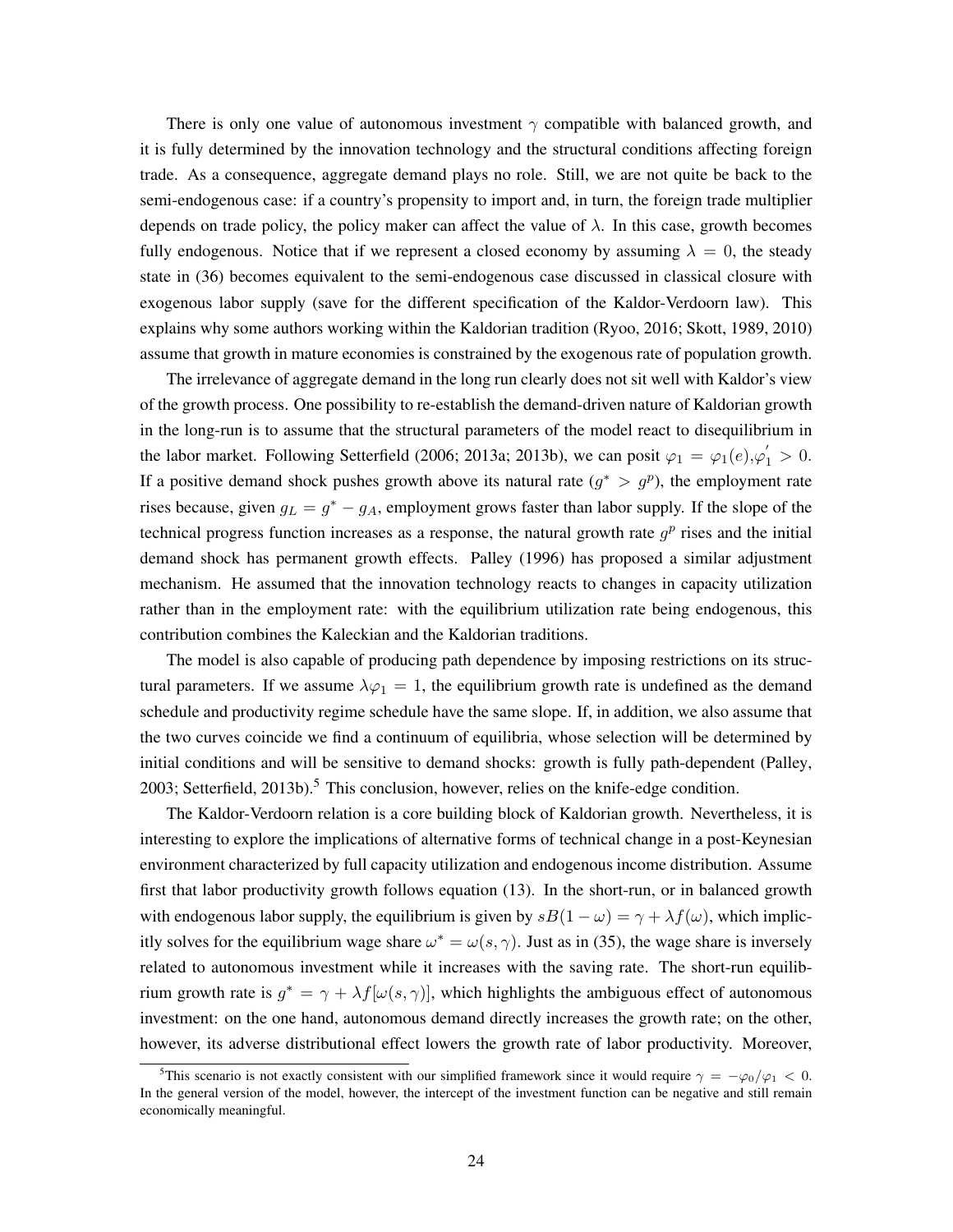there is no paradox of saving: through its positive effect on the wage share, a higher saving rate increases labor productivity and output growth. Moving to the long-run, balanced growth with exogenous labor supply requires

$$
\gamma = n + (1 - \lambda) f[\omega_{ss}(s, \gamma)].
$$

Once again, demand is irrelevant in the long-run because autonomous investment must adjust to satisfy supply constraints. Growth is supply-driven, but the model is of the fully endogenous variety as the saving rate affects the equilibrium level of investment, of income shares, and labor productivity growth. A higher saving rate determines an increase in investment as  $d\gamma/ds =$  $(1 - \lambda)f[\omega_{ss}(s, \gamma)]/[1 - (1 - \lambda)f_{\omega}\omega_{\gamma}] > 0$ , but the effect on income distribution and growth is in principle ambiguous, as  $d\omega_{ss}/ds = \partial \omega_{ss}/\partial s + (\partial \omega_{ss}/\partial \gamma)d\gamma/ds \ge 0$ .

Finally, if we let labor productivity growth rise with the employment rate as assumed in [\(14\)](#page-11-0), the short-run equilibrium is  $sB(1-\omega) = \gamma + \lambda h(e)$ . With full capacity utilization, the employment rate becomes a state variable in the model. Labor productivity growth is given in the short-run and it does not affect the usual relation between income distribution, investment and the saving rate: growth is demand-led, as investment creates the required savings through changes in income distribution. More interesting is the long-run equilibrium of the model: the balanced growth condition is

$$
\gamma = n + (1 - \lambda) f(e_{ss}).
$$

Under this specification of technical change, demand matters even in the long-run. Autonomous investment increases capital accumulation, which determines a rise in the employment rate and, in turn, a higher natural growth rate. We are back to the 'widow's cruse' result found in [\(33\)](#page-22-1), with both steady state employment and labor productivity growth increasing in response to stronger business confidence. The adjustment, however, occurs through a reduction in the wage share rather than an increase in capacity utilization.

## <span id="page-25-0"></span>6 Unbalanced Growth: Marx-Biased Technical Change

Despite the balanced growth requirement that  $g_B = 0$ , actual historical patterns have shown that the output-capital ratio may decrease for long periods of time. As an empirical illustration, Figure [2](#page-26-0) plots Penn World Table series for the labor share, capital productivity, and the profit rate in United States, China, United Kingdom, and Japan over country-specific extended periods characterized by falling capital productivity (with trend lines for the US and the UK). The three variables under consideration are related through the basic long-run distributive curve [\(10\)](#page-9-0), evaluated at full utilization:

$$
r = B(1 - \omega). \tag{37}
$$

With a roughly trendless labor share, decreasing capital productivity translates into a falling rate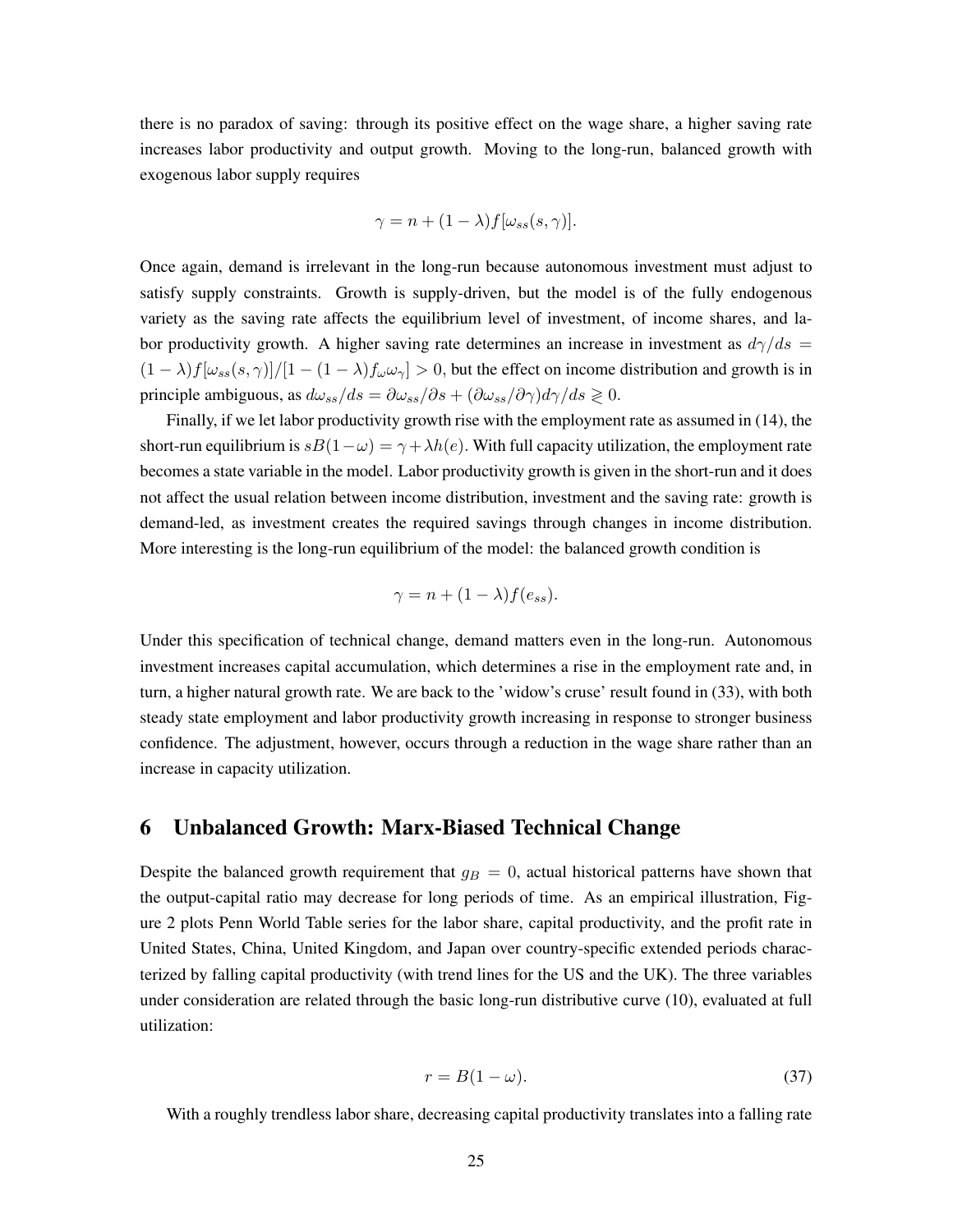

<span id="page-26-0"></span>Figure 2: Marx-biased technical change for selected countries. Source: Penn World Tables 9.0 [\(Feenstra et al., 2015\)](#page-33-14).

of profit of Marxian flavor. An almost constant labor share requires wages to grow in line with labor productivity: thus, the patterns displayed in Figure [2](#page-26-0) are characterized by technical progress that is at the same time labor-augmenting  $(q_A > 0)$  and capital-using  $(q_B < 0)$  or, in the terminology by [Foley and Michl](#page-33-5) [\(1999,](#page-33-5) Chapter 7), Marx-biased technical change (MBTC). The analysis by [Dumenil and Levy](#page-32-7) [\(2010\)](#page-32-7) also refers to this pattern of technical change.

One question that arises when staring at prolonged periods of falling profitability is why would firms adopt new production techniques that lower the profit rate relative to the existing techniques. In fact, a basic criterion for the choice of technique [\(Okishio, 1961\)](#page-35-2) is to switch to a new technique if it does not decrease the profit rate at the current real wage. Such a criterion is very similar to the myopic quest for reduction in unit costs that drives the induced innovation hypothesis. For simplicity, consider discrete time and two techniques characterized by productivity parameters (*A, B*) and  $((1 + g_A)A, (1 + g_B)B)$  respectively. For a given real wage, the prospective profit rate from the adoption of the new technique is

$$
r' = B(1 + g_B) \left( 1 - \frac{w}{A(1 + g_A)} \right)
$$
  
= B(1 + g\_B) \left( \frac{1 - \omega + g\_A}{1 + g\_A} \right).

For the technique to be adopted, the prospective profit rate must be no less than the current profit rate. The required inequality can therefore be solved in order to identify a threshold value for the profit share  $1 - \tilde{\omega}$  such that, if the actual share of profits does not exceed this value, the technique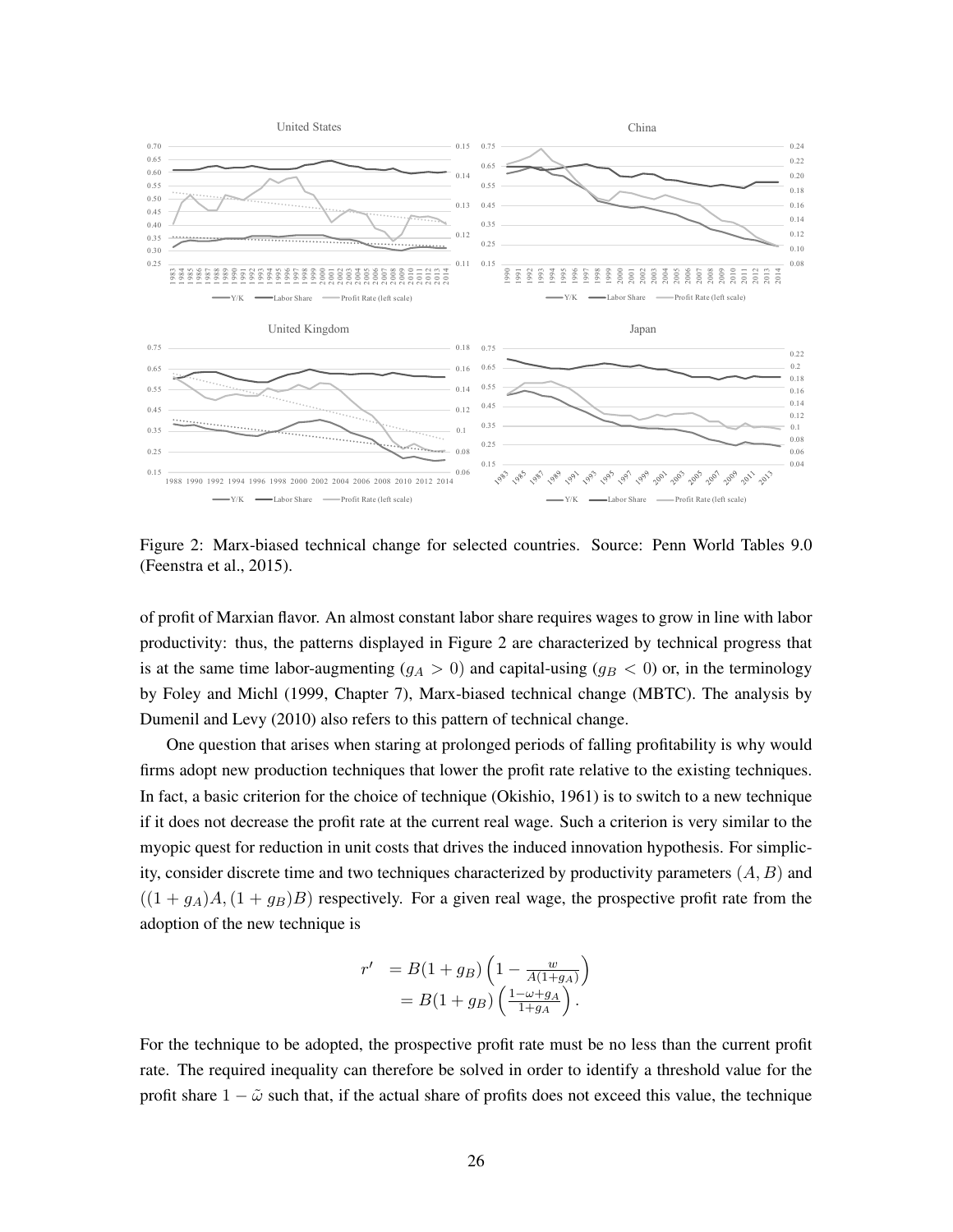will be adopted. Such *viability* criterion is:

<span id="page-27-1"></span>
$$
1 - \omega \le 1 - \tilde{\omega} \equiv \frac{g_A (1 + g_B)}{g_A - g_B}.
$$
\n(38)

Under MBTC,  $1 - \tilde{\omega}$  is always positive: thus, new techniques that increase labor productivity at the expenses of the output/capital ratio are viable. What firms do not foresee when switching to the new technique, however, is that maintaining a constant labor share, as time goes by, requires real wages to increase with labor productivity. As this process unfolds, the profit rate falls following the decline in the output/capital ratio. [Foley and Michl](#page-33-5) [\(1999,](#page-33-5) Chapter 7) thus explain MBTC as analogous to a coordination failure: individually rational decision-making by firms results in a collectively selfdefeating aggregate outcome. The historical patterns highlighted in Figure [2](#page-26-0) leave little doubt about the relevance of MBTC. At the same time, an open modeling question is whether the coordination failure is a byproduct of the myopic nature of the firm's choice problem, and whether its extent could be reduced if firms adopted a longer horizon in their decision-making. Notice also that MBTC is compatible with transitional dynamics occurring in the NW quadrant of Figure [1.](#page-17-1)

An important implication of a Marx-biased pattern of technical change is that subsequent laboraugmenting innovations, together with the accumulation of capital stock that lowers the productivity of capital, produce capital deepening that is 'observationally equivalent' to the smooth process of capital-labor substitution in the Solow model. However, this process is driven by technical change, and not by substitution along a well-behaved production function, as pointed out by [Michl](#page-35-13) [\(1999\)](#page-35-13): capital deepening leaves a trace that appears like a production function, but it is in fact just the *fossil* record of past technology. The appeal of such pattern is therefore obvious for alternative economists, because MBTC is immune from the logical flaws of the neoclassical production function that emerged from the Cambridge capital controversy of the 1960s.

Although beyond the scope of this paper, the viability criterion provided by [\(38\)](#page-27-1) has also been used to test the empirical relevance of competing theories of income distribution, namely the classical as opposed to the neoclassical theory. [Michl](#page-35-14) [\(1987\)](#page-35-14) devised an early test that appears to be strongly rejecting the neoclassical theory for OECD countries. [Basu](#page-32-13) [\(2010\)](#page-32-13) has extended the logic of the test to a stochastic setting through the use of cross-country regressions: his finding confirm the rejection of the marginal theory of distribution.

## <span id="page-27-0"></span>7 Costly Innovation

Until recently, researchers working within alternative frameworks have not considered the costly nature of the innovation process. Even though, to the best of our knowledge, there is no critical literature to draw from, one can think of a several explanations for this choice. First, in post-Keynesian economics, output and growth are demand-determined, supply only needs to accommodate demand conditions, and the assumption of a Kaldor-Verdoorn law such as [\(22\)](#page-14-2) already well captures the response of labor productivity growth to investment demand. Second, no matter whether one takes a classical or post-Keynesian viewpoint, inventive activity is highly uncertain, and does not lend itself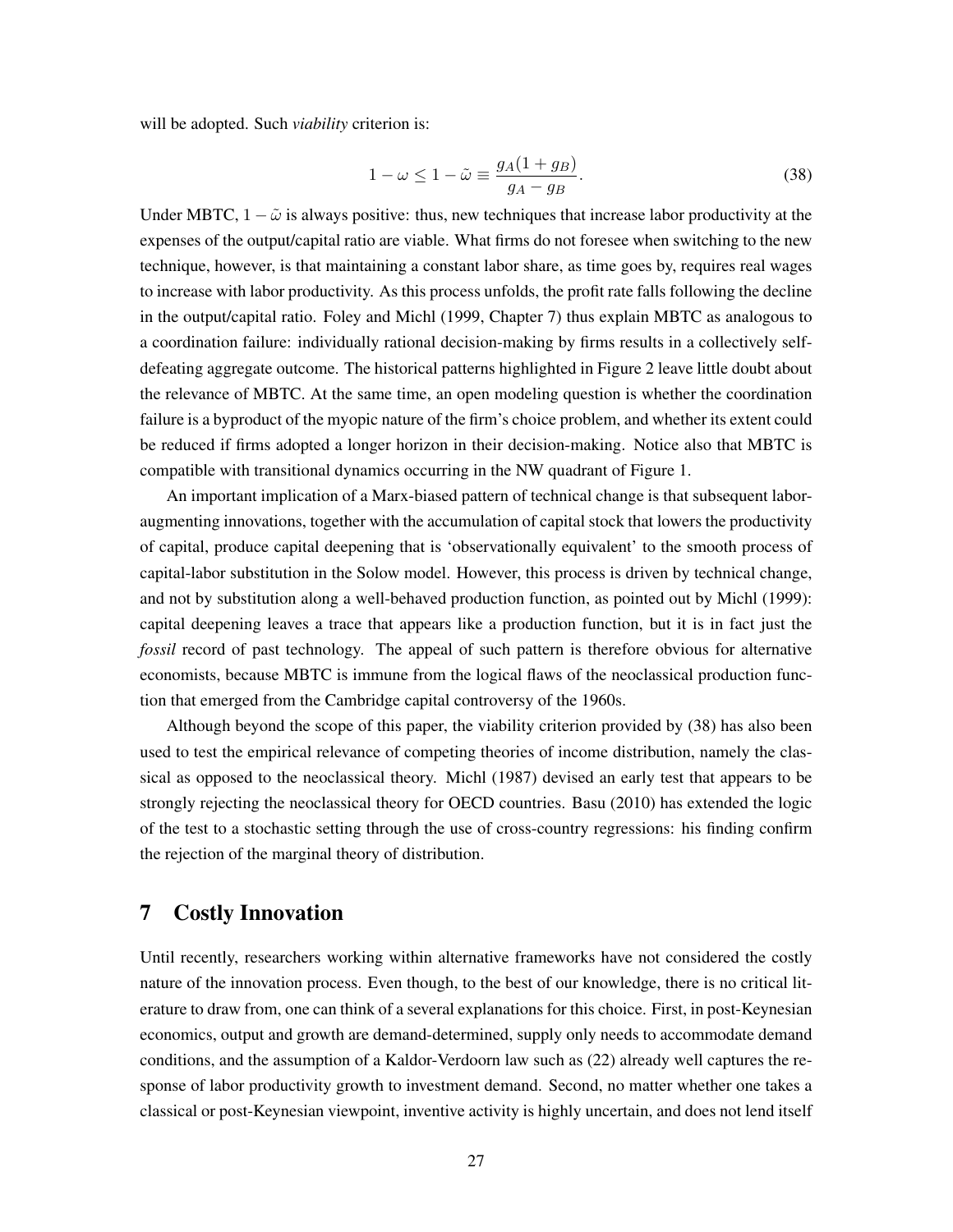to easy formalization as the output of a production process. Third, considering the costs incurred by firms when innovating requires to dive into the microeconomic allocation problem of choosing how to split resources between capital accumulation and inventive activity, which typically involves a profit-maximization problem. This may generate some skepticism if profit-maximation is identified with neoclassical marginal cost pricing.

And yet, in a world without a well-behaved production function but instead with labor and capital as perfect complements, investing in labor-augmenting innovation confers firms the ability to save on unit labor costs, and thus has the potential to increase profits. Since there is no question that all new technologies used for private production involve at least some expenditure, it is precisely the conflictual nature of the innovation process that calls for the inclusion of costly R&D into alternative models of growth and distribution. These considerations are at the heart of recent contributions by [Tavani and Zamparelli](#page-37-14) [\(2015\)](#page-37-14) and [Zamparelli](#page-37-11) [\(2015\)](#page-37-11), which introduce the problem of resource allocation on costly R&D by capitalist firms in the classical model with exogenous labor supply. We can follow the neoclassical endogenous growth theory in assuming that the flow of new ideas  $\dot{A}$ depends positively on R&D inputs on the one hand, and linearly on the existing level of technology itself on the other. As pointed out above, a linear spillover from past ideas is useful to generate sustained growth in the long run. Contrary to [\(3\)](#page-6-0), however, it is forgone consumption, rather than labor, to be employed in the production process of new technology. Accordingly,

$$
\dot{A} = (R/Y)^{\zeta} A,\tag{39}
$$

where  $R$  is the amount of resources invested in R&D, homogeneous with output and capital stock,  $\zeta \in (0,1)$  is the constant elasticity of innovation to R&D per unit of investment, and the normalization of R&D spending is necessary to avoid explosive growth.

Once inventive activity becomes costly, capitalists have two alternative uses available for their saved profits: capital accumulation and innovation. Both types of investment raise total profits, but in different ways: innovation reduces unit labor costs in production, while capital accumulation increases the size of a firm's business. If we let  $\delta$  be the share of saved profits invested in R&D, the growth rate of labor productivity is:

$$
g_A = \dot{A}/A = [s\delta(1-\omega)]^{\zeta},
$$

while physical capital accumulation obeys:

$$
g_K = \dot{K}/K = s(1-\delta)B(1-\omega).
$$

The representative capitalist will choose  $\delta$  to maximize some measure of profitability. The solution to the problem will be an allocation of investment as a (possibly implicit) function of all variables involved: saving preferences, technology and unit labor cost  $\delta^* = \delta(s, B, \zeta, \omega)$ . Then, using the profit-maximizing allocation in the balanced growth condition we can write: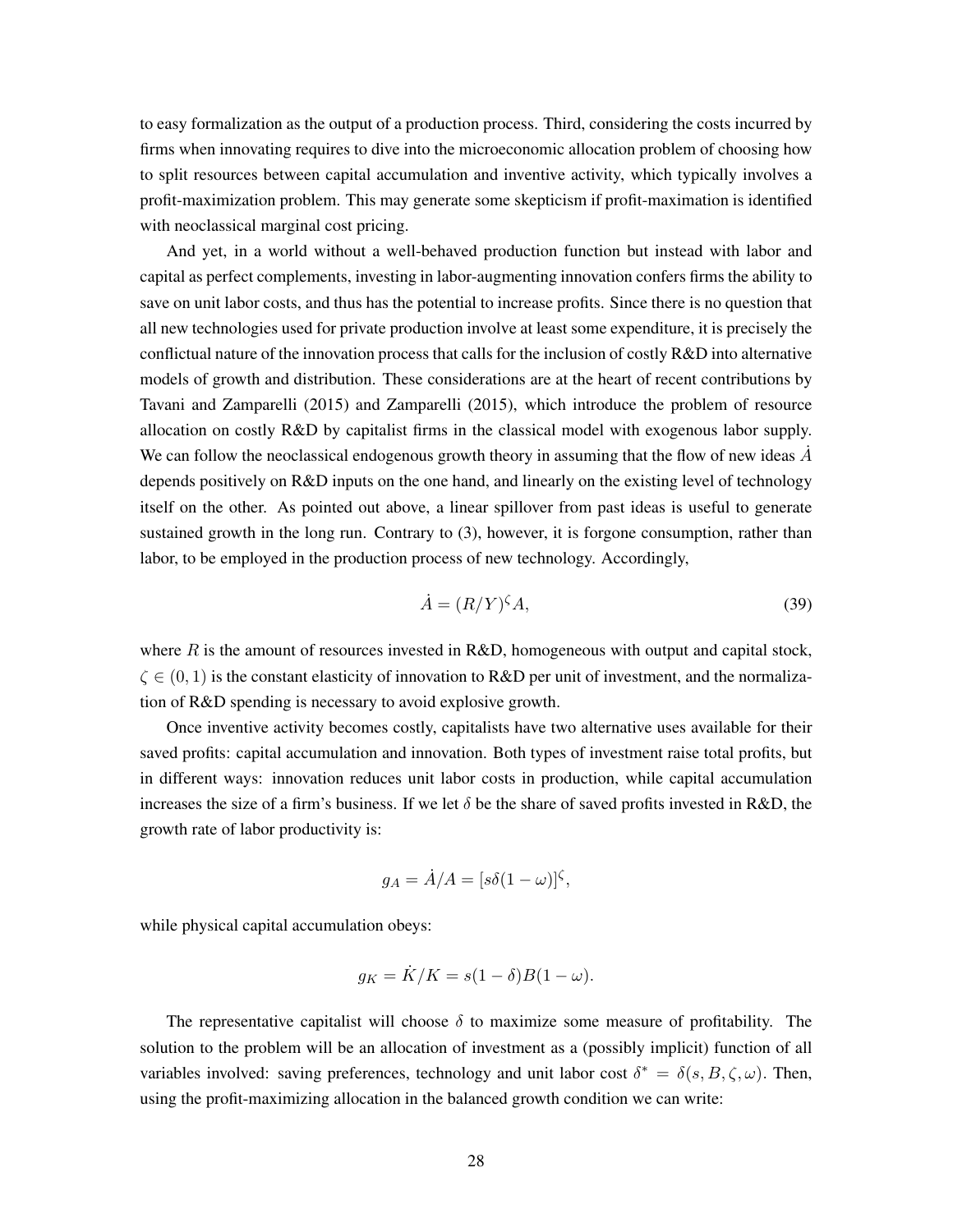<span id="page-29-1"></span>
$$
s[1 - \delta(s, B, \zeta, \omega_{ss})]B(1 - \omega_{ss}) = [s\delta(s, B, \zeta, \omega_{ss})(1 - \omega_{ss})]^{\zeta} + n. \tag{40}
$$

In line with the standard results of the classical model with limited labor supply, equation [\(40\)](#page-29-1) shows that steady state income distribution is endogenous, although the effect of a change in the saving rate on the labor share cannot be established without further information on  $\delta^*$ . In equilibrium, labor productivity growth depends on the saving rate both directly and indirectly through its effect on investment allocation and income distribution:  $g_A^* = [s\delta(s, \omega_{ss})(1 - \omega_{ss})]^{\zeta}$ . [Tavani and Zam](#page-37-14)[parelli](#page-37-14) [\(2015\)](#page-37-14) obtain the values of investment in both capital stock and R&D as the solution of the intertemporal utility maximization of forward-looking capitalist households with perfect foresight. The relation between saving preferences, income distribution and growth is in principle ambiguous, but a numerical implementation of the model calibrated to match long-run US data shows that a higher saving rate increases labor productivity growth as well as the labor share.

Bridging the induced innovation hypothesis with endogenous growth considerations, [Zamparelli](#page-37-11) [\(2015\)](#page-37-11) assumes that the position of the innovation possibility frontier depends on R&D expenditure, so that firms choose capital accumulation and the intensity and direction of technical change by solving a myopic profit maximization problem. In steady state, increases in the saving rate raise long run per capita growth, and have a positive effect on the labor share.

In Section [4,](#page-13-0) we discussed the two possible outcomes of the classical growth framework: endogenous growth with exogenous distribution, and endogenous distribution with exogenous (or semi-endogenous) growth. On the other hand, Section [4.3](#page-16-0) has shown how the induced innovation hypothesis implies that both growth and income distribution are basically exogenous and determined solely by Kennedy's innovation possibility frontier. The introduction of costly innovation has therefore substantial implications for the classical model, in that it delivers the simultaneous endogeneity of growth and income distribution, with or without the induced innovation hypothesis. Moreover, in contrast with [Romer](#page-35-0) [\(1990\)](#page-35-0) contribution, this model delivers a fully endogenous growth rate and labor share even though it is foregone consumption, and not output, that provides resources to the R&D process. The main element that allows for this result is that both the total amount of saving and its allocation between capital accumulation and R&D investment depend on income distribution, unlike in the Romer model.

## <span id="page-29-0"></span>8 Conclusion

In this paper, we surveyed a series of recent contributions on endogenous technical change made by economists working in alternative traditions. We identified three main views on the determinants of technical change one can find in the literature: (i) a classical-Marxian hypothesis that links factors productivity growth to income distribution, (ii) a Kaldorian hypothesis that sees labor productivity growth as a byproduct of capital accumulation, and (iii) a hypothesis made in recent post-Keynesian literature according to which the growth rate of labor productivity is related to labor market tightness as measured by the employment rate. These alternative viewpoints can be embedded into growth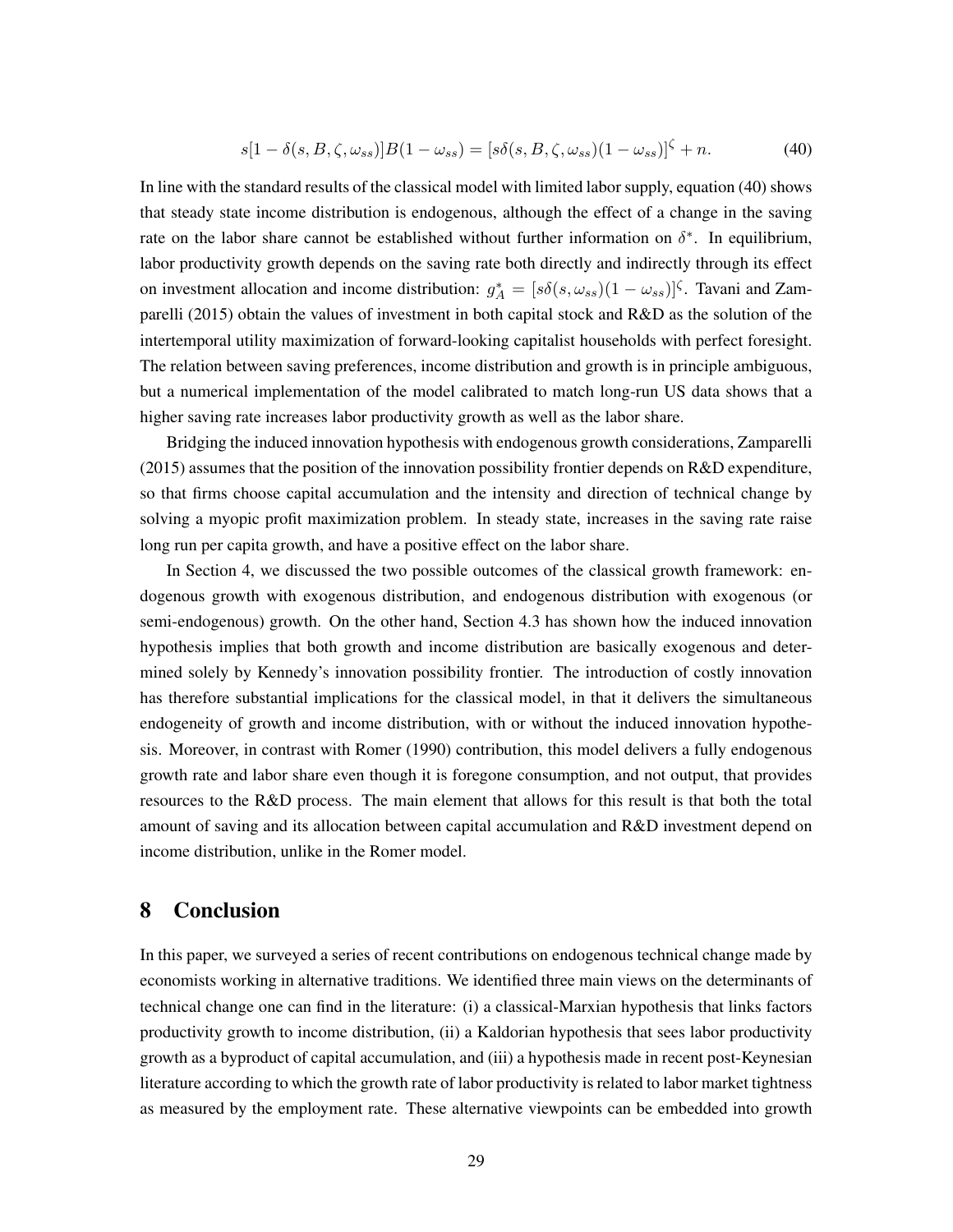models classified by their different closures. We first investigated a supply-side classical-Marxian closure based on Say's law, and we distinguished between a labor-abundant and a labor-constrained version of the model. Second, we explored two Keynesian, demand-side closures with independent investment functions: a Kaleckian closure in which quantity adjustments in the rate of capacity utilization achieve the equilibrium between savings and investment; and a Kaldorian closure where the equilibrium in the goods market is brought about by changes in income distribution. We studied these Keynesian cases both with and without labor constraints.

One element of novelty in our account of these contributions is the comparison with neoclassical exogenous and endogenous growth theories based on product variety. A first point worth stressing is that the balanced growth paths of all the theories we surveyed match the Kaldor facts in the very long run. In addition to this, we find the comparison illuminating along several dimensions: we summarize the main implications of classical supply-side models and demand-driven models in turn, focusing on the various models' steady states.

First, we showed that there are strong similarities between a classical-Marxian model with endogenous labor supply [\(Foley and Michl, 1999,](#page-33-5) Chapter 6) and a version of the product-variety growth model where R&D is financed by foregone consumption, an example of which can be found in [Aghion and Howitt](#page-32-14) [\(2010,](#page-32-14) Chapter 3). In both frameworks, the labor share is exogenously given, but the growth rate is endogenous and increases in the saving rate: it can potentially be affected by policy action. Second, we highlighted the analogy between a classical model with exogenous labor supply together with a Kaldorian technical progress function [\(Taylor, 2004,](#page-37-8) Chapter 5) and the semi-endogenous neoclassical growth model by [Jones](#page-34-7) [\(1995\)](#page-34-7). In both cases, the long-run rate of growth of labor productivity is determined endogenously but is independent of saving preferences and it is therefore policy-invariant. However, income distribution is fully endogenous, in that the labor share is an increasing function of the saving rate. The endogeneity of income distribution occurs even in the Solow model, which however leaves the explanation of labor productivity growth unaddressed. Third, the classical model with induced technical change resembles the neoclassical exogenous growth model as it features an adjusting long-run output-capital ratio, inversely related to the saving rate; however, contrary to the neoclassical model, income distribution is independent of saving preferences and fully determined by the shape of Kennedy's innovation possibility frontier. Fourth, the [Romer](#page-35-0) [\(1990\)](#page-35-0) model with labor as R&D input determines both growth and the labor share endogenously as increasing functions of the saving rate, similarly to classical models with costly R&D [\(Tavani and Zamparelli, 2015;](#page-37-14) [Zamparelli, 2015\)](#page-37-11). The latter contributions, however, achieve the endogeneity of factor shares even with forgone output as an input to the R&D process: key to this result is that both capital accumulation and R&D investment depend on income distribution. Fifth, even in the sole unbalanced growth case we described, there is a striking parallel to be drawn between the capital deepening arising from the capital-labor substitution that drives the transitional dynamics of the Solow model and a Marx-biased pattern of technical change.

Despite these remarkable similarities, the differences between classical and neoclassical models are profound. To begin with, none of the classical models presupposes full employment of labor,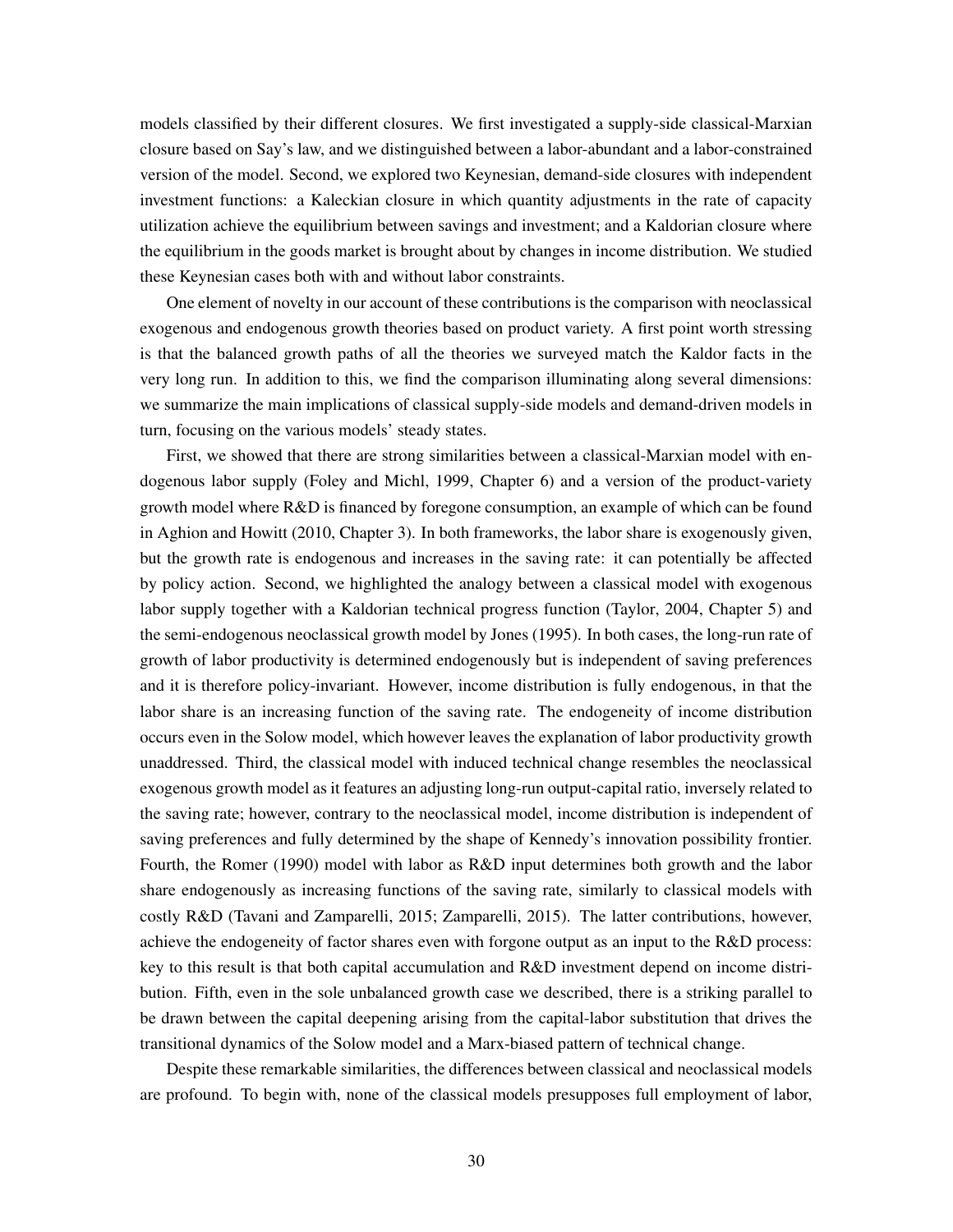which is a crucial element of all their neoclassical counterparts. Second, the neoclassical models hinge on a representative household, while the classical models are class-based. Third, the classical models are immune from the Cambridge critique of the neoclassical production function. Fourth, the classical models are in principle compatible with growth-distribution cycles around the steady state, while the convergence to the steady state is monotonic in the Solow model and the Romer model has no transitional dynamics. Cycles in labor productivity growth and a measure of the real wage may occur in the [Aghion and Howitt](#page-32-0) [\(1992\)](#page-32-0) model, but the economy is always at full employment.

Demand-driven models in the post-Keynesian tradition add the rejection of Say's law to the features that put classical models in contrast with neoclassical growth. Since saving and investment decisions do not coincide, it is autonomous investment that provides the key behavioral variable to look at the relation between capital accumulation, technical change and distribution. First, in the short-run or if labor supply is endogenous, both Kaleckian and Kaldorian models feature a fully endogenous growth rate increasing in autonomous investment: the difference lays in what is the adjusting variable in the two models. Under the Kaldorian closure, income distribution is the accommodating variable similarly to the classical model with exogenous population growth or the semi-endogenous neoclassical model: the labor share rises with the saving rate. In Kaleckian models, it is the quantity adjustment in capacity utilization that ensures the saving-investment equilibrium; from this point of view there is a similarity with the classical model with exogenous distribution where, following an increase in the saving rate, higher employment growth accommodates the increase in the growth rate. Second, if labor supply is exogenous and productivity growth follows the Kaldor-Verdoorn law, Keynesian models lose their demand-led flavor in the long-run: the balanced growth condition requires autonomous investment to be the adjusting variable given population growth, innovation technology and (in the Kaldorian case) trade conditions. We thus explored multiple ways to achieve demand-determined endogenous growth with exogenous population: making labor productivity growth depend on the level of endogenous variables such as the labor share or the employment rate; assuming that innovation technology reacts to differences between actual and potential output; and generating path-dependence by assuming that capital accumulation and labor productivity growth are defined by the same equation.

Overall, our account has shown that changes in accumulation, be they supply- or demand-driven, tend to have distributional rather than growth effect when the labor force grows at an exogenous rate. The analytical accomplishment of endogenous growth theories, both neoclassical and alternative, has consisted in devising specifications of technological change that make the natural growth rate sensitive to investment decisions. They all rely on knife-edge conditions: as noticed by [Solow](#page-37-4) [\(2007\)](#page-37-4), endogenous growth requires a linear differential equation in the level of technology. However, a key difference is the emphasis on different factors which may be responsible for long-run growth. Neoclassical growth theorists have emphasized the role of intertemporal saving preferences and the market structure; alternative theorists have focused on income distribution, the state of the labor market, and investors' behavior as key determinants of the pace of technical progress.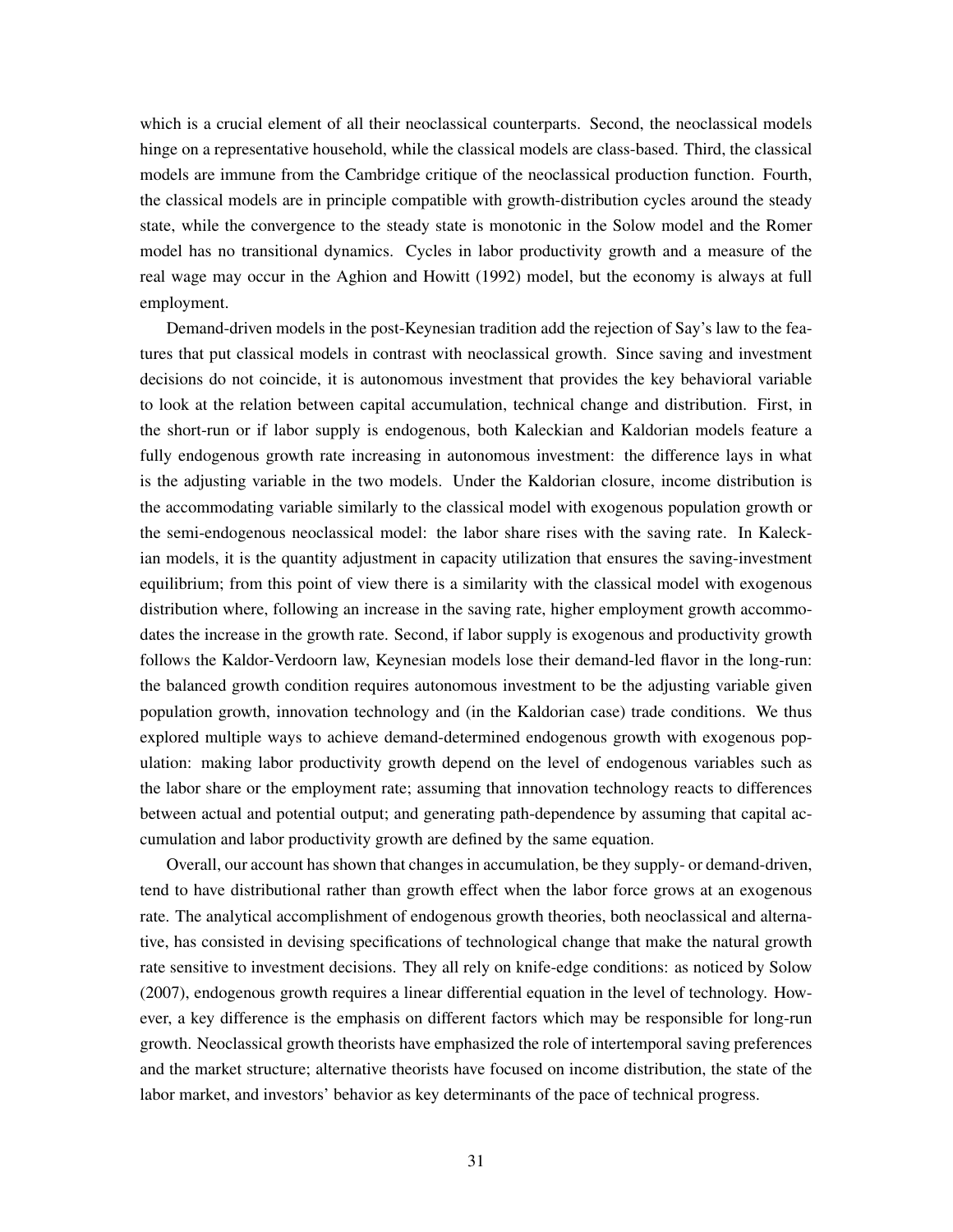## References

- <span id="page-32-0"></span>Aghion, P., and Howitt, P., 1992. A model of growth through creative destruction. *Econometrica,* 60: 323-351.
- <span id="page-32-14"></span>Aghion, P., and Howitt, P., 2010. *The Economics of Growth*. MIT Press.
- <span id="page-32-2"></span>Arrow, K. J., 1962. The economic implications of learning-by-doing. *Review of Economic Studies*, 29: 55-173.
- <span id="page-32-13"></span>Basu, D., 2010. Marx-biased technical change and the neoclassical view of income distribution. *Metroeconomica,* 61(4): 593-620.
- <span id="page-32-8"></span>Bhaduri, A., 2006. Endogenous economic growth: a new approach. *Cambridge Journal of Economics,* 30(1):69-83.
- <span id="page-32-3"></span>Bhaduri, A., and Marglin, S., 1990. Unemployment and the real wage: the economic basis for contesting political ideologies. *Cambridge Journal of Economics,* 14: 375–393.
- <span id="page-32-10"></span>Blecker, R., 2013. Long-run growth in open economies: export-led cumulative causation or a balance-of-payments constraint?, in G. C. Harcourt and Peter Kriesler, eds., *The Oxford Handbook of Post-Keynesian Economics, vol. I, Theory and Origins*, Oxford University Press.
- <span id="page-32-5"></span>Brugger, F., and C. Gehrke, 2016. The neoclassical approach to induced technical change: From Hicks to Acemoglu. *Metroeconomica*, online: 22 july 2016.
- <span id="page-32-1"></span>Cass, D., 1965. Optimum growth in an aggregative model of capital accumulation. *Review of Economic Studies* 32(3): 233-240.
- <span id="page-32-12"></span>Cornwall, J., 1972. *Growth and Stability in a Mature Economy*, Martin Robertson.
- <span id="page-32-11"></span>Cornwall, J., and Setterfield, M., 2002. A neo-Kaldorian perspective on the rise and decline of the Golden Age. In Setterfield, M., ed.: *The Economics of Demand-Led Growth: Challenging the Supply Side Vision of the Long Run*, Edward Elgar.
- <span id="page-32-9"></span>Dixon, R., and Thirlwall, A. P., 1975, A model of regional growth-rate differences on Kaldorian lines. *Oxford Economic Papers*, 27(2): 201-14.
- <span id="page-32-4"></span>Drandakis, E. M., and Phelps, E. S., 1965. A model of induced invention, growth and distribution, *The Economic Journal*, 76 (304): 823–40.
- <span id="page-32-6"></span>Duménil G., and Lévy D., 1995. A stochastic model of technical change: an application to the US economy, 1869–1989. *Metroeconomica* 46: 213–45.
- <span id="page-32-7"></span>Dumenil, G., Levy, D., 2010. The classical-Marxian evolutionary model of technical change: applications to historical tendencies. In Setterfield, M., ed.: *Handbook of Alternative Theories of Economic Growth*, Edward Elgar.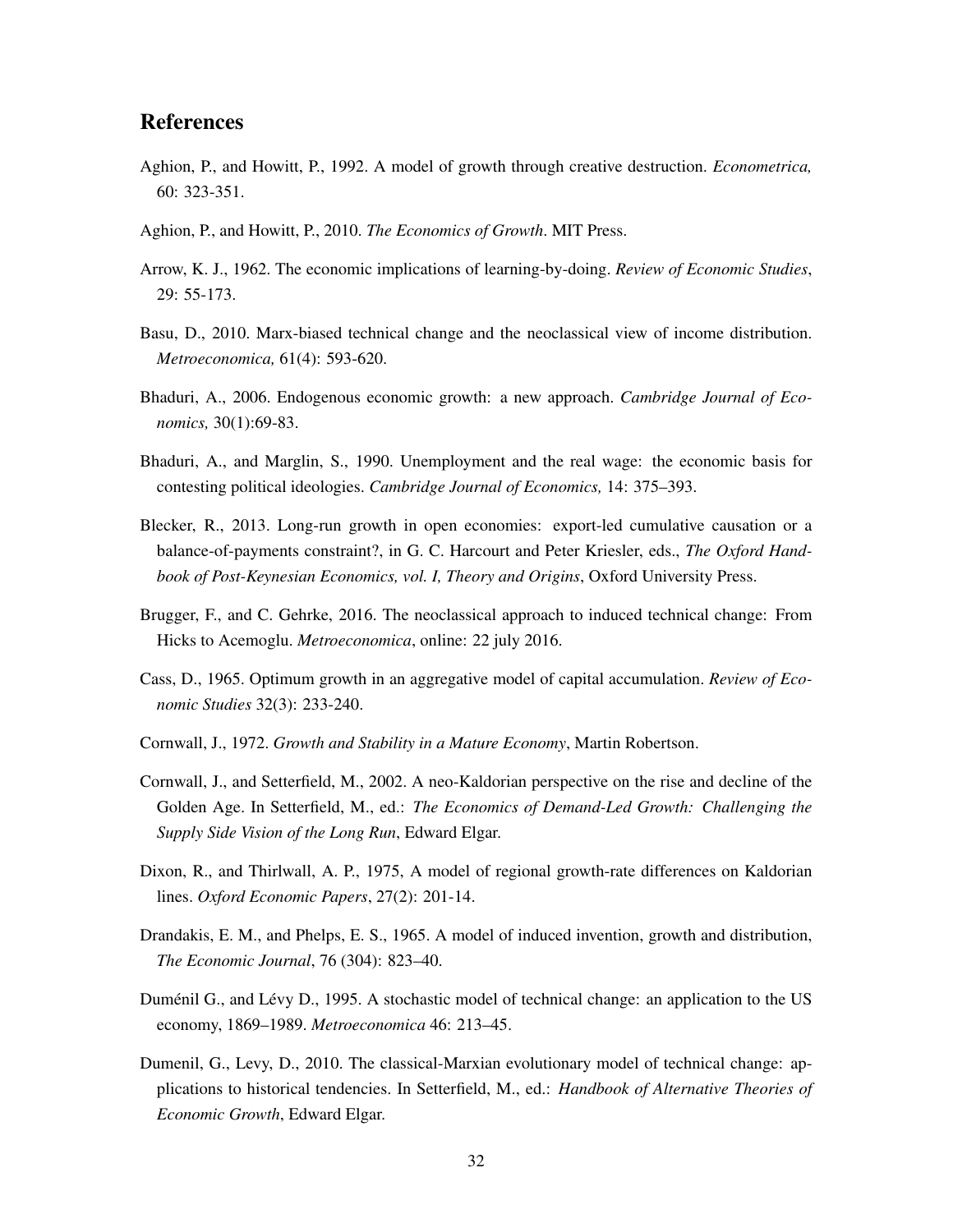- Dutt, A. K., 1984. Stagnation, income distribution, and monopoly power. *Cambridge Journal of Economics* 8, 25-40.
- <span id="page-33-4"></span>Dutt, A. K., 2006. Aggregate demand, aggregate supply and economic growth. *International Review of Applied Economics,* 20(3): 319–336.
- <span id="page-33-13"></span>Dutt, A.K., 2010. Reconciling the growth of aggregate demand and aggregate supply, in Mark Setterfield, ed., *Handbook of Alternative Theories of Economic Growth*, Edward Elgar.
- <span id="page-33-7"></span>Dutt, A. K., 2011. Alternative models of growth and distribution with a simple formulation of endogenous technical change. In Gehrke, C. and Salvadori, N., eds: *Keynes, Sraffa, and the Criticism of neoclassical Theory: Essays in Honor of Heinz Kurz*, Routledge.
- <span id="page-33-3"></span>Dutt, A. K., 2013. Endogenous technological change in classical–Marxian models of growth and distribution. In Michl, T., and Rezai, A., eds, *Social Fairness and Economics: Essays in the Spirit of Duncan Foley*, Routledge.
- <span id="page-33-14"></span>Feenstra, R. C., Inklaar, R., and Timmer M.P., 2015. The next generation of the Penn World Table. *American Economic Review* 105(10): 3150-3182, available for download at [www.ggdc.net/pwt.](http://www.ggdc.net/pwt)
- <span id="page-33-12"></span>Flaschel, P., and Skott, P., 2006. Steindlian Models Of Growth And Stagnation. *Metroeconomica*, 57(3): 303-338.
- <span id="page-33-5"></span>Foley, D. K., and Michl, T. R., 1999. *Growth and Distribution*, Harvard University Press.
- <span id="page-33-11"></span>Foley, D. K., 2003. Endogenous technical change with externalities in a classical growth model. *Journal of Economic Behavior and Organization* 52(2): 167-189.
- <span id="page-33-10"></span>Funk, P., 2002. Induced innovation revisited. *Economica*, 69: 155-171.
- <span id="page-33-1"></span>Garegnani, P., 1970. Heterogeneous capital, the production function and the theory of distribution. *Review of Economic Studies* 37(3):407-36.
- <span id="page-33-8"></span>Goodwin, R., 1967. A growth cycle. In: Carl Feinstein, ed., *Socialism, capitalism, and economic growth*, Cambridge University Press.
- <span id="page-33-0"></span>Grossman, M. and E. Helpman, 1991. Quality ladders in the theory of growth, *Review of Economic Studies* 58 (1): 43-61.
- <span id="page-33-6"></span>Harrod, R. F., 1939. An essay in dynamic theory. *Economic Journal*, 49: 14-33.
- <span id="page-33-9"></span>Hicks, J.R.,1932. *The Theory of Wages,* London: Macmillan, 1960.
- <span id="page-33-2"></span>Irmen, A., 2016. A generalized steady-state growth theorem. *Macroeconomic Dynamics*, First View, Published online: 27 June 2016, pp. 1-26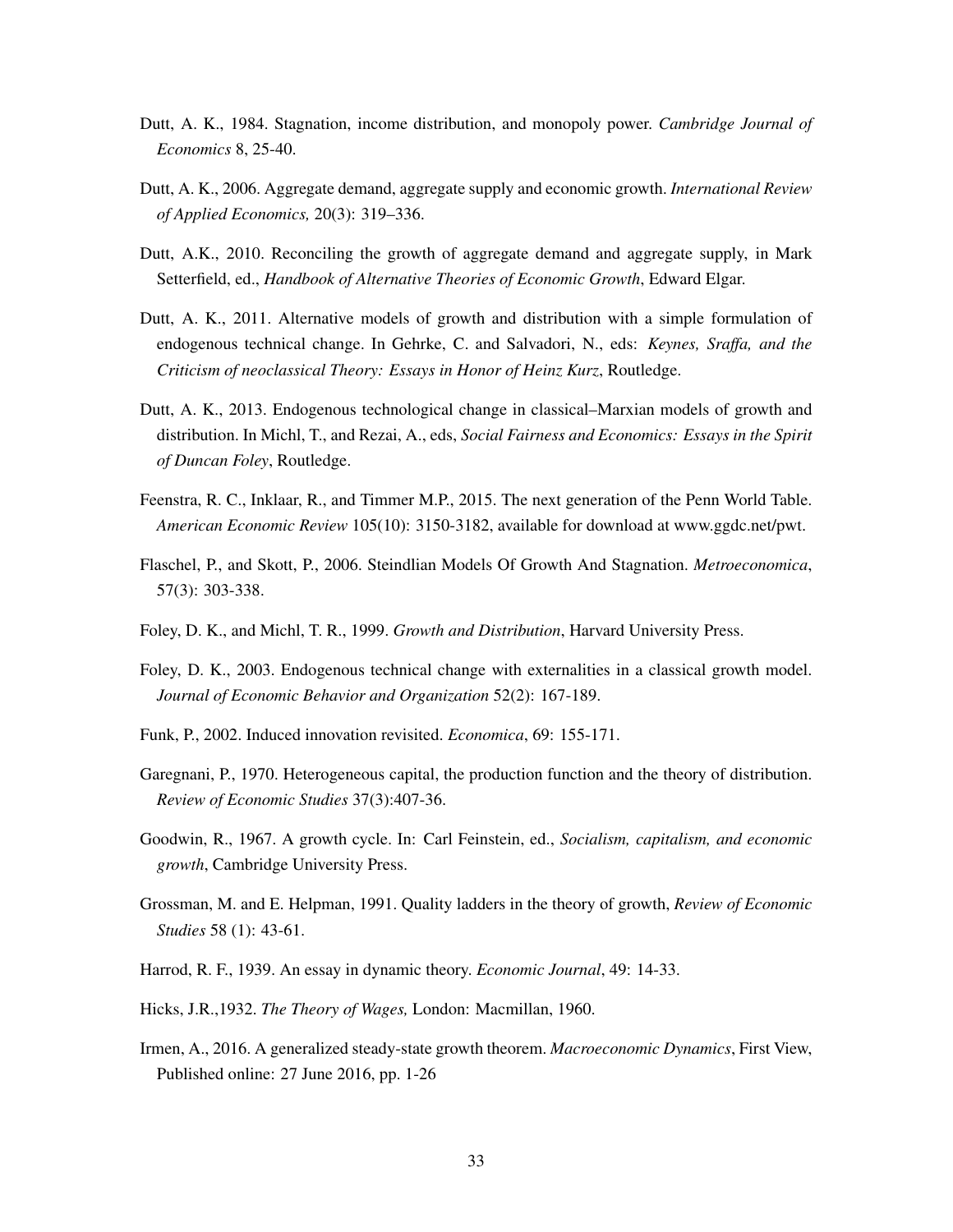- <span id="page-34-7"></span>Jones, C., 1995. R&D-based models of economic growth. *Journal of Political Economy*, 103(4): 759-784.
- <span id="page-34-2"></span>Jones, C., and Romer, P., 2010. The new Kaldor facts: ideas institutions, population, and human capital. *American Economic Journal: Macroeconomics* 2(1): 224-245.
- <span id="page-34-8"></span>Jones, C., and Scrimgeour, D., 2008. A New Proof of Uzawa's Steady-State Growth Theorem Vol. *Review of Economics and Statistics*, 90(1): 180-182.
- <span id="page-34-11"></span>Julius, A. J., 2005. Steady state growth and distribution with an endogenous direction of technical change. *Metroeconomica* 56(1): 101-125.
- <span id="page-34-16"></span>Kaldor, N., 1956. Alternative theories of distribution. *The Review of Economic Studies*, 23(2): 83- 100
- <span id="page-34-5"></span>Kaldor, N., 1957. A model of economic growth. *Economic Journal*, 67(268): 591-624.
- <span id="page-34-3"></span>Kaldor, N. 1961. Capital accumulation and economic growth. In F. A. Lutz and D. C. Hague, eds. *The Theory of Capital,* St. Martins Press.
- <span id="page-34-14"></span>Kaldor, N., The irrelevance of equilibrium economics, *The Economic Journal*, 82(328): 1237-1255.
- <span id="page-34-15"></span>King, J.E., 2010. Kaldor and the Kaldorians. In Setterfield, M., ed.: *Handbook of Alternative Theories of Economic Growth*, Edward Elgar.
- <span id="page-34-12"></span>Kalecki, M., 1971. *Selected Essays on the Dynamics of the Capitalist Economy*, Cambridge University Press.
- <span id="page-34-4"></span>Kennedy, C., 1964. Induced bias in innovation and the theory of distribution. *Economic Journal*, 74 No. 295: 541-547.
- <span id="page-34-1"></span>Koopmans, T., 1965. On the concept of optimal economic growth. In *The Econometric Approach to Development Planning*, North-Holland.
- <span id="page-34-6"></span>Kurz, H., and Salvadori, N., 1998. The 'new' growth theory: old wine in new goatskins. In Coricelli, F., di Matteo, M., and Hahn, F., eds: *New Theories in Growth and Development*, Springer.
- <span id="page-34-13"></span>Lavoie, M., 2006. A post-Keynesian amendment to the new consensus on monetary policy, *Metroeconomica*, 57(2): 165-192.
- <span id="page-34-10"></span>Lewis, W. A., 1954. Economic development with unlimited supplies of labor. *Manchester School of Economics and Social Studies*, 22: 139-191.
- <span id="page-34-9"></span>Marshall, A. (1920 [1960]). Principles of Economics. Ed. C.W. Guillebaud, 9th ed., Macmillan.
- <span id="page-34-0"></span>Marx, K., 1867 [1977]. *Capital: a Critique of Political Economy*, vol. III. New York Books.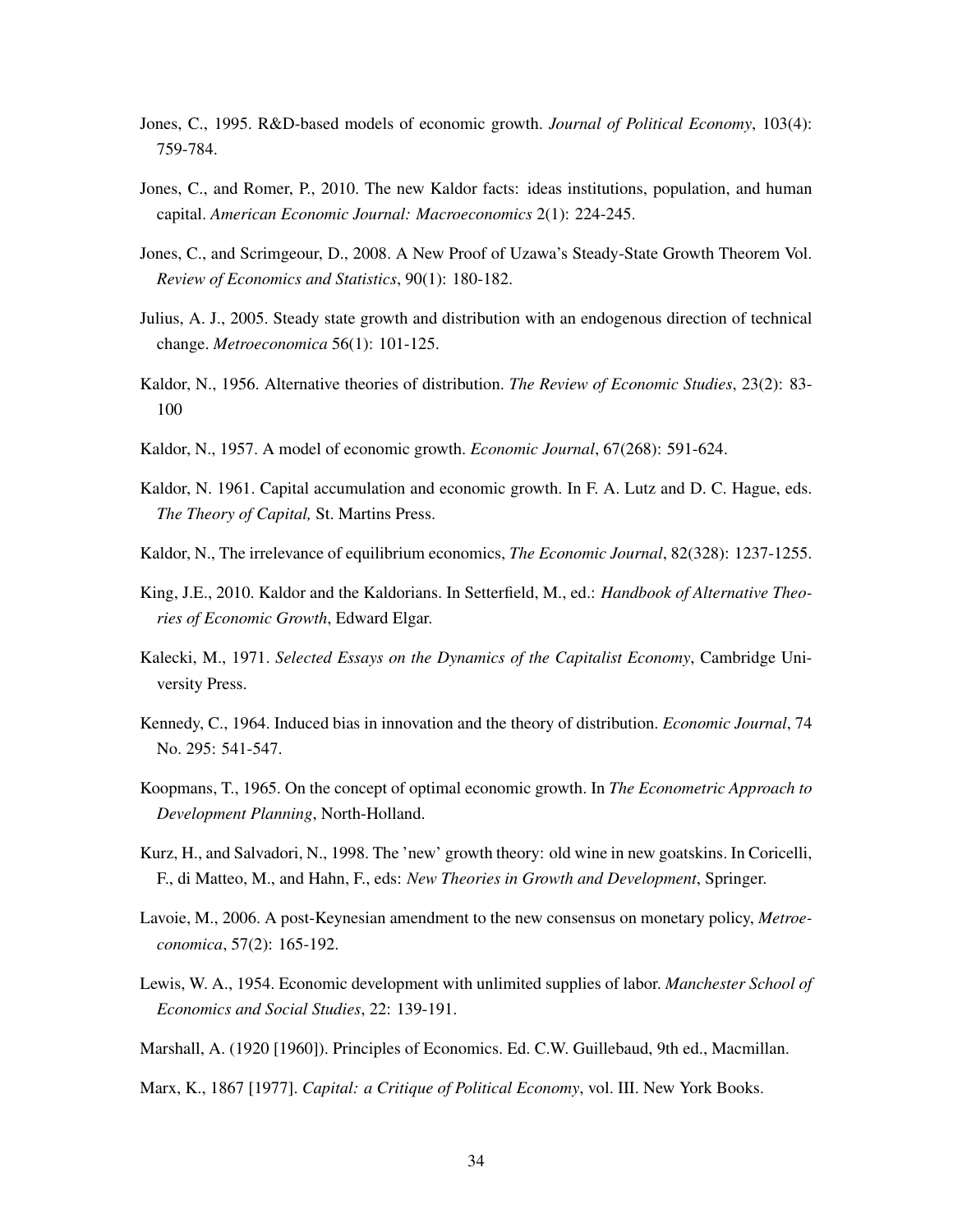- <span id="page-35-10"></span>McCombie, J., and Thirlwall, A.P., 1994. *Economic Growth and the Balance-of-Payments Constraint*. Macmillan.
- <span id="page-35-14"></span>Michl, T. R., 1987. Is there evidence for a marginalist demand for labor? *Cambridge Journal of Economics*, 11(4):361-374.
- <span id="page-35-13"></span>Michl, T. R., 1999. Biased technical change and the aggregate production function. *International Review of Applied Economics,* 13(2): 193-206.
- <span id="page-35-6"></span>Michl, T. R., 2009. *Capitalists, Workers, and Fiscal Policy*, Harvard University Press.
- <span id="page-35-11"></span>Naastepad, C. W. M., 2006. Technology, demand and distribution: a cumulative growth model with an application to the Dutch productivity growth slowdown. *Cambridge Journal of Economics* 30: 403-434.
- <span id="page-35-8"></span>Nordhaus, W. (1967). The optimal rate and direction of technical change, in Shell, K., ed. *Essays on the Theory of Optimal Economic Growth,* MIT Press.
- <span id="page-35-2"></span>Okishio, N., 1961. Technical changes and the rate of profit. *Kobe University Economic Review*, 7: 86-99.
- <span id="page-35-9"></span>Palley, T. I., 1996. Growth theory in a Keynesian model. *Journal of Post Keynesian Economics* 19(1): 113-135.
- Palley, T. I., 1997. Aggregate demand and endogenous growth: a generalized Keynes-Kaldor model of economic growth. *Metroeconomica* 48(2): 161-176.
- <span id="page-35-12"></span>Palley, T. I., 2003. Pitfalls in the theory of growth: an application to the balance of paymentsconstrained growth model. *Review of Political Economy*, 15(1): 75-84.
- <span id="page-35-3"></span>Palley, T. I., 2012. Growth, unemployment and endogenous technical progress: a Hicksian resolution of Harrod's knife-edge. *Metroeconomica,* 63(3): 512-541.
- <span id="page-35-5"></span>Pasinetti, L. L., 1962. Rate of profit and income distribution in relation to the rate of economic growth. *Review of Economics Studies*, 29(4): 267-279.
- <span id="page-35-4"></span>Pasinetti, L. L., 1974. *Growth and Income Distribution: Essays in Economic Theory*. Cambridge University Press.
- <span id="page-35-7"></span>Rada, C., 2012. Social security tax and endogenous technical change in an economy with an aging population. *Metroeconomica*, 63(4): 727-756.
- <span id="page-35-1"></span>Ramsey, F. P., 1928. A mathematical theory of saving. *Economic Journal* 38(152): 543-559.
- <span id="page-35-0"></span>Romer, P., 1990. Endogenous technological change. *Journal of Political Economy*, 98(5), Part 2: S71-S102.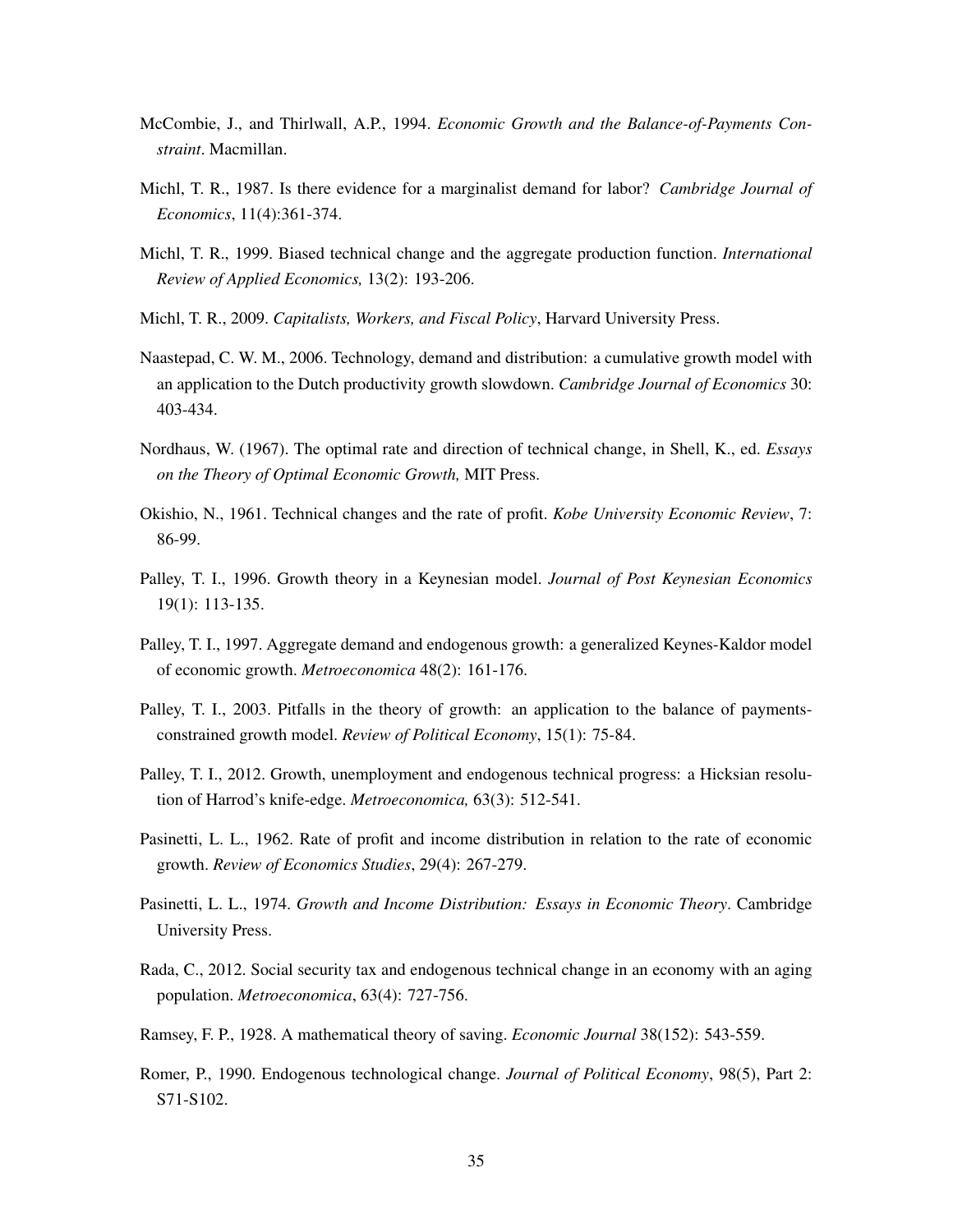Rowthorn, B., 1982. Demand, real wages and economic growth. *Studi Economici*, 18: 2-53.

- <span id="page-36-10"></span>Ryoo, S., 2016. Demand-driven inequality, endogenous saving rate and macroeconomic instability. *Cambridge Journal of Economics* 40: 201-225.
- <span id="page-36-7"></span>Samuelson, P. A., 1965. A theory of induced innovation along Kennedy-Weizsacker lines. *The Review of Economics and Statistics*, 47 (4): 343–56.
- <span id="page-36-1"></span>Samuelson, P. A., 1966. A summing up. *Quarterly Journal of Economics* 80(4): 568-83.
- Sasaki, H., 2008. Classical biased technical change approach and its relevance to reality. *International Review of Applied Economics* 22(1): 77-91.
- <span id="page-36-3"></span>Sasaki, H., 2010. Endogenous technical change, income distribution and unemployment with interclass conflict. *Structural Change and Economic Dynamics* 21: 123-134.
- <span id="page-36-2"></span>Schlicht, E., 2006. A variant of Uzawa's theorem. *Economics Bulletin* 5(6): 1–5.
- <span id="page-36-6"></span>Schlicht, E., 2016. Directed technical change and capital deepening: a reconsideration of Kaldor's technical progress function. *Metroeconomica* 67(1): 119-151.
- <span id="page-36-0"></span>Schumpeter, J. A., 1942. *Capitalism, Socialism, and Democracy.* Harper and Brothers.
- <span id="page-36-12"></span>Setterfield, M., 2006. "Thirlwall's law and Palley's pitfalls: a reconsideration," in Arestis P., Mc-Combie, J., and Vickerman, R., eds: *Growth and Economic Development: Essays in Honour of A.P. Thirlwall*, Edward Elgar, 2006.
- <span id="page-36-4"></span>Setterfield, M., 2013. Exploring the supply side of Kaldorian growth models, *Review of Keynesian Economics*, 1(1): 22-36.
- <span id="page-36-5"></span>Setterfield, M., 2013. Endogenous growth: a Kaldorian approach. In Harcourt, G. C., and Kriesler, P., eds: *The Oxford Handbook of Post-Keynesian Economics, vol. 1: Theory and Origins*, Oxford University Press.
- Setterfield, M., 2014. Neoclassical growth theory and heterodox growth theory: opportunities for (and obstacles to) greater engagement. *Eastern Economic Journal*, 40(3): 365-386.
- <span id="page-36-8"></span>Shah, A., and Desai, M., 1981. Growth cycles with induced technical change. *The Economic Journal* 91(364): 1006-1010.
- <span id="page-36-11"></span>Skott, P., 1989. *Conflict and Effective Demand in Economic Growth*, Cambridge University Press, 1989.
- <span id="page-36-9"></span>Skott, P., 2010. Growth, instability and cycles: Harrodian and Kaleckian models of accumulation and income distribution, in M. Setterfield (ed.) *Handbook of Alternative Theories of Economic Growth*, Edward Elgar, 2010.